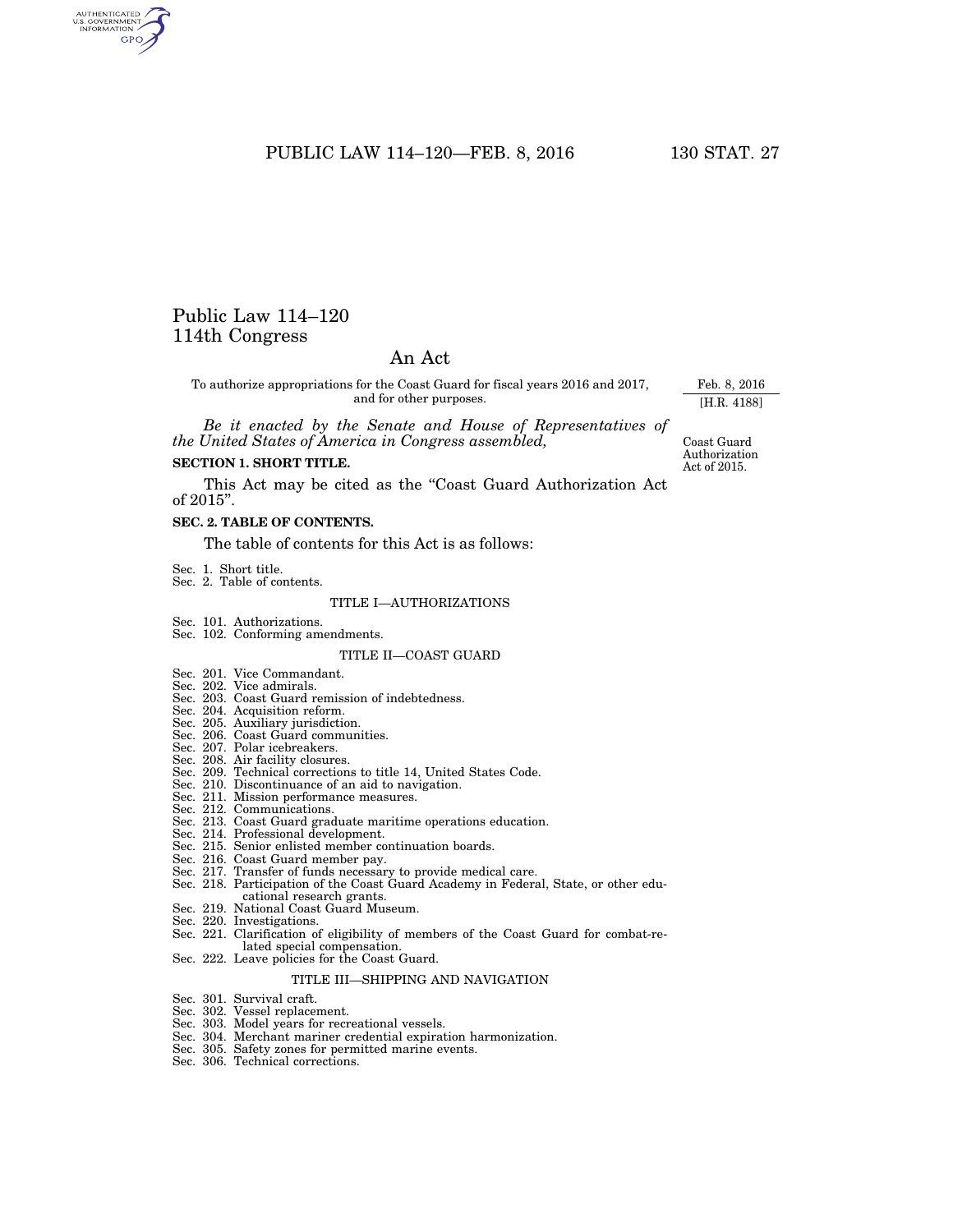- Sec. 307. Recommendations for improvements of marine casualty reporting.
- Sec. 308. Recreational vessel engine weights.
- Sec. 309. Merchant mariner medical certification reform.
- Sec. 310. Atlantic Coast port access route study. Sec. 311. Certificates of documentation for recreational vessels.
- Sec. 312. Program guidelines.
- Sec. 313. Repeals.
- Sec. 314. Maritime drug law enforcement.
- Sec. 315. Examinations for merchant mariner credentials.
- Sec. 316. Higher volume port area regulatory definition change.
- Sec. 317. Recognition of port security assessments conducted by other entities.
- Sec. 318. Fishing vessel and fish tender vessel certification.
- Sec. 319. Interagency Coordinating Committee on Oil Pollution Research.
- Sec. 320. International port and facility inspection coordination.

#### TITLE IV—FEDERAL MARITIME COMMISSION

- Sec. 401. Authorization of appropriations.
- Sec. 402. Duties of the Chairman.
- Sec. 403. Prohibition on awards.

#### TITLE V—CONVEYANCES

#### Subtitle A—Miscellaneous Conveyances

- Sec. 501. Conveyance of Coast Guard property in Point Reyes Station, California.
- Sec. 502. Conveyance of Coast Guard property in Tok, Alaska.

#### Subtitle B—Pribilof Islands

- Sec. 521. Short title.
- Sec. 522. Transfer and disposition of property.
- Sec. 523. Notice of certification.
- Sec. 524. Redundant capability.

#### Subtitle C—Conveyance of Coast Guard Property at Point Spencer, Alaska

- Sec. 531. Findings.
- Sec. 532. Definitions.
- Sec. 533. Authority to convey land in Point Spencer.
- Sec. 534. Environmental compliance, liability, and monitoring.
- Sec. 535. Easements and access.
- Sec. 536. Relationship to Public Land Order 2650.
- Sec. 537. Archeological and cultural resources.
- Sec. 538. Maps and legal descriptions.
- Sec. 539. Chargeability for land conveyed.
- Sec. 540. Redundant capability.
- Sec. 541. Port Coordination Council for Point Spencer.

#### TITLE VI—MISCELLANEOUS

- Sec. 601. Modification of reports.
- Sec. 602. Safe vessel operation in the Great Lakes.
- Sec. 603. Use of vessel sale proceeds.
- Sec. 604. National Academy of Sciences cost assessment.
- Sec. 605. Coastwise endorsements.
- Sec. 606. International Ice Patrol.
- Sec. 607. Assessment of oil spill response and cleanup activities in the Great Lakes.
- Sec. 608. Report on status of technology detecting passengers who have fallen overboard.
- Sec. 609. Venue.
- Sec. 610. Disposition of infrastructure related to e-loran.
- Sec. 611. Parking.
- Sec. 612. Inapplicability of load line requirements to certain United States vessels traveling in the Gulf of Mexico.

# **TITLE I—AUTHORIZATIONS**

## **SEC. 101. AUTHORIZATIONS.**

(a) IN GENERAL.—Title 14, United States Code, is amended by adding at the end the following: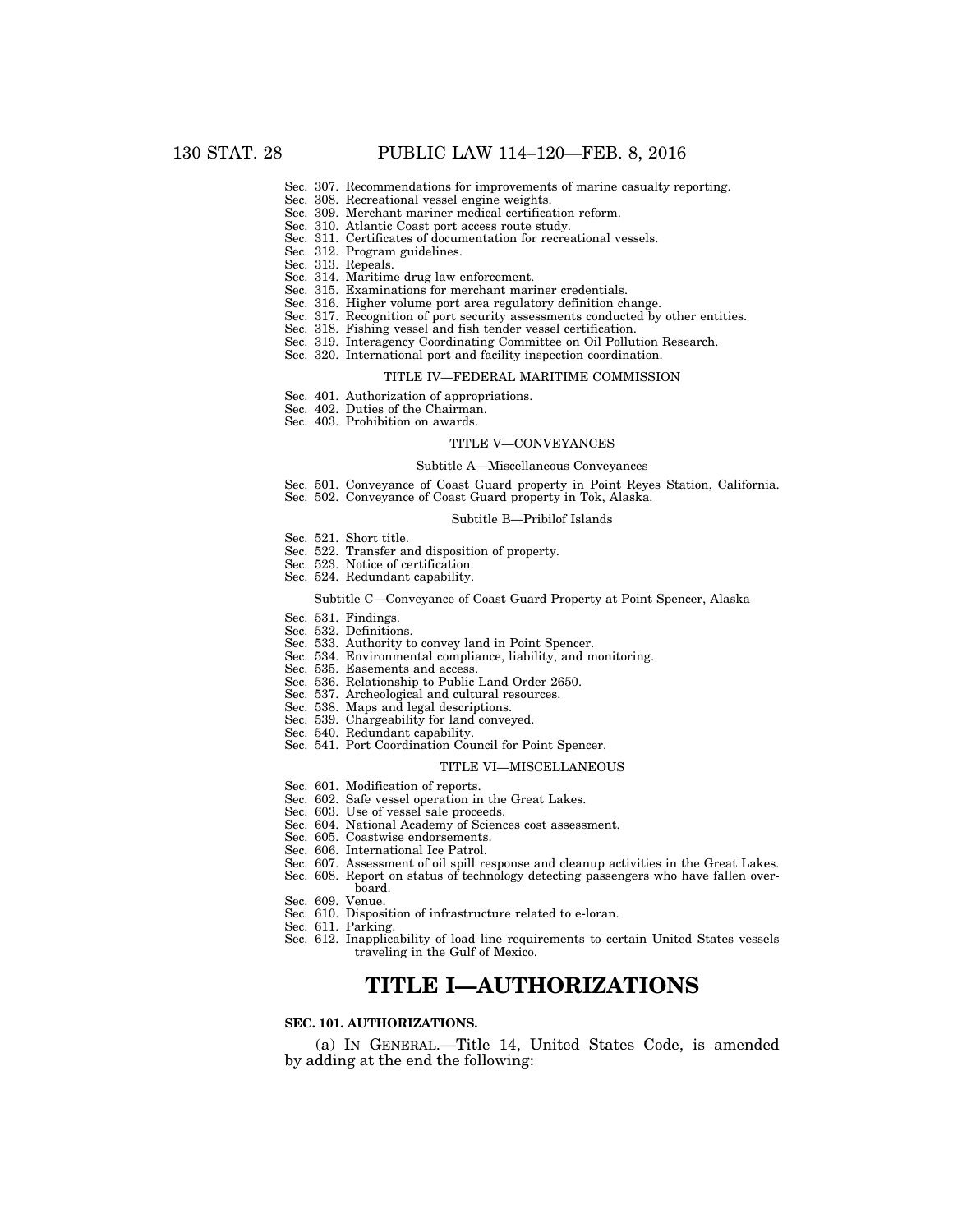# **''PART III—COAST GUARD AUTHORIZATIONS AND REPORTS TO CONGRESS**

''Chap. Sec. **''27. Authorizations** ............................................................................................ **2701 ''29. Reports** ......................................................................................................... **2901.** 

# **''CHAPTER 27—AUTHORIZATIONS**

''Sec.

''2702. Authorization of appropriations.

"2704. Authorized levels of military strength and training.

## **''§ 2702. Authorization of appropriations**

''Funds are authorized to be appropriated for each of fiscal years 2016 and 2017 for necessary expenses of the Coast Guard as follows:

''(1) For the operation and maintenance of the Coast Guard, not otherwise provided for—

''(A) \$6,981,036,000 for fiscal year 2016; and

''(B) \$6,981,036,000 for fiscal year 2017.

"(2) For the acquisition, construction, renovation, and improvement of aids to navigation, shore facilities, vessels, and aircraft, including equipment related thereto, and for maintenance, rehabilitation, lease, and operation of facilities and equipment—

 $f(A)$  \$1,945,000,000 for fiscal year 2016; and

 $!(B)$  \$1,945,000,000 for fiscal year 2017.

''(3) For the Coast Guard Reserve program, including operations and maintenance of the program, personnel and training costs, equipment, and services—

 $($ A) \$140,016,000 for fiscal year 2016; and

 $\sqrt{\text{B}}$ ) \$140,016,000 for fiscal year 2017.

"(4) For the environmental compliance and restoration functions of the Coast Guard under chapter 19 of this title—

''(A) \$16,701,000 for fiscal year 2016; and

''(B) \$16,701,000 for fiscal year 2017.

''(5) To the Commandant of the Coast Guard for research, development, test, and evaluation of technologies, materials, and human factors directly related to improving the performance of the Coast Guard's mission with respect to search and rescue, aids to navigation, marine safety, marine environmental protection, enforcement of laws and treaties, ice operations, oceanographic research, and defense readiness, and for maintenance, rehabilitation, lease, and operation of facilities and equipment—

''(A) \$19,890,000 for fiscal year 2016; and "(B) \$19,890,000 for fiscal year 2017.

## **''§ 2704. Authorized levels of military strength and training**  14 USC 2704.

''(a) ACTIVE DUTY STRENGTH.—The Coast Guard is authorized an end-of-year strength for active duty personnel of 43,000 for each of fiscal years 2016 and 2017.

''(b) MILITARY TRAINING STUDENT LOADS.—The Coast Guard is authorized average military training student loads for each of fiscal years 2016 and 2017 as follows:

" $(1)$  For recruit and special training, 2,500 student years.

 $''(2)$  For flight training, 165 student years.

14 USC 2702.

14 USC 2701 prec.

14 USC 2701 prec.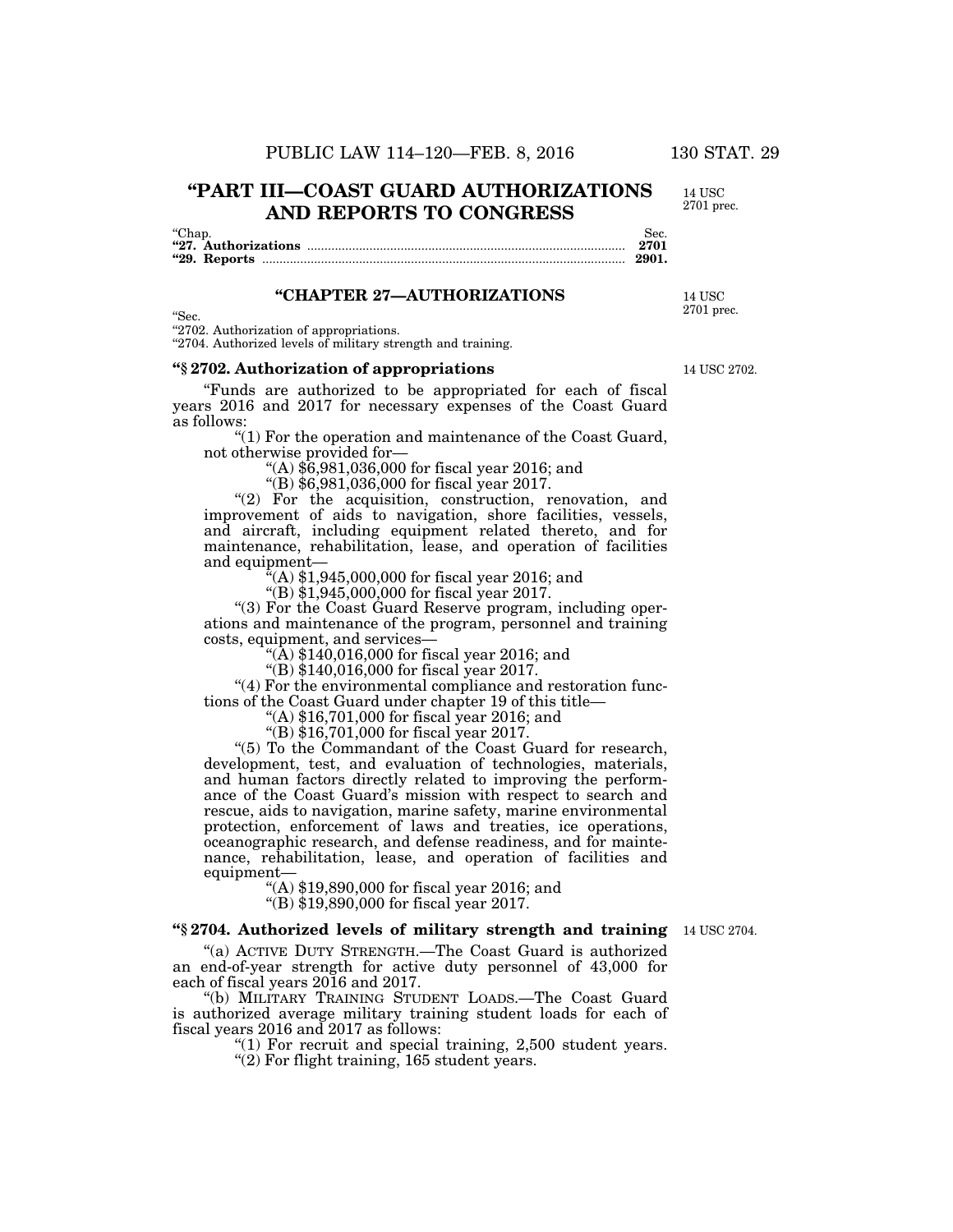"(3) For professional training in military and civilian institutions, 350 student years.

''(4) For officer acquisition, 1,200 student years.

**''CHAPTER 29—REPORTS** 

''Sec.

### 14 USC 2901 prec.

#### "2904. Manpower requirements plan.

14 USC 2904.

# **''§ 2904. Manpower requirements plan**

''(a) IN GENERAL.—On the date on which the President submits to the Congress a budget for fiscal year 2017 under section 1105 of title 31, on the date on which the President submits to the Congress a budget for fiscal year 2019 under such section, and every 4 years thereafter, the Commandant shall submit to the Committee on Transportation and Infrastructure of the House of Representatives and the Committee on Commerce, Science, and Transportation of the Senate a manpower requirements plan.

''(b) SCOPE.—A manpower requirements plan submitted under subsection (a) shall include for each mission of the Coast Guard—

 $''(1)$  an assessment of all projected mission requirements for the upcoming fiscal year and for each of the 3 fiscal years thereafter;

" $(2)$  the number of active duty, reserve, and civilian personnel assigned or available to fulfill such mission requirements—

"(A) currently; and

"(B) as projected for the upcoming fiscal year and each of the 3 fiscal years thereafter;

 $(3)$  the number of active duty, reserve, and civilian personnel required to fulfill such mission requirements-

''(A) currently; and

"(B) as projected for the upcoming fiscal year and each of the 3 fiscal years thereafter;

''(4) an identification of any capability gaps between mission requirements and mission performance caused by deficiencies in the numbers of personnel available—

''(A) currently; and

"(B) as projected for the upcoming fiscal year and each of the 3 fiscal years thereafter; and

''(5) an identification of the actions the Commandant will take to address capability gaps identified under paragraph (4).

''(c) CONSIDERATION.—In composing a manpower requirements plan for submission under subsection  $(a)$ , the Commandant shall consider—

 $"(1)$  the marine safety strategy required under section  $2116$ of title 46;

 $(2)$  information on the adequacy of the acquisition workforce included in the most recent report under section 2903 of this title; and

''(3) any other Federal strategic planning effort the Commandant considers appropriate.''.

(b) REQUIREMENT FOR PRIOR AUTHORIZATION OF APPROPRIA-TIONS.—Section 662 of title 14, United States Code, is amended— 14 USC 2701. (1) by redesignating such section as section 2701;

Assessment.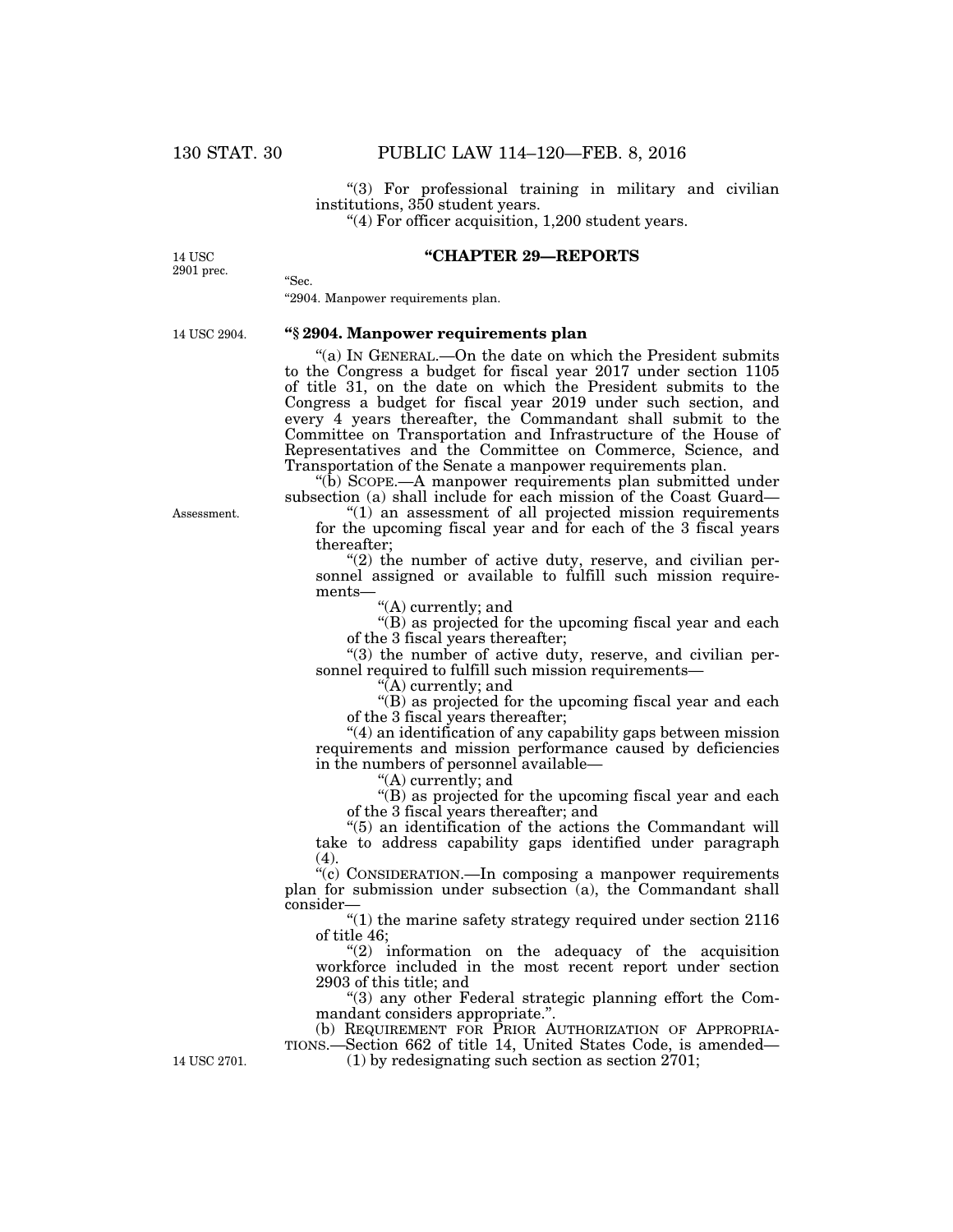(2) by transferring such section to appear before section 2702 of such title (as added by subsection (a) of this section); and

(3) by striking paragraphs (1) through (5) and inserting the following:

''(1) For the operation and maintenance of the Coast Guard, not otherwise provided for.

"(2) For the acquisition, construction, renovation, and improvement of aids to navigation, shore facilities, vessels, and aircraft, including equipment related thereto, and for maintenance, rehabilitation, lease, and operation of facilities and equipment.

''(3) For the Coast Guard Reserve program, including operations and maintenance of the program, personnel and training costs, equipment, and services.

" $(4)$  For the environmental compliance and restoration functions of the Coast Guard under chapter 19 of this title.

''(5) For research, development, test, and evaluation of technologies, materials, and human factors directly related to improving the performance of the Coast Guard.

''(6) For alteration or removal of bridges over navigable waters of the United States constituting obstructions to navigation, and for personnel and administrative costs associated with the Alteration of Bridges Program.''.

(c) AUTHORIZATION OF PERSONNEL END STRENGTHS.—Section 661 of title 14, United States Code, is amended—

(1) by redesignating such section as section 2703; and

(2) by transferring such section to appear before section 2704 of such title (as added by subsection (a) of this section). (d) REPORTS.—

(1) TRANSMISSION OF ANNUAL COAST GUARD AUTHORIZATION REQUEST.—Section 662a of title 14, United States Code, is amended—

(A) by redesignating such section as section 2901;

(B) by transferring such section to appear before section 2904 of such title (as added by subsection (a) of this section); and

(C) in subsection (b)—

(i) in paragraph (1) by striking ''described in section 661'' and inserting ''described in section 2703''; and

(ii) in paragraph (2) by striking "described in section 662'' and inserting ''described in section 2701''. (2) CAPITAL INVESTMENT PLAN.—Section 663 of title 14, United States Code, is amended—

(A) by redesignating such section as section 2902; and 14 USC 2902. (B) by transferring such section to appear after section 2901 of such title (as so redesignated and transferred by

paragraph (1) of this subsection).

(3) MAJOR ACQUISITIONS.—Section 569a of title 14, United States Code, is amended—

(A) by redesignating such section as section 2903;

(B) by transferring such section to appear after section 2902 of such title (as so redesignated and transferred by paragraph (2) of this subsection); and

 $(C)$  in subsection  $(c)(2)$  by striking "of this subchapter". (e) ICEBREAKERS.—

14 USC 2703.

14 USC 2901.

14 USC 2903.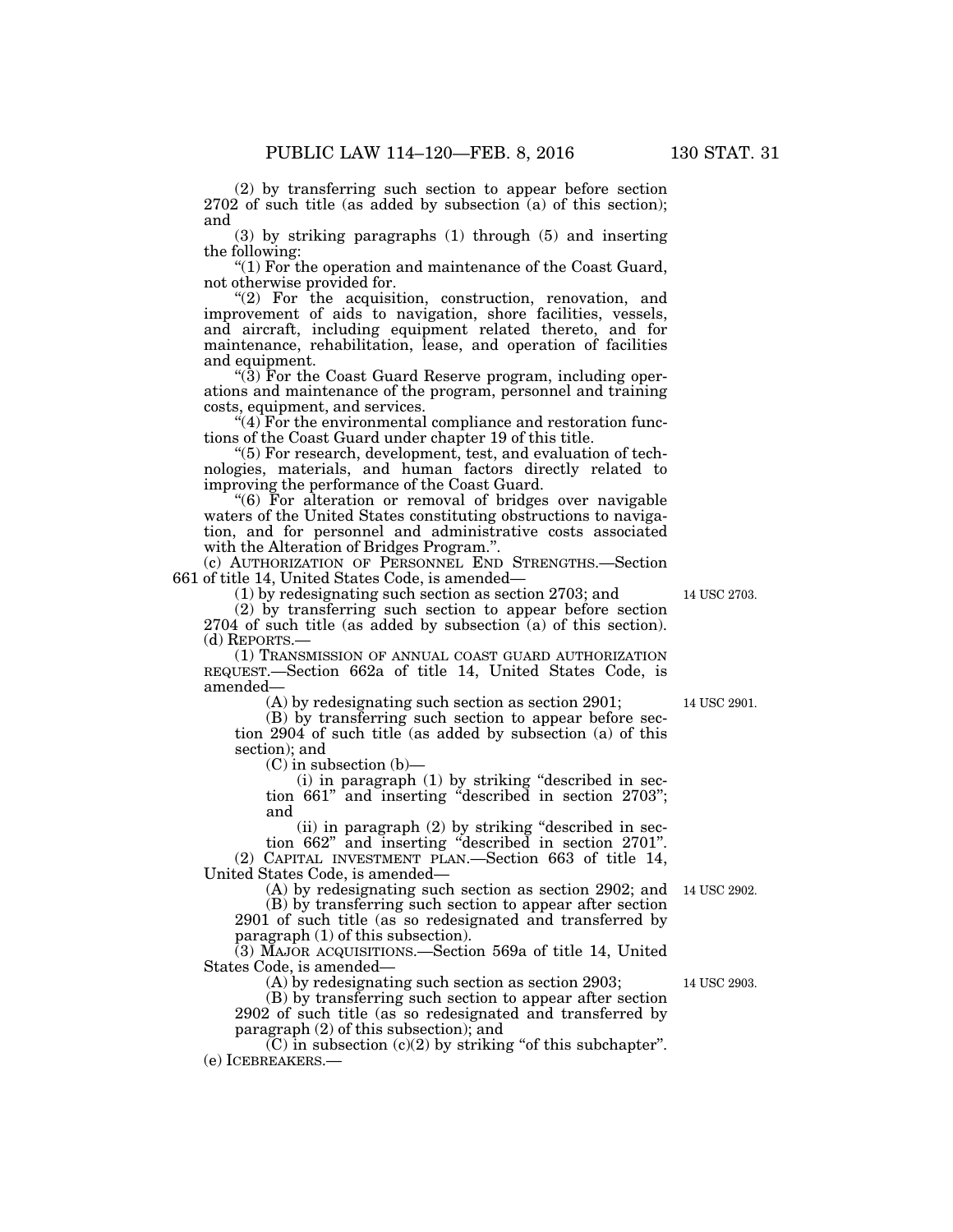(1) ICEBREAKING ON THE GREAT LAKES.—For fiscal years 2016 and 2017, the Commandant of the Coast Guard may use funds made available pursuant to section 2702(2) of title 14, United States Code (as added by subsection (a) of this section) for the selection of a design for and the construction of an icebreaker that is capable of buoy tending to enhance icebreaking capacity on the Great Lakes.

(2) POLAR ICEBREAKING.—Of the amounts authorized to be appropriated under section 2702(2) of title 14, United States Code, as amended by subsection (a), there is authorized to be appropriated to the Coast Guard \$4,000,000 for fiscal year 2016 and \$10,000,000 for fiscal year 2017 for preacquisition activities for a new polar icebreaker, including initial specification development and feasibility studies.

(f) ADDITIONAL SUBMISSIONS.—The Commandant of the Coast Guard shall submit to the Committee on Homeland Security of the House of Representatives—

(1) each plan required under section 2904 of title 14, United States Code, as added by subsection (a) of this section;

(2) each plan required under section 2903(e) of title 14, United States Code, as added by section 206 of this Act;

(3) each plan required under section 2902 of title 14, United States Code, as redesignated by subsection (d) of this section; and

(4) each mission need statement required under section 569 of title 14, United States Code.

### **SEC. 102. CONFORMING AMENDMENTS.**

(a) ANALYSIS FOR TITLE 14.—The analysis for title 14, United States Code, is amended by adding after the item relating to part II the following:

**''III. Coast Guard Authorizations and Reports to Congress** ................... **2701''.** 

(b) ANALYSIS FOR CHAPTER 15.—The analysis for chapter 15 of title 14, United States Code, is amended by striking the item relating to section 569a.

(c) ANALYSIS FOR CHAPTER 17.—The analysis for chapter 17 of title 14, United States Code, is amended by striking the items relating to sections 661, 662, 662a, and 663.

(d) ANALYSIS FOR CHAPTER 27.—The analysis for chapter 27 of title 14, United States Code, as added by section  $10(1a)$  of this Act, is amended by inserting—

(1) before the item relating to section 2702 the following:

"2701. Requirement for prior authorization of appropriations.";

and

(2) before the item relating to section 2704 the following:

''2703. Authorization of personnel end strengths.''.

(e) ANALYSIS FOR CHAPTER 29.—The analysis for chapter 29 of title 14, United States Code, as added by section  $10(1a)$  of this Act, is amended by inserting before the item relating to section 2904 the following:

''2901. Transmission of annual Coast Guard authorization request.

''2902. Capital investment plan.

''2903. Major acquisitions.''.

14 USC 1 prec.

14 USC 561 prec.

14 USC 631 prec.

14 USC 2701 prec.

14 USC 2901 prec.

14 USC 569 note.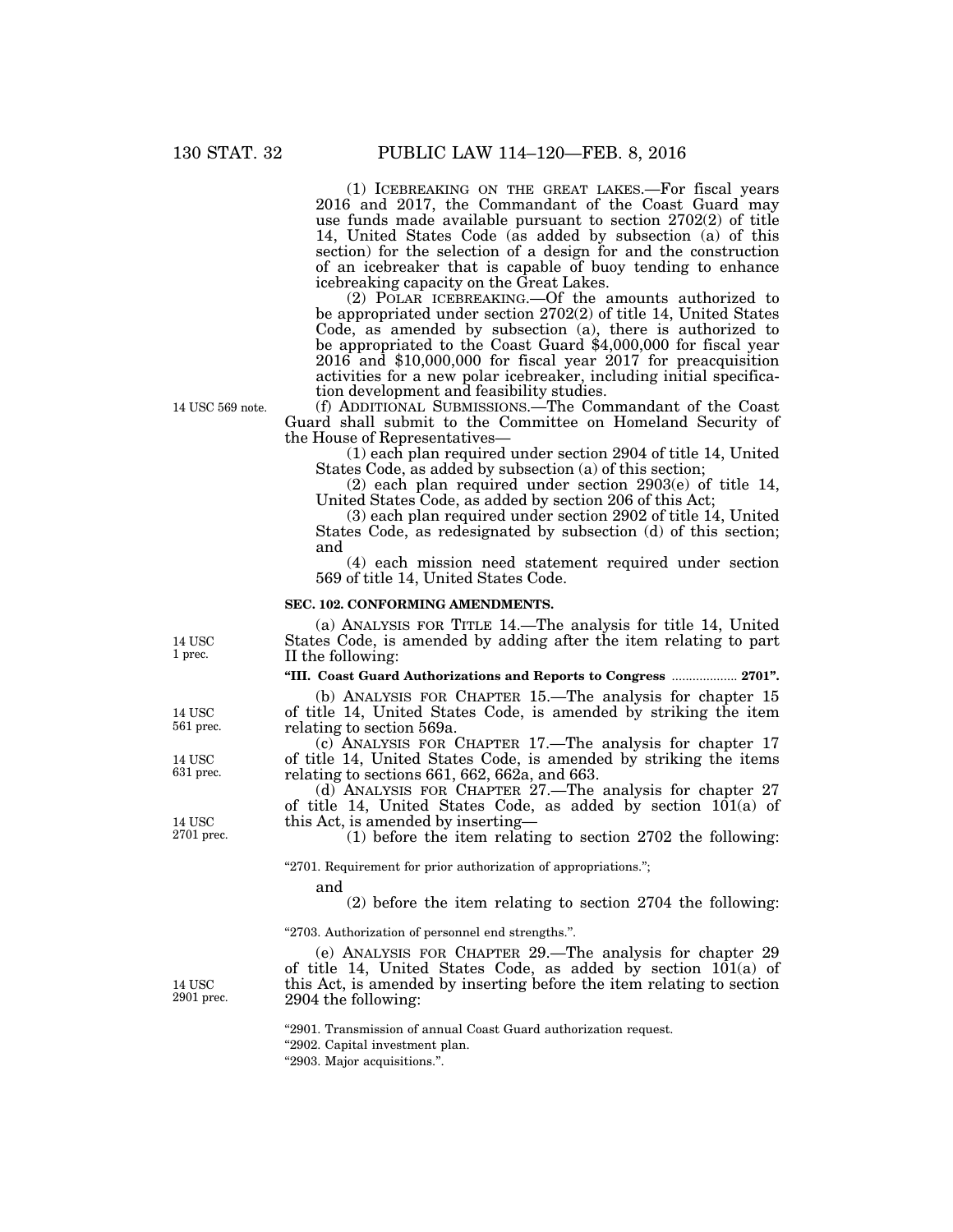(f) MISSION NEED STATEMENT.—Section 569(b) of title 14, United States Code, is amended—

(1) in paragraph (2) by striking "in section  $569a(e)$ " and inserting ''in section 2903''; and

(2) in paragraph (3) by striking "under section  $663(a)(1)$ " and inserting "under section  $2902(a)(1)$ ".

# **TITLE II—COAST GUARD**

## **SEC. 201. VICE COMMANDANT.**

(a) GRADES AND RATINGS.—Section 41 of title 14, United States Code, is amended by striking ''an admiral,'' and inserting ''admirals  $(two)$ ;"

(b) VICE COMMANDANT; APPOINTMENT.—Section 47 of title 14, United States Code, is amended by striking ''vice admiral'' and inserting "admiral".

(c) CONFORMING AMENDMENT.—Section 51 of title 14, United States Code, is amended—

 $(1)$  in subsection  $(a)$  by inserting "admiral or" before "vice admiral,'';

 $(2)$  in subsection  $(b)$  by inserting "admiral or" before "vice admiral,'' each place it appears; and

 $(3)$  in subsection  $(c)$  by inserting "admiral or" before "vice admiral,''.

## **SEC. 202. VICE ADMIRALS.**

Section 50 of title 14, United States Code, is amended—

 $(1)$  in subsection  $(a)$ —

(A) by striking paragraph (1) and inserting the following:

''(1) The President may—

President.

''(A) designate, within the Coast Guard, no more than five positions of importance and responsibility that shall be held by officers who, while so serving—

"(i) shall have the grade of vice admiral, with the pay and allowances of that grade; and

"(ii) shall perform such duties as the Commandant may prescribe, except that if the President designates five such positions, one position shall be the Chief of Staff of the Coast Guard; and

''(B) designate, within the executive branch, other than within the Coast Guard or the National Oceanic and Atmospheric Administration, positions of importance and responsibility that shall be held by officers who, while so serving, shall have the grade of vice admiral, with the pay and allowances of that grade.''; and

 $(B)$  in paragraph  $(3)(A)$  by striking "under paragraph  $(1)$ " and inserting "under paragraph  $(1)(A)$ "; and

 $(2)$  in subsection  $(b)(2)$ —

 $(A)$  in subparagraph  $(B)$  by striking "and" at the end; (B) by redesignating subparagraph (C) as subparagraph (D); and

(C) by inserting after subparagraph (B) the following: ''(C) at the discretion of the Secretary, while awaiting orders after being relieved from the position, beginning on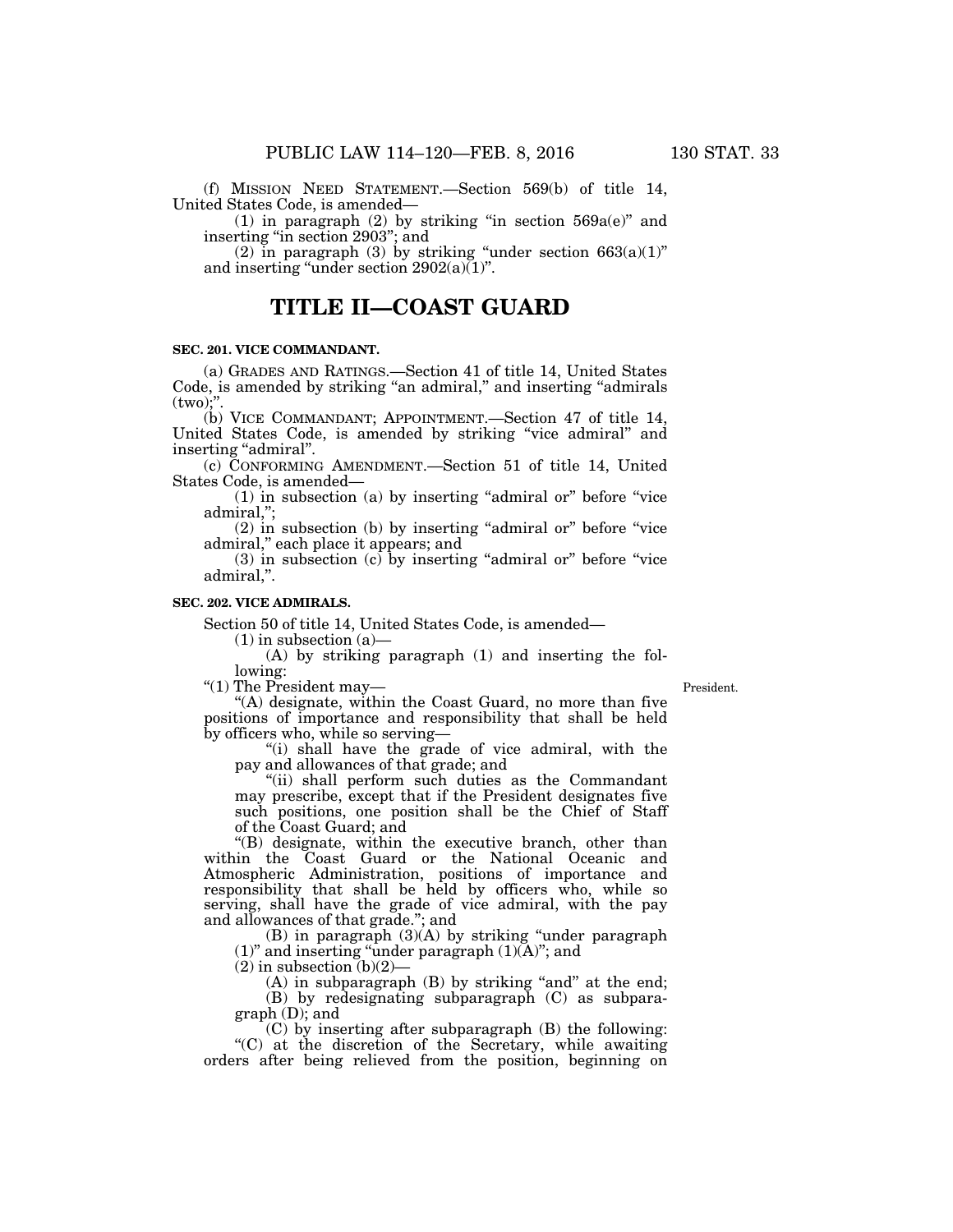the day the officer is relieved from the position, but not for more than 60 days; and''.

## **SEC. 203. COAST GUARD REMISSION OF INDEBTEDNESS.**

(a) EXPANSION OF AUTHORITY TO REMIT INDEBTEDNESS.—Section 461 of title 14, United States Code, is amended to read as follows:

# **''§ 461. Remission of indebtedness**

''The Secretary may have remitted or cancelled any part of a person's indebtedness to the United States or any instrumentality of the United States if—

''(1) the indebtedness was incurred while the person served on active duty as a member of the Coast Guard; and

" $(2)$  the Secretary determines that remitting or cancelling the indebtedness is in the best interest of the United States.''.

(b) CLERICAL AMENDMENT.—The analysis for chapter 13 of title 14, United States Code, is amended by striking the item relating to section 461 and inserting the following:

''461. Remission of indebtedness.''.

## **SEC. 204. ACQUISITION REFORM.**

(a) MINIMUM PERFORMANCE STANDARDS.—Section 572(d)(3) of title 14, United States Code, is amended—

(1) by redesignating subparagraphs (C) through (H) as subparagraphs  $(E)$  through  $(J)$ , respectively;

 $(2)$  by redesignating subparagraph  $(B)$  as subparagraph (C);

(3) by inserting after subparagraph (A) the following:

''(B) the performance data to be used to determine whether the key performance parameters have been resolved;''; and

(4) by inserting after subparagraph (C), as redesignated by paragraph (2) of this subsection, the following:

" $(D)$  the results during test and evaluation that will be required to demonstrate that a capability, asset, or subsystem meets performance requirements;''.

(b) CAPITAL INVESTMENT PLAN.—Section 2902 of title 14, United States Code, as redesignated and otherwise amended by this Act, is further amended—

 $(1)$  in subsection  $(a)(1)$ —

(A) in subparagraph (B), by striking "completion;" and inserting "completion based on the proposed appropriations" included in the budget;''; and

(B) in subparagraph (D), by striking ''at the projected funding levels;" and inserting "based on the proposed appropriations included in the budget;''; and

 $(2)$  by redesignating subsection (b) as subsection (c), and inserting after subsection (a) the following:

''(b) NEW CAPITAL ASSETS.—In the fiscal year following each fiscal year for which appropriations are enacted for a new capital asset, the report submitted under subsection (a) shall include—

 $''(1)$  an estimated life-cycle cost estimate for the new capital asset;

 $'(2)$  an assessment of the impact the new capital asset will have on—

''(A) delivery dates for each capital asset;

Assessment. Cost estimate.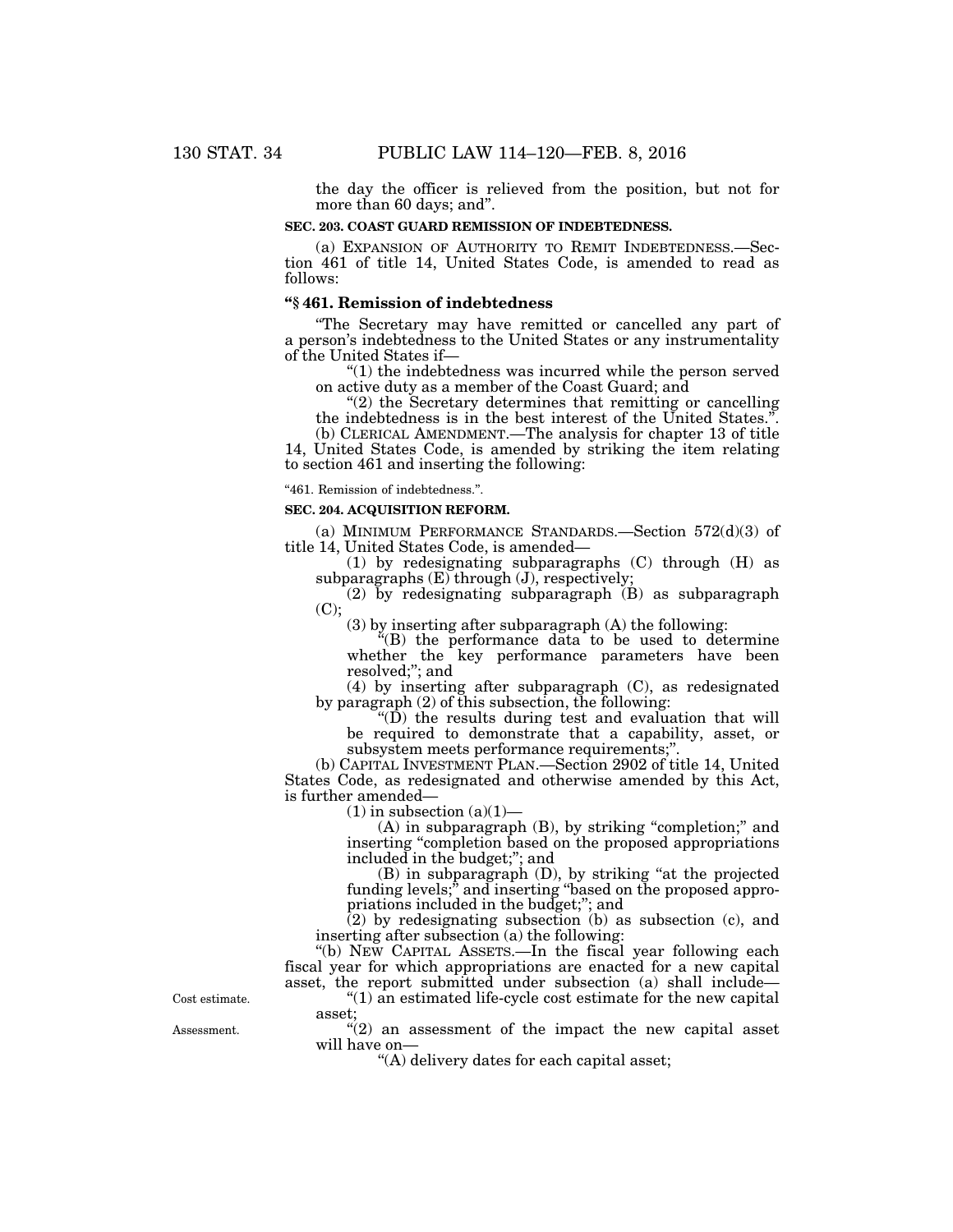''(B) estimated completion dates for each capital asset;

"(C) the total estimated cost to complete each capital asset; and

''(D) other planned construction or improvement projects; and

 $\sqrt{a(3)}$  recommended funding levels for each capital asset necessary to meet the estimated completion dates and total estimated costs included in the such asset's approved acquisition program baseline.''; and

(3) by amending subsection (c), as so redesignated, to read as follows:

''(c) DEFINITIONS.—In this section—

" $(1)$  the term 'unfunded priority' means a program or mission requirement that—

 $f(A)$  has not been selected for funding in the applicable proposed budget;

''(B) is necessary to fulfill a requirement associated with an operational need; and

''(C) the Commandant would have recommended for inclusion in the applicable proposed budget had additional resources been available or had the requirement emerged before the budget was submitted; and

"(2) the term 'new capital asset' means-

''(A) an acquisition program that does not have an approved acquisition program baseline; or

''(B) the acquisition of a capital asset in excess of the number included in the approved acquisition program baseline.''.

(c) DAYS AWAY FROM HOMEPORT.—Not later than 1 year after the date of the enactment of this Act, the Commandant of the Coast Guard shall—

(1) implement a standard for tracking operational days at sea for Coast Guard cutters that does not include days during which such cutters are undergoing maintenance or repair; and

(2) notify the Committee on Transportation and Infrastructure of the House of Representatives and the Committee on Commerce, Science, and Transportation of the Senate of the standard implemented under paragraph (1).

(d) FIXED WING AIRCRAFT FLEET MIX ANALYSIS.—Not later than September 30, 2016, the Commandant of the Coast Guard shall submit to the Committee on Transportation and Infrastructure of the House of Representatives and the Committee on Commerce, Science, and Transportation of the Senate a revised fleet mix analysis of Coast Guard fixed wing aircraft.

(e) LONG-TERM MAJOR ACQUISITIONS PLAN.—Section 2903 of title 14, United States Code, as redesignated and otherwise amended by this Act, is further amended—

(1) by redesignating subsection (e) as subsection (g); and (2) by inserting after subsection (d) the following:

''(e) LONG-TERM MAJOR ACQUISITIONS PLAN.—Each report under subsection (a) shall include a plan that describes for the upcoming fiscal year, and for each of the 20 fiscal years thereafter—

 $''(1)$  the numbers and types of cutters and aircraft to be decommissioned;

 $(2)$  the numbers and types of cutters and aircraft to be acquired to—

Deadline.

Notification.

14 USC 93 note.

Deadline.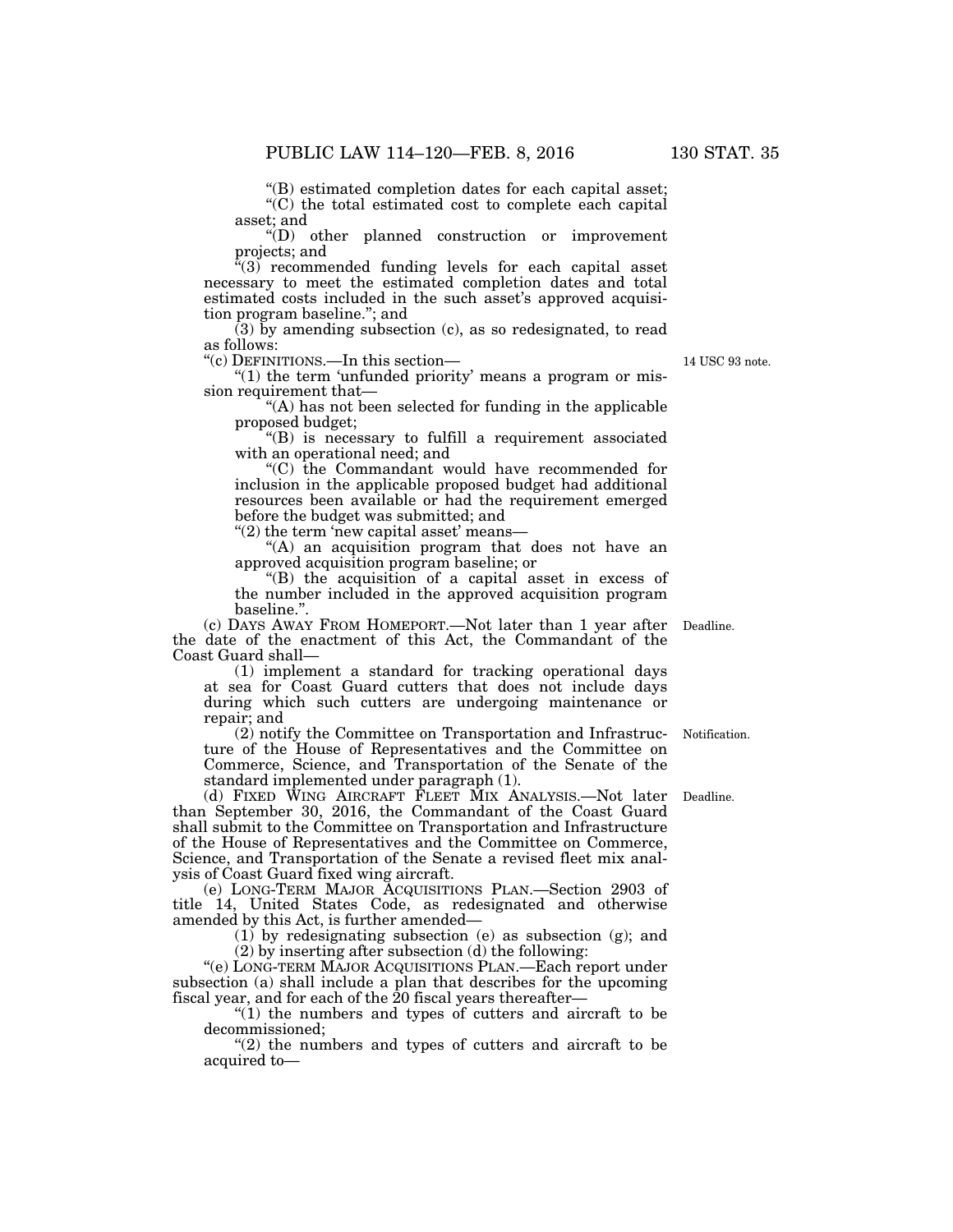"(A) replace the cutters and aircraft identified under paragraph  $(1)$ ; or

 $\widetilde{H}(B)$  address an identified capability gap; and

" $(3)$  the estimated level of funding in each fiscal year required to—

"(A) acquire the cutters and aircraft identified under paragraph  $(\overline{2})$ ;

 $\sqrt[G]{(B)}$  acquire related command, control, communications, computer, intelligence, surveillance, and reconnaissance systems; and

''(C) acquire, construct, or renovate shoreside infrastructure.

''(f) QUARTERLY UPDATES ON RISKS OF PROGRAMS.—

 $\cdot$ <sup>2</sup>(1) In GENERAL.—Not later than 15 days after the end of each fiscal year quarter, the Commandant of the Coast Guard shall submit to the committees of Congress specified in subsection (a) an update setting forth a current assessment of the risks associated with all current major acquisition programs.

"(2) ELEMENTS.—Each update under this subsection shall set forth, for each current major acquisition program, the following:

''(A) The top five current risks to such program.

''(B) Any failure of such program to demonstrate a key performance parameter or threshold during operational test and evaluation conducted during the fiscal year quarter preceding such update.

" $(C)$  Whether there has been any decision during such fiscal year quarter to order full-rate production before all key performance parameters or thresholds are met.

''(D) Whether there has been any breach of major acquisition program cost (as defined by the Major Systems Acquisition Manual) during such fiscal year quarter.

''(E) Whether there has been any breach of major acquisition program schedule (as so defined) during such fiscal year quarter.''.

## **SEC. 205. AUXILIARY JURISDICTION.**

(a) IN GENERAL.—Section 822 of title 14, United States Code, is amended—

(1) by striking ''The purpose'' and inserting the following: ''(a) IN GENERAL.—The purpose''; and

 $(2)$  by adding at the end the following:

"(b) LIMITATION.—The Auxiliary may conduct a patrol of a waterway, or a portion thereof, only if—

''(1) the Commandant has determined such waterway, or portion thereof, is navigable for purposes of the jurisdiction of the Coast Guard; or

" $(2)$  a State or other proper authority has requested such patrol pursuant to section 141 of this title or section 13109 of title 46.''.

(b) NOTIFICATION.—The Commandant of the Coast Guard shall—

Review.

(1) review the waterways patrolled by the Coast Guard Auxiliary in the most recently completed fiscal year to determine whether such waterways are eligible or ineligible for

Deadline. Assessment.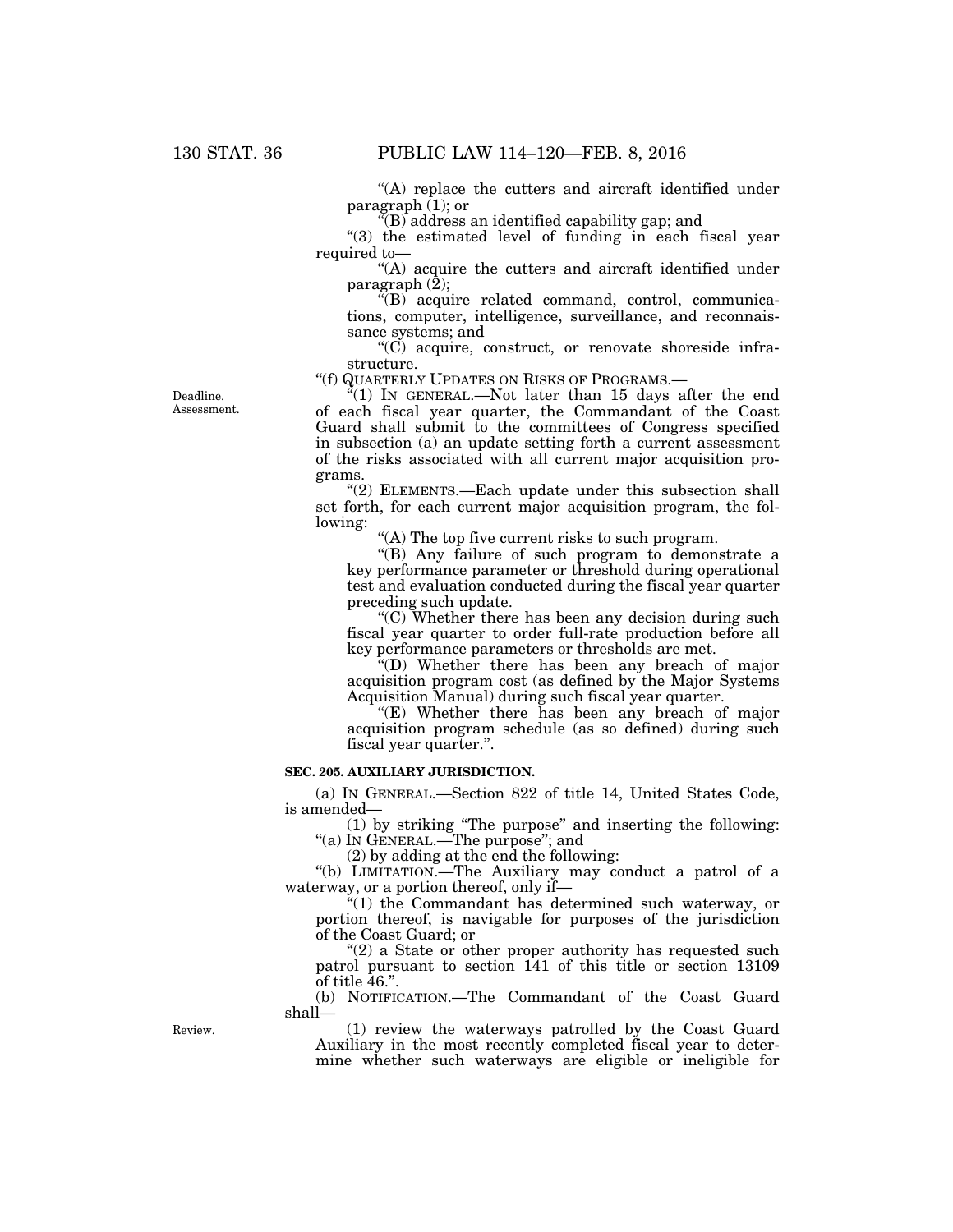patrol under section 822(b) of title 14, United States Code  $(a)$  as added by subsection  $(a)$ ; and

(2) not later than 180 days after the date of the enactment Deadline. of this Act, provide to the Committee on Transportation and Infrastructure of the House of Representatives and the Committee on Commerce, Science, and Transportation of the Senate a written notification of—

(A) any waterways determined ineligible for patrol under paragraph (1); and

(B) the actions taken by the Commandant to ensure Auxiliary patrols do not occur on such waterways.

#### **SEC. 206. COAST GUARD COMMUNITIES.**

Section 409 of the Coast Guard Authorization Act of 1998 (14 U.S.C. 639 note) is amended in the second sentence by striking ''90 days'' and inserting ''30 days''.

#### **SEC. 207. POLAR ICEBREAKERS.**

(a) INCREMENTAL FUNDING AUTHORITY FOR POLAR ICE-<br>BREAKERS.—In fiscal year 2016 and each fiscal year thereafter, the Commandant of the Coast Guard may enter into a contract or contracts for the acquisition of polar icebreakers and associated equipment using incremental funding. (a) INCREMENTAL FUNDING AUTHORITY FOR POLAR ICE- 14 USC 87 note.

(b) ''POLAR SEA'' MATERIEL CONDITION ASSESSMENT AND SERVICE LIFE EXTENSION.—Section 222 of the Coast Guard and Maritime Transportation Act of 2012 (Public Law 112–213; 126 Stat. 1560) is amended—

(1) by amending subsection (a) to read as follows:

"(a) In GENERAL.—Not later than 1 year after the date of Deadline. the enactment of the Coast Guard Authorization Act of 2015, the Secretary of the department in which the Coast Guard is operating shall—

''(1) complete a materiel condition assessment with respect Assessment. to the Polar Sea;

 $''(2)$  make a determination of whether it is cost effective to reactivate the Polar Sea compared with other options to provide icebreaking services as part of a strategy to maintain polar icebreaking services; and

''(3) submit to the Committee on Transportation and Infrastructure and the Committee on Science, Space, and Technology of the House of Representatives and the Committee on Commerce, Science, and Transportation of the Senate—

 $(A)$  the assessment required under paragraph  $(1)$ ; and

''(B) written notification of the determination required under paragraph (2).'';

(2) in subsection (b) by striking ''analysis'' and inserting "written notification";

(3) by striking subsection (c);

(4) by redesignating subsections (d) through (h) as subsections (c) through (g), respectively;

(5) in subsection (c) (as redesignated by paragraph (4) of this section)—

 $(A)$  in paragraph  $(1)$ —

(i) in subparagraph (A) by striking ''based on the analysis required''; and

 $(ii)$  in subparagraph  $(C)$  by striking "analysis" and inserting "written notification";

(B) in paragraph (2)—

Determination.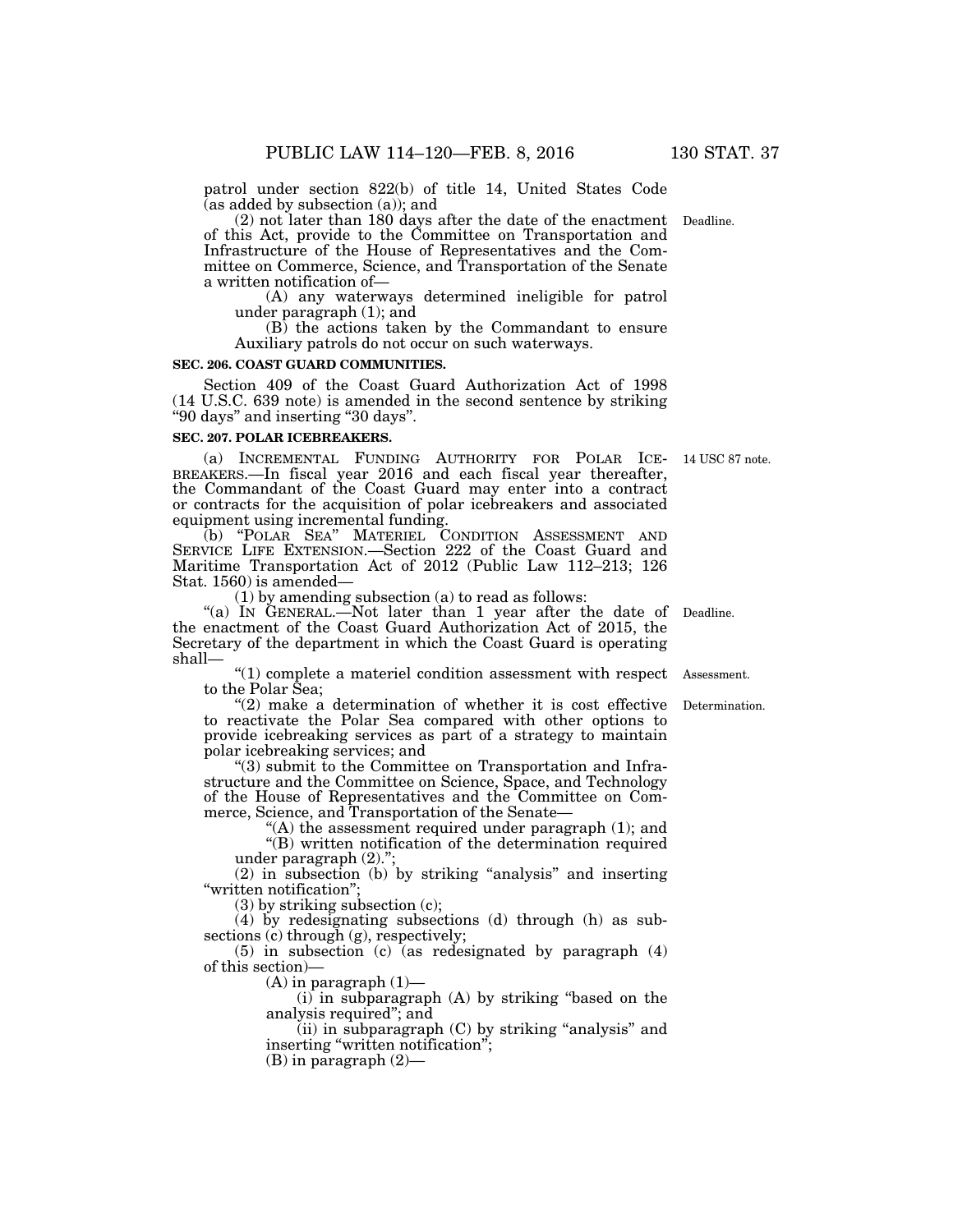(i) by striking ''analysis'' each place it appears and inserting ''written notification'';

(ii) by striking "subsection (a)" and inserting "subsection  $(a)(3)(B)$ ";

(iii) by striking ''subsection (c)'' each place it appears and inserting ''that subsection''; and

(iv) by striking "under subsection  $(a)(5)$ "; and

 $(C)$  in paragraph  $(\bar{3})$ —

(i) by striking ''in the analysis submitted under this section'';

(ii) by striking " $(a)(5)$ " and inserting " $(a)$ ";

(iii) by striking ''then'' and all that follows through "(A)" and inserting "then";

(iv) by striking ''; or'' and inserting a period; and (v) by striking subparagraph (B); and

(6) in subsection (d) (as redesignated by paragraph (4) of this subsection) by striking ''in subsection (d)'' and inserting "in subsection  $(c)$ ".

#### **SEC. 208. AIR FACILITY CLOSURES.**

(a) IN GENERAL.—Chapter 17 of title 14, United States Code, is amended by inserting after section 676 the following:

14 USC 676a.

## **''§ 676a. Air facility closures**

''(a) PROHIBITION.—

''(1) IN GENERAL.—The Coast Guard may not—

"(A) close a Coast Guard air facility that was in operation on November 30, 2014; or

''(B) retire, transfer, relocate, or deploy an aviation asset from an air facility described in subparagraph (A) for the purpose of closing such facility.

" $(2)$  SUNSET.—Paragraph  $(1)$  shall have no force or effect beginning on the later of—

 $\tilde{f}(A)$  January 1, 2018; or

''(B) the date on which the Secretary submits to the Committee on Transportation and Infrastructure of the House of Representatives, and to the Committee on Commerce, Science, and Transportation of the Senate, rotary wing strategic plans prepared in accordance with section 208(b) of the Coast Guard Authorization Act of 2015.

''(b) CLOSURES.—

" $(1)$  In GENERAL.—Beginning on January 1, 2018, the Secretary may not close a Coast Guard air facility, except as specified by this section.

''(2) DETERMINATIONS.—The Secretary may not propose closing or terminating operations at a Coast Guard air facility unless the Secretary determines that—

''(A) remaining search and rescue capabilities maintain the safety of the maritime public in the area of the air facility;

''(B) regional or local prevailing weather and marine conditions, including water temperatures or unusual tide and current conditions, do not require continued operation of the air facility; and

''(C) Coast Guard search and rescue standards related to search and response times are met.

Effective date.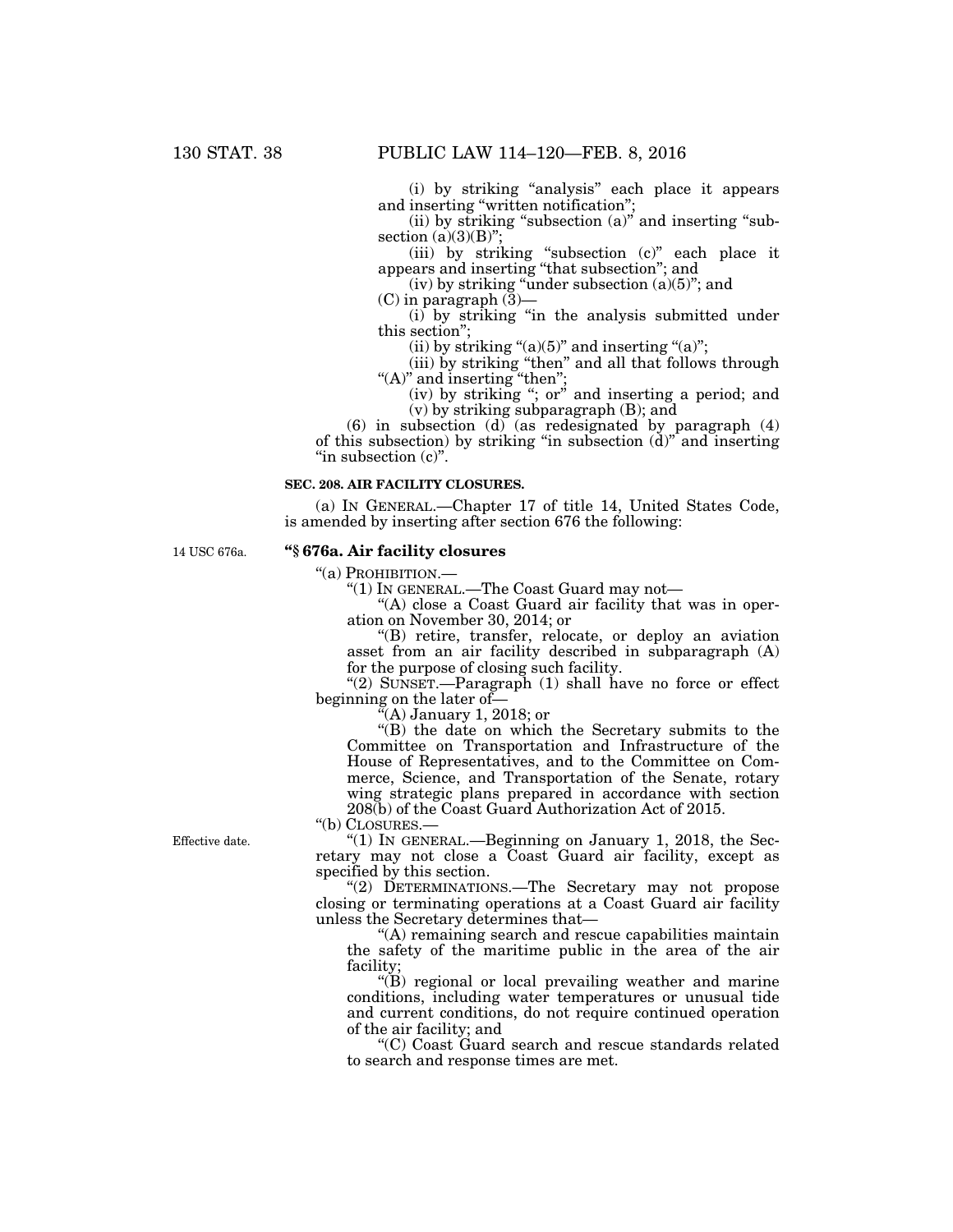"(3) PUBLIC NOTICE AND COMMENT.—Prior to closing an air facility, the Secretary shall provide opportunities for public comment, including the convening of public meetings in communities in the area of responsibility of the air facility with regard to the proposed closure or cessation of operations at the air facility.

"(4) NOTICE TO CONGRESS.—Prior to closure, cessation of operations, or any significant reduction in personnel and use of a Coast Guard air facility that is in operation on or after December 31, 2015, the Secretary shall—

''(A) submit to the Congress a proposal for such closure, cessation, or reduction in operations along with the budget of the President submitted to Congress under section 1105(a) of title 31 for the fiscal year in which the action will be carried out; and Proposal.

''(B) not later than 7 days after the date a proposal Deadline. for an air facility is submitted pursuant to subparagraph (A), provide written notice of such proposal to each of the following:

 $(i)$  Each member of the House of Representatives who represents a district in which the air facility is located.

''(ii) Each member of the Senate who represents a State in which the air facility is located.

''(iii) Each member of the House of Representatives who represents a district in which assets of the air facility conduct search and rescue operations.

"(iv) Each member of the Senate who represents a State in which assets of the air facility conduct search and rescue operations.

''(v) The Committee on Appropriations of the House of Representatives.

 $\sqrt[n]{v}$  (vi) The Committee on Transportation and Infrastructure of the House of Representatives.

"(vii) The Committee on Appropriations of the Senate.

''(viii) The Committee on Commerce, Science, and Transportation of the Senate.

''(c) OPERATIONAL FLEXIBILITY.—The Secretary may implement any reasonable management efficiencies within the air station and air facility network, such as modifying the operational posture of units or reallocating resources as necessary to ensure the safety of the maritime public nationwide.''.

(b) ROTARY WING STRATEGIC PLANS.—

(1) IN GENERAL.—The Secretary of the department in which the Coast Guard is operating shall prepare the plans specified in paragraph (2) to adequately address contingencies arising from potential future aviation casualties or the planned or unplanned retirement of rotary wing airframes to avoid to the greatest extent practicable any substantial gap or diminishment in Coast Guard operational capabilities.

(2) ROTARY WING STRATEGIC PLANS.—

(A) ROTARY WING CONTINGENCY PLAN.—Not later than Deadline. 1 year after the date of enactment of this Act, the Secretary of the department in which the Coast Guard is operating shall develop and submit to the Committee on Transportation and Infrastructure of the House of Representatives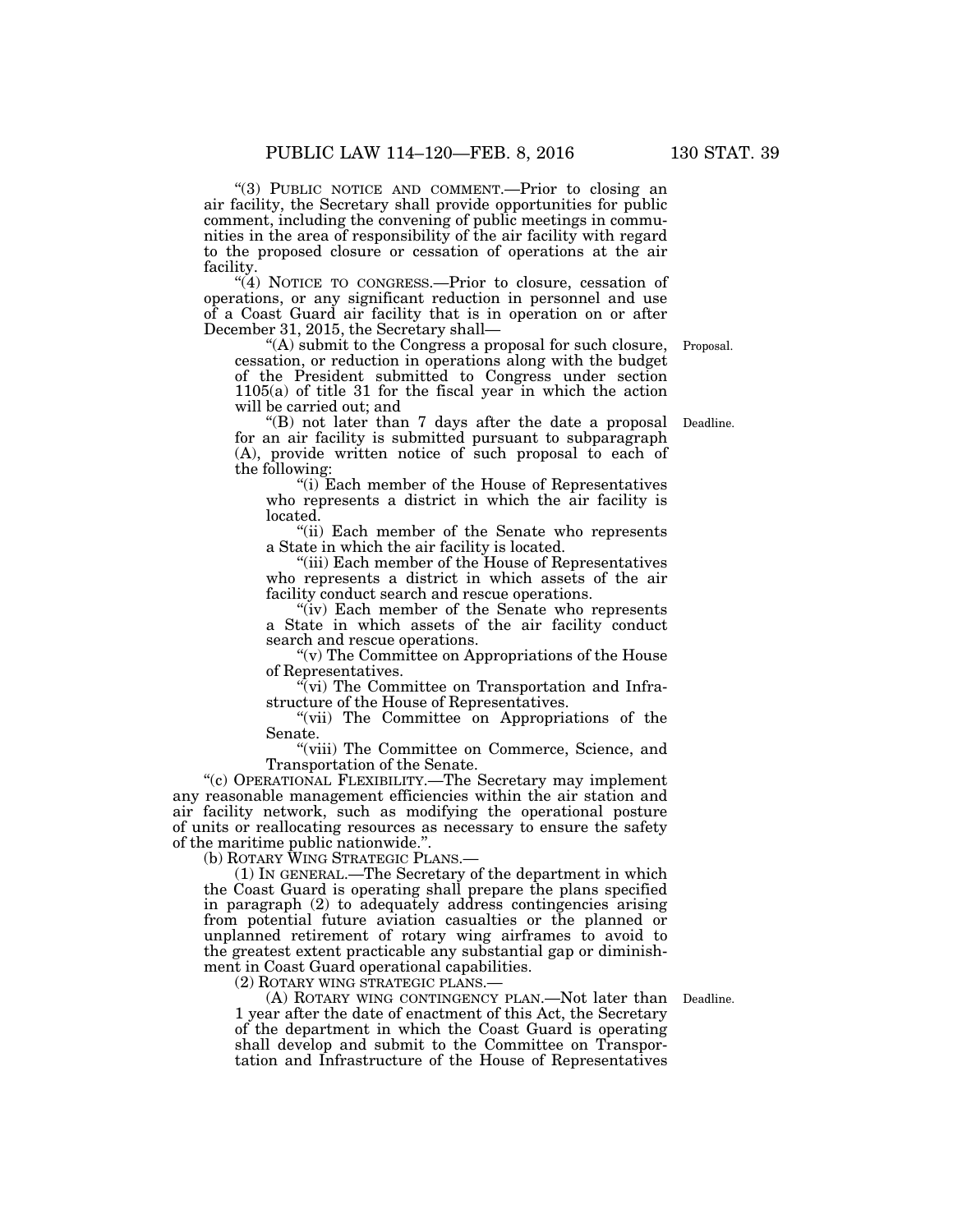and the Committee on Commerce, Science, and Transportation of the Senate a contingency plan—

(i) to address the planned or unplanned losses of rotary wing airframes;

(ii) to reallocate resources as necessary to ensure the safety of the maritime public nationwide; and

(iii) to ensure the operational posture of Coast Guard units.

(B) ROTARY WING REPLACEMENT CAPITAL INVESTMENT

PLAN.— (i) IN GENERAL.—Not later than 2 years after the date of enactment of this Act, the Secretary of the department in which the Coast Guard is operating shall develop and submit to the Committee on Transportation and Infrastructure of the House of Representatives and the Committee on Commerce, Science, and Transportation of the Senate a capital investment plan for the acquisition of new rotary wing airframes to replace the Coast Guard's legacy helicopters and fulfil all existing mission requirements.

(ii) REQUIREMENTS.—The plan developed under this subparagraph shall provide—

(I) a total estimated cost for completion;

(II) a timetable for completion of the acquisition project and phased in transition to new airframes; and

(III) projected annual funding levels for each fiscal year.

(c) TECHNICAL AND CONFORMING AMENDMENTS.—

(1) ANALYSIS FOR CHAPTER 17.—The analysis for chapter 17 of title 14, United States Code, is amended by inserting after the item relating to section 676 the following:

''676a. Air facility closures.''.

(2) REPEAL OF PROHIBITION.—Section 225 of the Howard Coble Coast Guard and Maritime Transportation Act of 2014 (Public Law 113–281; 128 Stat. 3022) is amended—

(A) by striking subsection (b); and

(B) by striking "(a) In GENERAL.—".

## **SEC. 209. TECHNICAL CORRECTIONS TO TITLE 14, UNITED STATES CODE.**

Title 14, United States Code, as amended by this Act, is further amended—

14 USC 1 prec.

14 USC 631 prec.

> (1) in the analysis for part I, by striking the item relating to chapter 19 and inserting the following:

**''19. Environmental Compliance and Restoration Program** ................... **690'';** 

 $(2)$  in section 46 $(a)$ , by striking "subsection" and inserting "section";

(3) in section 47, in the section heading by striking ''**com**mandant" and inserting "Commandant";

(4) in section 93(f), by striking paragraph (2) and inserting the following:

"(2) LIMITATION.—The Commandant may lease submerged lands and tidelands under paragraph (1) only if—

''(A) the lease is for cash exclusively;

Deadline.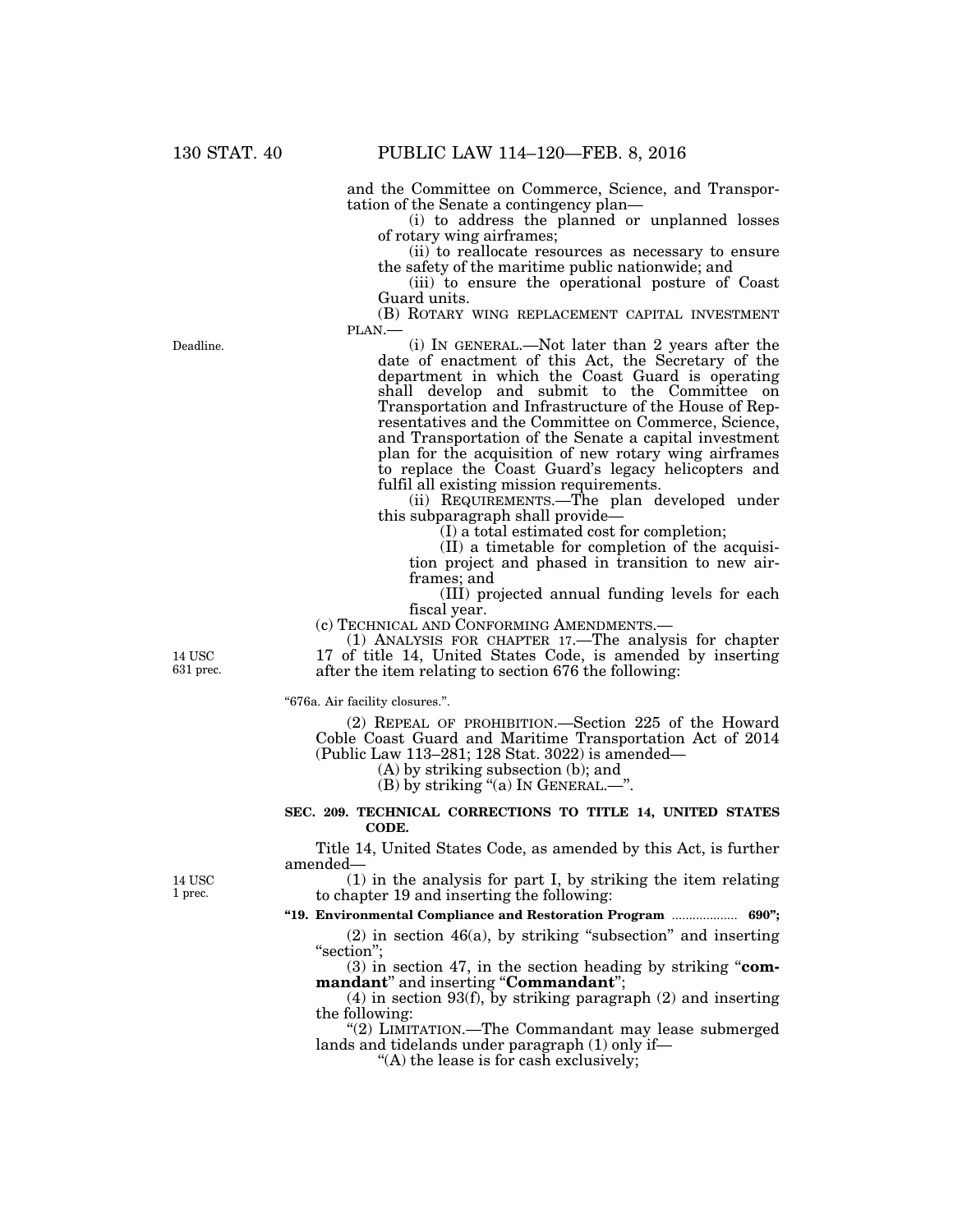''(B) the lease amount is equal to the fair market value of the use of the leased submerged lands or tidelands for the period during which such lands are leased, as determined by the Commandant;

''(C) the lease does not provide authority to or commit the Coast Guard to use or support any improvements to such submerged lands and tidelands, or obtain goods and services from the lessee; and

''(D) proceeds from the lease are deposited in the Coast Guard Housing Fund established under section 687.'';

(5) in the analysis for chapter 9, by striking the item relating to section 199 and inserting the following:

''199. Marine safety curriculum.'';

 $(6)$  in section  $427(b)(2)$ , by striking "this chapter" and inserting "chapter 61 of title 10";

(7) in the analysis for chapter 15 before the item relating to section 571, by striking the following:

''Sec.'';

 $(8)$  in section 581(5)(B), by striking "\$300,000,0000," and inserting "\$300,000,000,"

(9) in section  $637(c)(3)$ , in the matter preceding subparagraph (A) by inserting "it is" before "any";

 $(10)$  in section  $641(d)(3)$ , by striking "Guard, installation" and inserting "Guard installation";

 $(11)$  in section 691 $(c)(3)$ , by striking "state" and inserting "State"

(12) in the analysis for chapter 21—

(A) by striking the item relating to section 709 and inserting the following:

''709. Reserve student aviation pilots; Reserve aviation pilots; appointments in commissioned grade.'';

and

(B) by striking the item relating to section 740 and inserting the following:

''740. Failure of selection and removal from an active status.'';

 $(13)$  in section 742 $(c)$ , by striking "subsection" and inserting ''subsections'';

 $(14)$  in section  $821(b)(1)$ , by striking "Chapter 26" and inserting "Chapter 171"; and

 $(15)$  in section 823a(b)(1), by striking "Chapter 26" and inserting "Chapter 171".

## **SEC. 210. DISCONTINUANCE OF AN AID TO NAVIGATION.**

(a) IN GENERAL.—Not later than 180 days after the date of the enactment of this Act, the Secretary of the department in which the Coast Guard is operating shall establish a process for the discontinuance of an aid to navigation (other than a seasonal or temporary aid) established, maintained, or operated by the Coast Guard.

(b) REQUIREMENT.—The process established under subsection (a) shall include procedures to notify the public of any discontinuance of an aid to navigation described in that subsection.

14 USC 81 note.

Deadline.

14 USC 561 prec.

14 USC 181 prec.

Procedures. Notification. Public information.

14 USC 701 prec.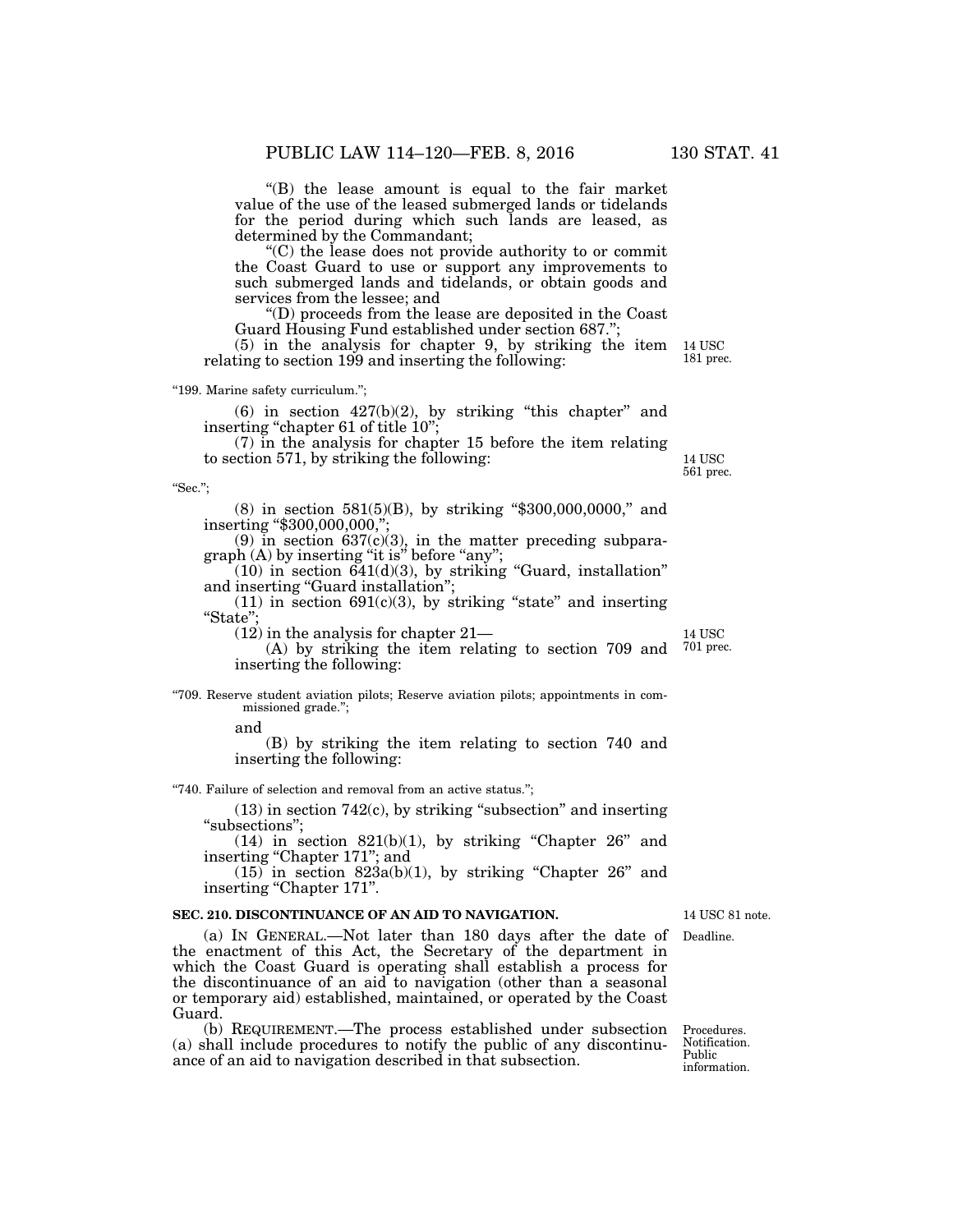(c) CONSULTATION.—In establishing a process under subsection (a), the Secretary shall consult with and consider any recommendations of the Navigation Safety Advisory Council.

(d) NOTIFICATION.—Not later than 30 days after establishing a process under subsection (a), the Secretary shall notify the Committee on Transportation and Infrastructure of the House of Representatives and the Committee on Commerce, Science, and Transportation of the Senate of the process established.

# **SEC. 211. MISSION PERFORMANCE MEASURES.**

Not later than 1 year after the date of the enactment of this Act, the Comptroller General of the United States shall submit to the Committee on Transportation and Infrastructure and the Committee on Homeland Security of the House of Representatives and the Committee on Commerce, Science, and Transportation of the Senate an assessment of the efficacy of the Coast Guard's Standard Operational Planning Process with respect to annual mission performance measures.

#### **SEC. 212. COMMUNICATIONS.**

(a) IN GENERAL.—If the Secretary of Homeland Security determines that there are at least two communications systems described under paragraph  $(1)(B)$  and certified under paragraph  $(2)$ , the Secretary shall establish and carry out a pilot program across not less than three components of the Department of Homeland Security to assess the effectiveness of a communications system that—

(1) provides for—

(A) multiagency collaboration and interoperability; and (B) wide-area, secure, and peer-invitation- and-acceptance-based multimedia communications;

(2) is certified by the Department of Defense Joint Interoperability Test Center; and

(3) is composed of commercially available, off-the-shelf technology.

(b) ASSESSMENT.—Not later than 6 months after the date on which the pilot program is completed, the Secretary shall submit to the Committee on Transportation and Infrastructure and the Committee on Homeland Security of the House of Representatives and the Committee on Commerce, Science, and Transportation and the Committee Homeland Security and Governmental Affairs of the Senate an assessment of the pilot program, including the impacts of the program with respect to interagency and Coast Guard response capabilities.

(c) STRATEGY.—The pilot program shall be consistent with the strategy required by the Department of Homeland Security Interoperable Communications Act (Public Law 114–29).

(d) TIMING.—The pilot program shall commence within 90 days after the date of the enactment of this Act or within 60 days after the completion of the strategy required by the Department of Homeland Security Interoperable Communications Act (Public Law 114–29), whichever is later.

## **SEC. 213. COAST GUARD GRADUATE MARITIME OPERATIONS EDU-CATION.**

Not later than 1 year after the date of the enactment of this Act, the Secretary of the department in which the Coast Guard is operating shall establish an education program, for members and employees of the Coast Guard, that—

Deadline.

Deadline. Assessment.

6 USC 194 note.

Determination.

Deadline.

Deadline. 14 USC 470 note.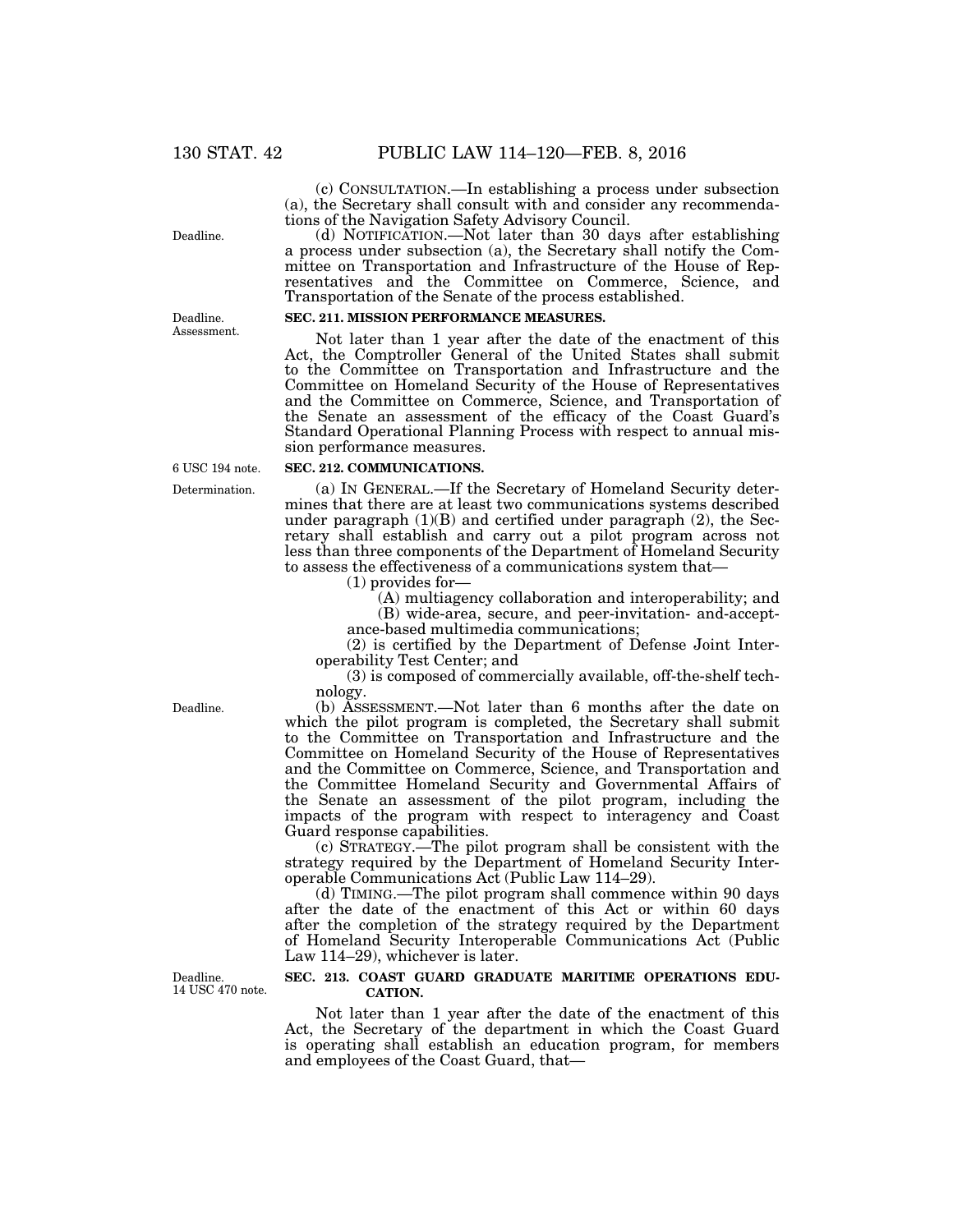(1) offers a master's degree in maritime operations;

(2) is relevant to the professional development of such members and employees;

(3) provides resident and distant education options, including the ability to utilize both options; and

(4) to the greatest extent practicable, is conducted using existing academic programs at an accredited public academic institution that—

(A) is located near a significant number of Coast Guard, maritime, and other Department of Homeland Security law enforcement personnel; and

(B) has an ability to simulate operations normally conducted at a command center.

## **SEC. 214. PROFESSIONAL DEVELOPMENT.**

(a) MULTIRATER ASSESSMENT.— (1) IN GENERAL.—Chapter 11 of title 14, United States Code, is amended by inserting after section 428 the following:

## **''§ 429. Multirater assessment of certain personnel**

''(a) MULTIRATER ASSESSMENT OF CERTAIN PERSONNEL.—

''(1) IN GENERAL.—Commencing not later than one year after the date of the enactment of the Coast Guard Authorization Act of 2015, the Commandant of the Coast Guard shall develop and implement a plan to conduct every two years a multirater assessment for each of the following:

'(A) Each flag officer of the Coast Guard.

''(B) Each member of the Senior Executive Service of the Coast Guard.

''(C) Each officer of the Coast Guard nominated for promotion to the grade of flag officer.

"(2) POST-ASSESSMENT ELEMENTS.—Following an assessment of an individual pursuant to paragraph (1), the individual shall be provided appropriate post-assessment counseling and leadership coaching.

''(b) MULTIRATER ASSESSMENT DEFINED.—In this section, the term 'multirater assessment' means a review that seeks opinion from members senior to the reviewee and the peers and subordinates of the reviewee.''.

(2) CLERICAL AMENDMENT.—The analysis at the beginning of such chapter is amended by inserting after the item related to section 428 the following:

''429. Multirater assessment of certain personnel.''.

(b) TRAINING COURSE ON WORKINGS OF CONGRESS.— (1) IN GENERAL.—Chapter 3 of title 14, United States Code, is amended by adding at the end the following:

## **''§ 60. Training course on workings of Congress**

"(a) IN GENERAL.—Not later than 180 days after the date of the enactment of the Coast Guard Authorization Act of 2015, the Commandant, in consultation with the Superintendent of the Coast Guard Academy and such other individuals and organizations as the Commandant considers appropriate, shall develop a training course on the workings of the Congress and offer that training course at least once each year.

14 USC 429.

Effective date. Deadlines. Plan.

14 USC 211 prec.

Deadline. Consultation. 14 USC 60.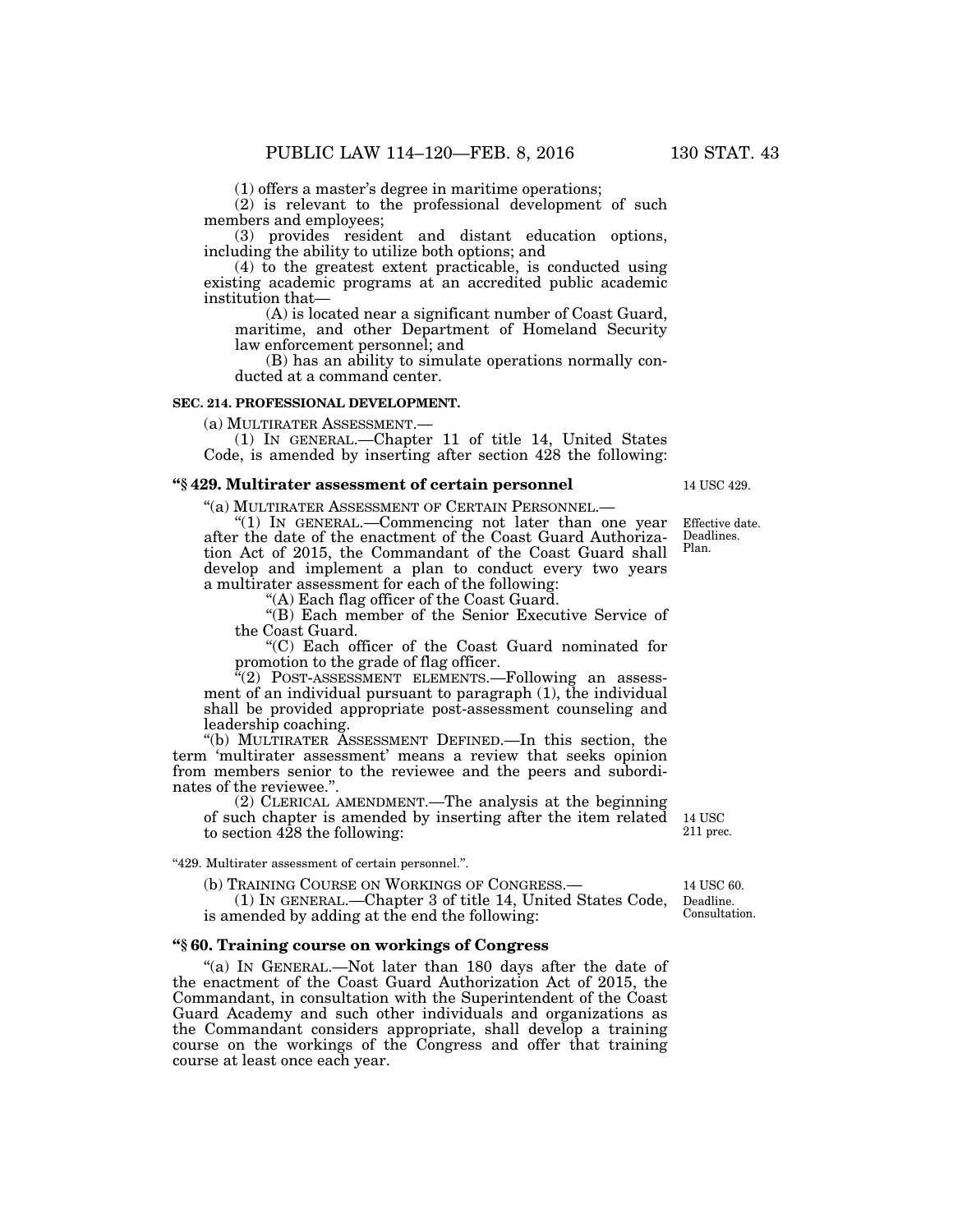''(b) COURSE SUBJECT MATTER.—The training course required by this section shall provide an overview and introduction to the Congress and the Federal legislative process, including—

''(1) the history and structure of the Congress and the committee systems of the House of Representatives and the Senate, including the functions and responsibilities of the Committee on Transportation and Infrastructure of the House of Representatives and the Committee on Commerce, Science, and Transportation of the Senate;

 $\cdot$ (2) the documents produced by the Congress, including bills, resolutions, committee reports, and conference reports, and the purposes and functions of those documents;

" $(3)$  the legislative processes and rules of the House of Representatives and the Senate, including similarities and differences between the two processes and rules, including—

''(A) the congressional budget process;

''(B) the congressional authorization and appropriation processes;

''(C) the Senate advice and consent process for Presidential nominees;

''(D) the Senate advice and consent process for treaty ratification;

"(4) the roles of Members of Congress and congressional staff in the legislative process; and

''(5) the concept and underlying purposes of congressional oversight within our governance framework of separation of powers.

''(c) LECTURERS AND PANELISTS.—

''(1) OUTSIDE EXPERTS.—The Commandant shall ensure that not less than 60 percent of the lecturers, panelists, and other individuals providing education and instruction as part of the training course required by this section are experts on the Congress and the Federal legislative process who are not employed by the executive branch of the Federal Government.

"(2) AUTHORITY TO ACCEPT PRO BONO SERVICES.-In satisfying the requirement under paragraph (1), the Commandant shall seek, and may accept, educational and instructional services of lecturers, panelists, and other individuals and organizations provided to the Coast Guard on a pro bono basis.

''(d) COMPLETION OF REQUIRED TRAINING.—

''(1) CURRENT FLAG OFFICERS AND EMPLOYEES.—A Coast Guard flag officer appointed or assigned to a billet in the National Capital Region on the date of the enactment of this section, and a Coast Guard Senior Executive Service employee employed in the National Capital Region on the date of the enactment of this section, shall complete a training course that meets the requirements of this section within 60 days after the date on which the Commandant completes the development of the training course.

"(2) NEW FLAG OFFICERS AND EMPLOYEES.—A Coast Guard flag officer who is newly appointed or assigned to a billet in the National Capital Region, and a Coast Guard Senior Executive Service employee who is newly employed in the National Capital Region, shall complete a training course that meets the requirements of this section not later than 60 days after reporting for duty.''.

Deadlines.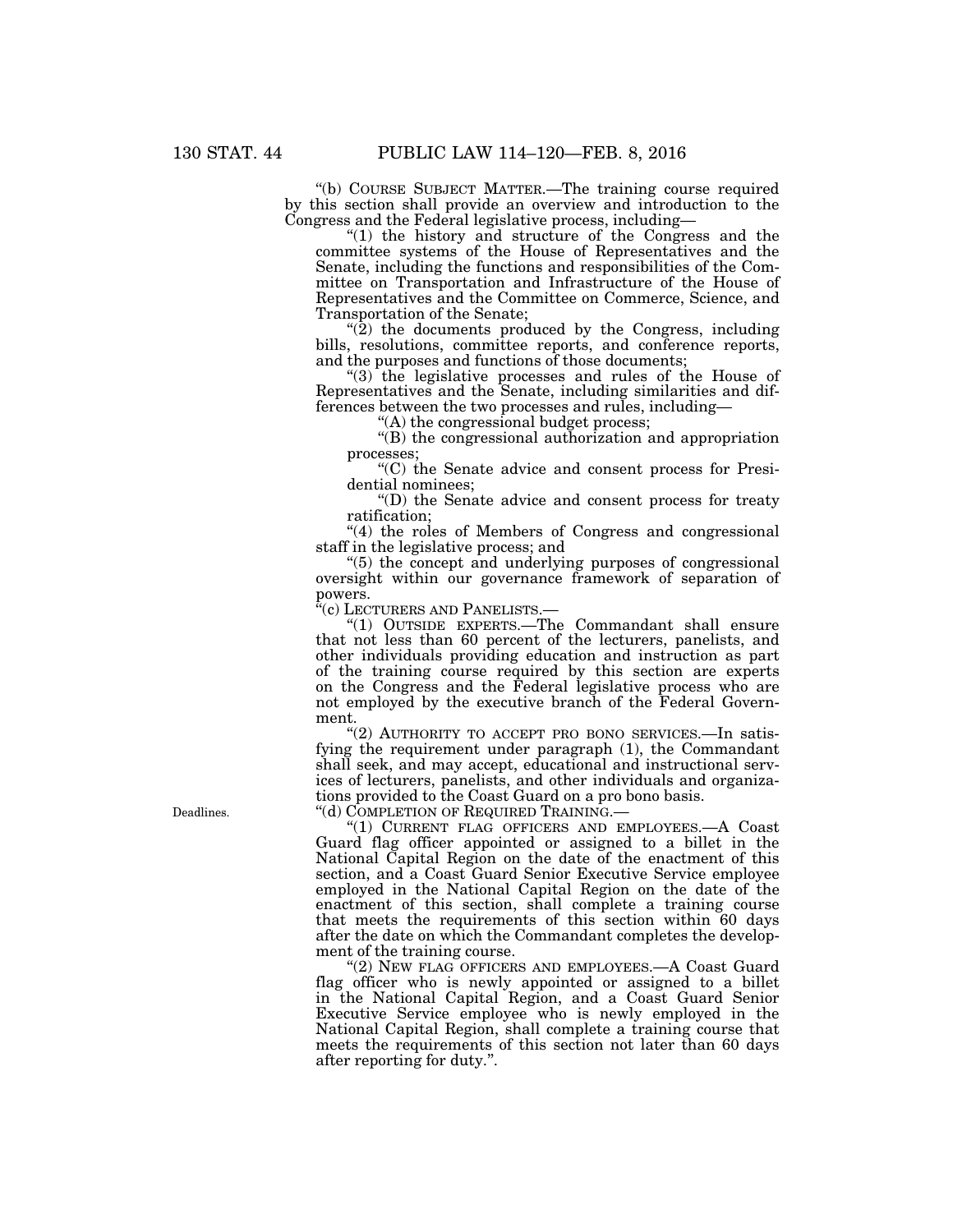(2) CLERICAL AMENDMENT.—The analysis at the beginning of such chapter is amended by adding at the end the following:

''60. Training course on workings of Congress.''.

(c) REPORT ON LEADERSHIP DEVELOPMENT.— (1) IN GENERAL.—Not later than 180 days after the date of the enactment of this Act, the Commandant of the Coast Guard shall submit to the Committee on Commerce, Science, and Transportation of the Senate and the Committee on Transportation and Infrastructure of the House of Representatives a report on Coast Guard leadership development.

(2) CONTENTS.—The report shall include the following:

(A) An assessment of the feasibility of—

(i) all officers (other than officers covered by section 429(a) of title 14, United States Code, as amended by this section) completing a multirater assessment;

(ii) all members (other than officers covered by such section) in command positions completing a multirater assessment;

(iii) all enlisted members in a supervisory position completing a multirater assessment; and

(iv) members completing periodic multirater assessments.

(B) Such recommendations as the Commandant considers appropriate for the implementation or expansion of a multirater assessment in the personnel development programs of the Coast Guard.

(C) An overview of each of the current leadership development courses of the Coast Guard, an assessment of the feasibility of the expansion of any such course, and a description of the resources, if any, required to expand such courses.

(D) An assessment on the state of leadership training in the Coast Guard, and recommendations on the implementation of a policy to prevent leadership that has adverse effects on subordinates, the organization, or mission performance, including—

(i) a description of methods that will be used by the Coast Guard to identify, monitor, and counsel individuals whose leadership may have adverse effects on subordinates, the organization, or mission performance;

(ii) the implementation of leadership recognition training to recognize such leadership in one's self and others;

(iii) the establishment of procedures for the administrative separation of leaders whose leadership may have adverse effects on subordinates, the organization, or mission performance; and

(iv) a description of the resources needed to implement this subsection.

## **SEC. 215. SENIOR ENLISTED MEMBER CONTINUATION BOARDS.**

(a) IN GENERAL.—Section 357 of title 14, United States Code, is amended—

(1) by striking subsections (a) through (h) and subsection  $(i)$ ; and

Recommendations.

Assessments.

14 USC 41 prec.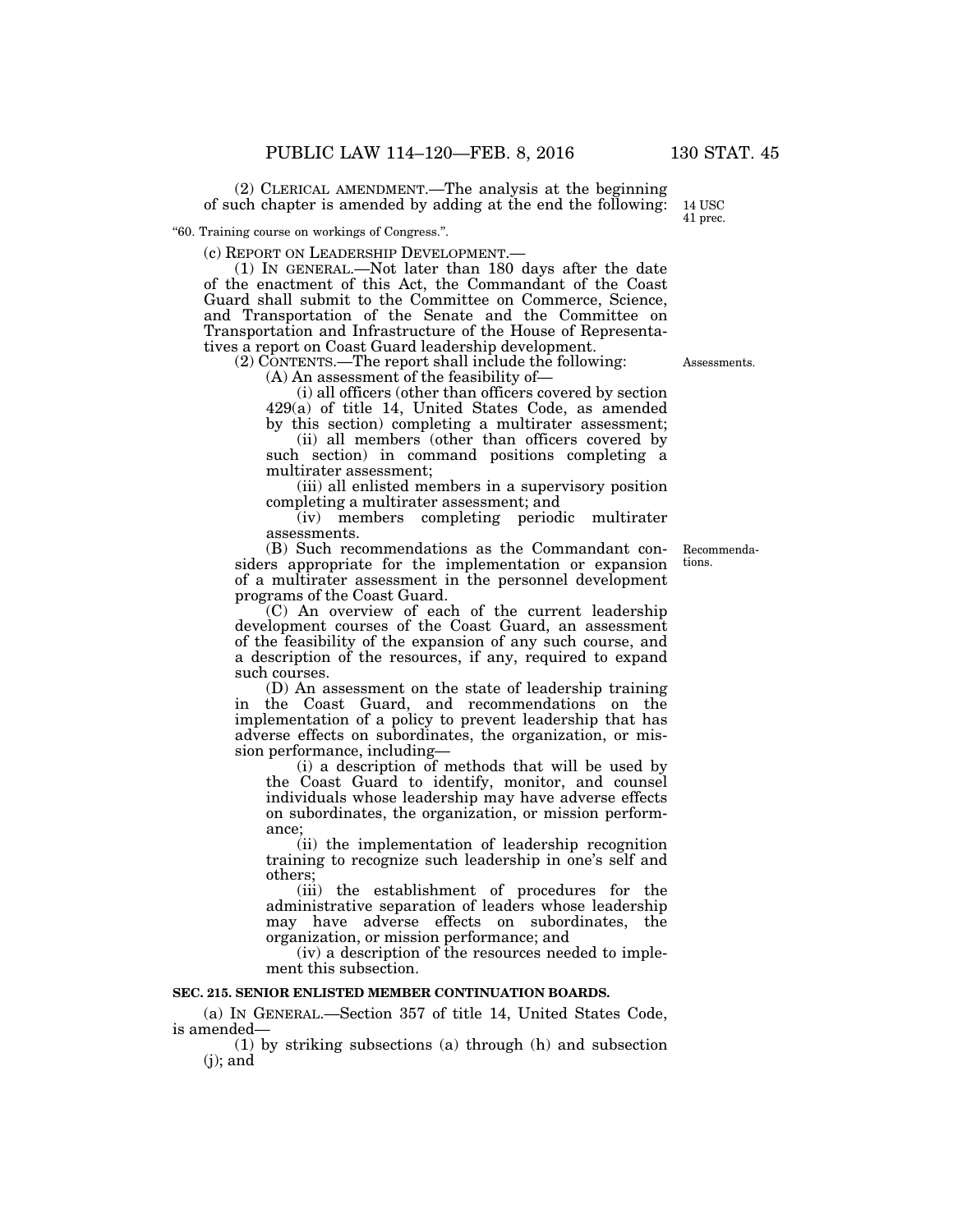(2) in subsection (i), by striking "(i)".<br>(b) CONFORMING AND CLERICAL AMENDMENTS.—

 $(1)$  HEADING AMENDMENT.—The heading of such section is amended to read as follows:

# **''§ 357. Retirement of enlisted members: increase in retired pay''**

14 USC 211 prec.

(2) CLERICAL AMENDMENT.—The analysis at the beginning of chapter 11 of such title is amended by striking the item relating to such section and inserting the following:

''357. Retirement of enlisted members: increase in retired pay.''.

## **SEC. 216. COAST GUARD MEMBER PAY.**

(a) ANNUAL AUDIT OF PAY AND ALLOWANCES OF MEMBERS UNDERGOING PERMANENT CHANGE OF STATION.—

(1) IN GENERAL.—Chapter 13 of title 14, United States Code, is amended by adding at the end the following:

14 USC 519.

## **''§ 519. Annual audit of pay and allowances of members undergoing permanent change of station**

''The Commandant shall conduct each calendar year an audit of member pay and allowances for the members who transferred to new units during such calendar year. The audit for a calendar year shall be completed by the end of the calendar year.''.

(2) CLERICAL AMENDMENT.—The analysis at the beginning of such chapter is amended by adding at the end the following:

''519. Annual audit of pay and allowances of members undergoing permanent change of station.''.

(b) REPORT.—Not later than 180 days after the date of the enactment of this Act, the Commandant of the Coast Guard shall submit to the Committee on Commerce, Science, and Transportation of the Senate and the Committee on Transportation and Infrastructure of the House of Representatives a report on alternative methods for notifying members of the Coast Guard of their monthly earnings. The report shall include—

(1) an assessment of the feasibility of providing members a monthly notification of their earnings, categorized by pay and allowance type; and

(2) a description and assessment of mechanisms that may be used to provide members with notification of their earnings, categorized by pay and allowance type.

10 USC 1085 note.

## **SEC. 217. TRANSFER OF FUNDS NECESSARY TO PROVIDE MEDICAL CARE.**

(a) TRANSFER REQUIRED.—In lieu of the reimbursement required under section 1085 of title 10, United States Code, the Secretary of Homeland Security shall transfer to the Secretary of Defense an amount that represents the actuarial valuation of treatment or care—

(1) that the Department of Defense shall provide to members of the Coast Guard, former members of the Coast Guard, and dependents of such members and former members (other than former members and dependents of former members who are a Medicare-eligible beneficiary or for whom the payment for treatment or care is made from the Medicare-Eligible

14 USC 461 prec.

Assessments.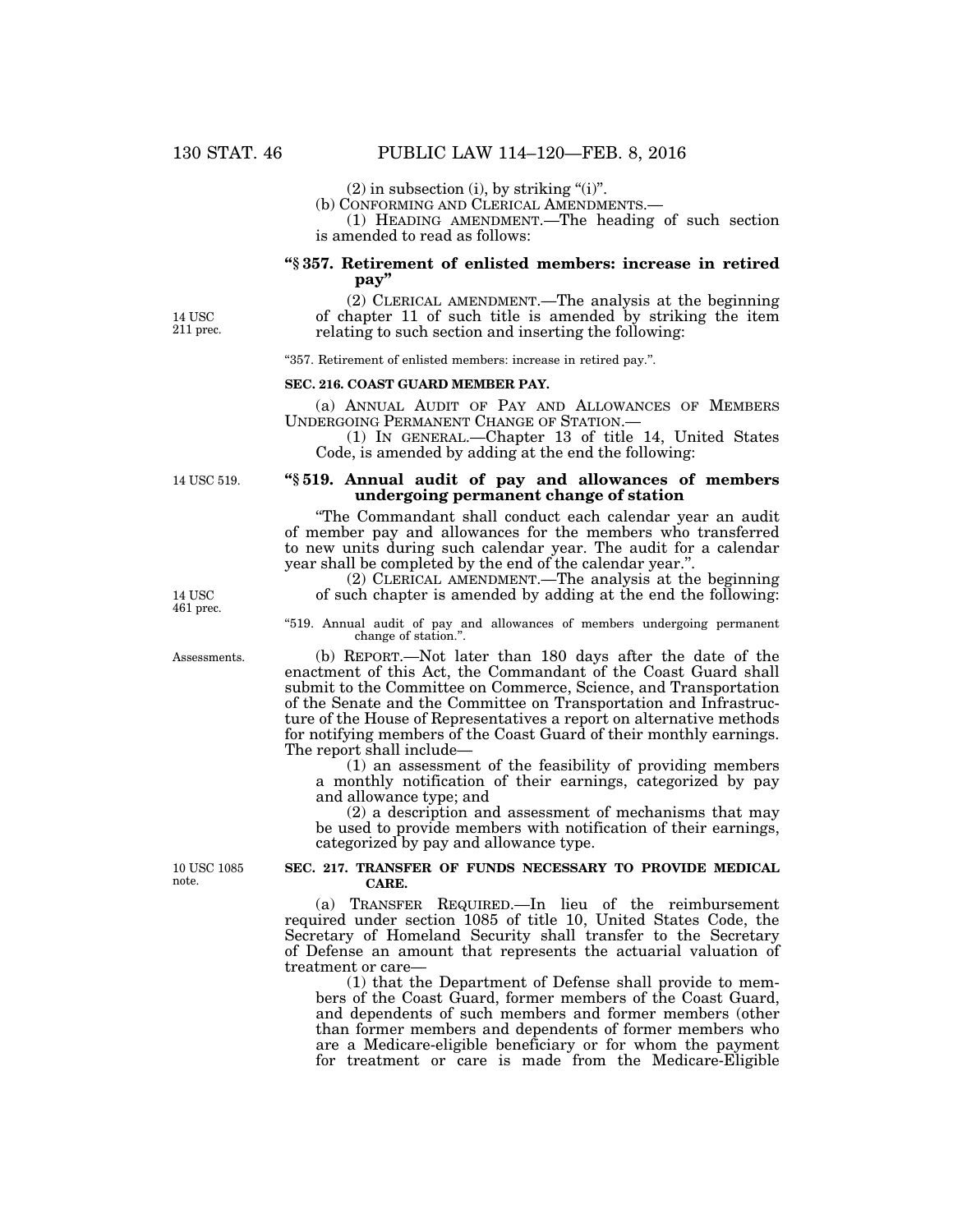Retiree Health Care Fund) at facilities under the jurisdiction of the Department of Defense or a military department; and

(2) for which a reimbursement would otherwise be made under section 1085.

(b) AMOUNT.—The amount transferred under subsection (a) shall be—

(1) in the case of treatment or care to be provided to members of the Coast Guard and their dependents, derived from amounts appropriated for the operating expenses of the Coast Guard;

(2) in the case of treatment or care to be provided former members of the Coast Guard and their dependents, derived from amounts appropriated for retired pay;

(3) determined under procedures established by the Secretary of Defense;

(4) transferred during the fiscal year in which treatment or care is provided; and

(5) subject to adjustment or reconciliation as the Secretaries determine appropriate during or promptly after such fiscal year in cases in which the amount transferred is determined excessive or insufficient based on the services actually provided.

(c) NO TRANSFER WHEN SERVICE IN NAVY.—No transfer shall be made under this section for any period during which the Coast Guard operates as a service in the Navy.

(d) RELATIONSHIP TO TRICARE.—This section shall not be construed to require a payment for, or the transfer of an amount that represents the value of, treatment or care provided under any TRICARE program.

## **SEC. 218. PARTICIPATION OF THE COAST GUARD ACADEMY IN FED-ERAL, STATE, OR OTHER EDUCATIONAL RESEARCH GRANTS.**

Section 196 of title 14, United States Code, is amended— (1) by inserting "(a) IN GENERAL.—" before the first sentence; and

(2) by adding at the end the following:

''(b) QUALIFIED ORGANIZATIONS.—

''(1) IN GENERAL.—The Commandant of the Coast Guard may—

''(A) enter into a contract, cooperative agreement, lease, or licensing agreement with a qualified organization;

''(B) allow a qualified organization to use, at no cost, personal property of the Coast Guard; and

''(C) notwithstanding section 93, accept funds, supplies, and services from a qualified organization.

''(2) SOLE-SOURCE BASIS.—Notwithstanding chapter 65 of title 31 and chapter 137 of title 10, the Commandant may enter into a contract or cooperative agreement under paragraph  $(1)(A)$  on a sole-source basis.

"(3) MAINTAINING FAIRNESS, OBJECTIVITY, AND INTEGRITY.— The Commandant shall ensure that contributions under this subsection do not—

''(A) reflect unfavorably on the ability of the Coast Guard, any of its employees, or any member of the armed forces to carry out any responsibility or duty in a fair and objective manner; or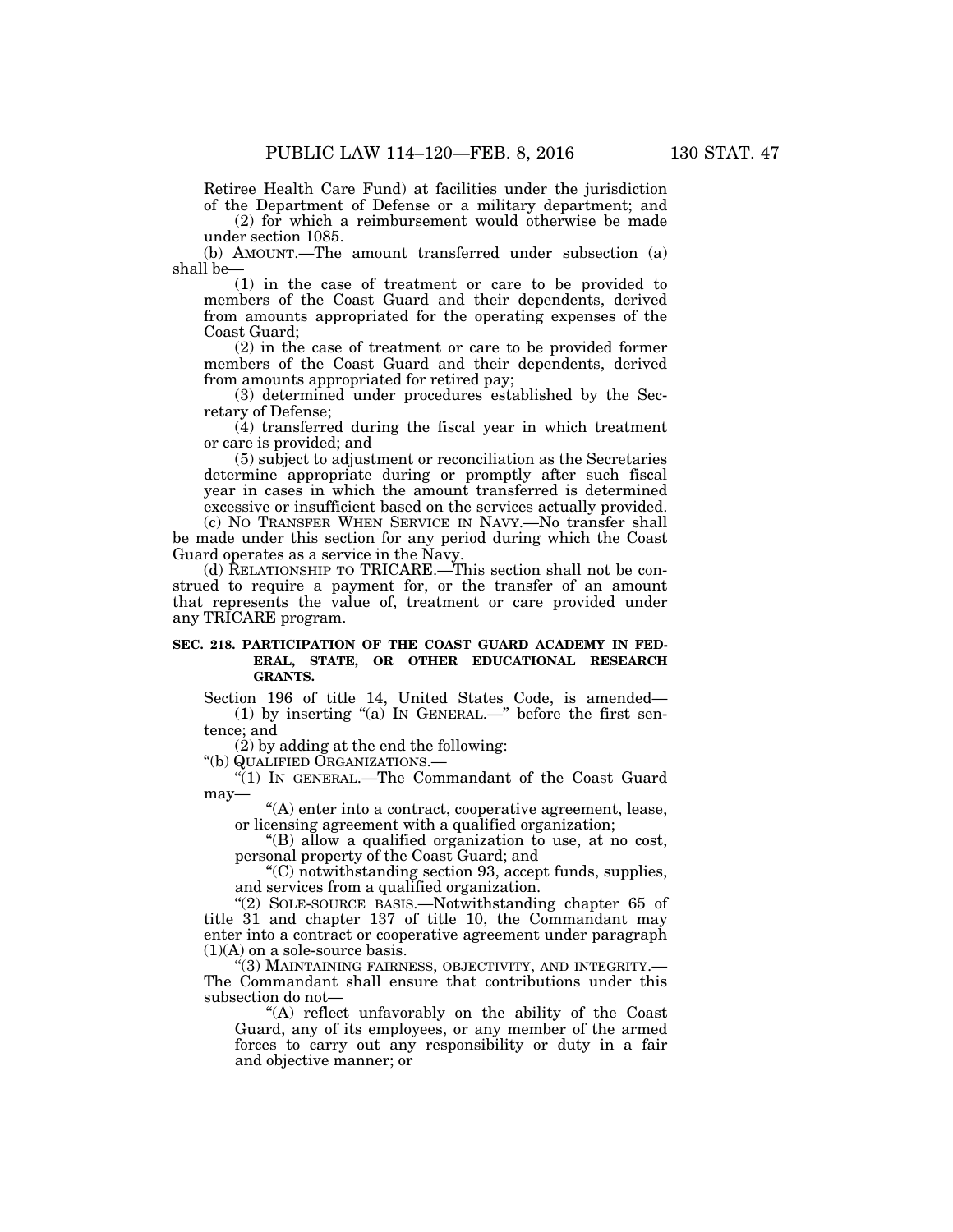''(B) compromise the integrity or appearance of integrity of any program of the Coast Guard, or any individual involved in such a program.

"(4) LIMITATION.—For purposes of this subsection, employees or personnel of a qualified organization shall not be employees of the United States.

''(5) QUALIFIED ORGANIZATION DEFINED.—In this subsection the term 'qualified organization' means an organization—

"(A) described under section  $501(c)\overline{3}$  of the Internal Revenue Code of 1986 and exempt from taxation under section 501(a) of that Code; and

''(B) established by the Coast Guard Academy Alumni Association solely for the purpose of supporting academic research and applying for and administering Federal, State, or other educational research grants on behalf of the Coast Guard Academy.''.

### **SEC. 219. NATIONAL COAST GUARD MUSEUM.**

Section 98(b) of title 14, United States Code, is amended—

(1) in paragraph (1), by striking ''any appropriated Federal funds for" and insert "any funds appropriated to the Coast Guard on''; and

 $(2)$  in paragraph  $(2)$ , by striking "artifacts." and inserting ''artifacts, including the design, fabrication, and installation of exhibits or displays in which such artifacts are included.''.

#### **SEC. 220. INVESTIGATIONS.**

(a) IN GENERAL.—Chapter 11 of title 14, United States Code, is further amended by adding at the end the following:

14 USC 430.

## **''§ 430. Investigations of flag officers and Senior Executive Service employees**

''In conducting an investigation into an allegation of misconduct by a flag officer or member of the Senior Executive Service serving in the Coast Guard, the Inspector General of the Department of Homeland Security shall—

 $"(1)$  conduct the investigation in a manner consistent with Department of Defense policies for such an investigation; and "(2) consult with the Inspector General of the Department

of Defense.''.

(b) CLERICAL AMENDMENT.—The analysis at the beginning of such chapter is further amended by inserting after the item related to section 429 the following:

''430. Investigations of flag officers and Senior Executive Service employees.''.

# **SEC. 221. CLARIFICATION OF ELIGIBILITY OF MEMBERS OF THE COAST GUARD FOR COMBAT-RELATED SPECIAL COMPENSATION.**

(a) CONSIDERATION OF ELIGIBILITY.—

(1) IN GENERAL.—Not later than 90 days after the date of the enactment of this Act, the Secretary of the department is which the Coast Guard is operating shall issue procedures and criteria to use in determining whether the disability of a member of the Coast Guard is a combat-related disability for purposes of the eligibility of such member for combat-related special compensation under section 1413a of title 10, United States Code. Such procedures and criteria shall include the procedures and criteria prescribed by the Secretary of Defense

Consultation.

14 USC 211 prec.

10 USC 1413a note.

Deadline. Procedures. Criteria. Determination.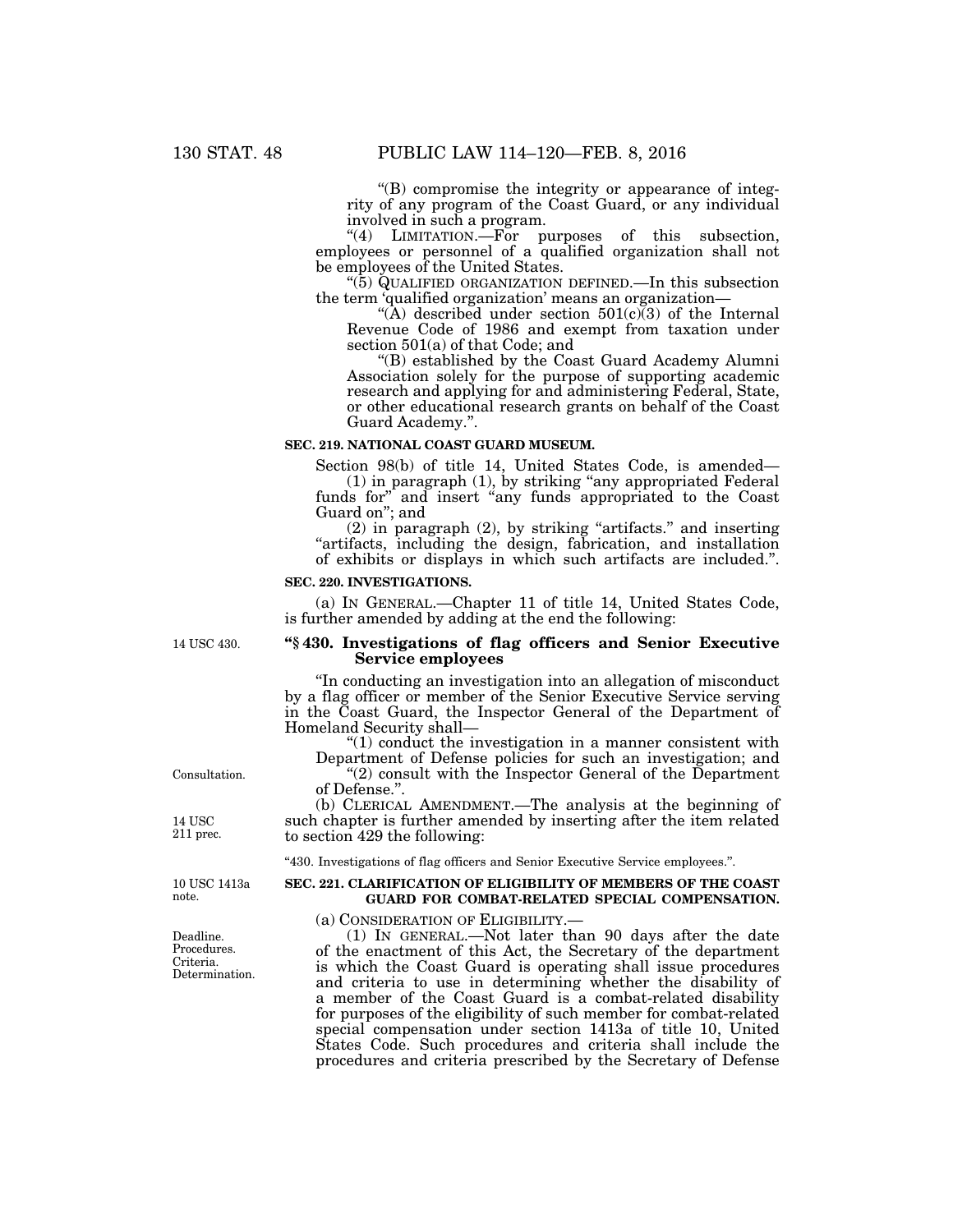pursuant to subsection (e)(2) of such section. Such procedures Applicability. and criteria shall apply in determining whether the disability of a member of the Coast Guard is a combat-related disability for purposes of determining the eligibility of such member for combat-related special compensation under such section.<br>(2) DISABILITY FOR WHICH A DETERMINATION IS MADE.

For the purposes of this section, and in the case of a member of the Coast Guard, a disability under section  $1413a(e)(2)(B)$ of title 10, United States Code, includes a disability incurred during aviation duty, diving duty, rescue swimmer or similar duty, and hazardous service duty onboard a small vessel (such as duty as a surfman)—

(A) in the performance of duties for which special or incentive pay was paid pursuant to section 301, 301a, 304, 307, 334, or 351 of title 37, United States Code;

(B) in the performance of duties related to a statutory mission of the Coast Guard under paragraph (1) or paragraph (2) of section 888(a) of the Homeland Security Act of 2002 (6 U.S.C. 468(a)), including—

(i) law enforcement, including drug or migrant interdiction;

(ii) defense readiness; or

(iii) search and rescue; or

(C) while engaged in a training exercise for the performance of a duty described in subparagraphs (A) and (B).

(b) APPLICABILITY OF PROCEDURES AND CRITERIA.—The procedures and criteria issued pursuant to subsection (a) shall apply to disabilities described in that subsection that are incurred on or after the effective date provided in section  $636(a)(2)$  of the Bob Stump National Defense Authorization Act for Fiscal Year 2003 (Public Law 107–314; 116 Stat. 2574; 10 U.S.C. 1413a note).

(c) REAPPLICATION FOR COMPENSATION.—Any member of the Coast Guard who was denied combat-related special compensation under section 1413a of title 10, United States Code, during the period beginning on the effective date specified in subsection (b) and ending on the date of the issuance of the procedures and criteria required by subsection (a) may reapply for combat-related special compensation under such section on the basis of such procedures and criteria in accordance with such procedures as the Secretary of the department in which the Coast Guard is operating shall specify.

## **SEC. 222. LEAVE POLICIES FOR THE COAST GUARD.**

(a) IN GENERAL.—Chapter 11 of title 14, United States Code, is further amended by inserting after section 430 the following:

## **''§ 431. Leave policies for the Coast Guard**

''Not later than 1 year after the date on which the Secretary of the Navy promulgates a new rule, policy, or memorandum pursuant to section 704 of title 10, United States Code, with respect to leave associated with the birth or adoption of a child, the Secretary of the department in which the Coast Guard is operating shall promulgate a similar rule, policy, or memorandum that provides leave to officers and enlisted members of the Coast Guard that is equal in duration and compensation to that provided by the Secretary of the Navy.''.

Effective date.

Time period.

14 USC 431.

Deadline. Regulations.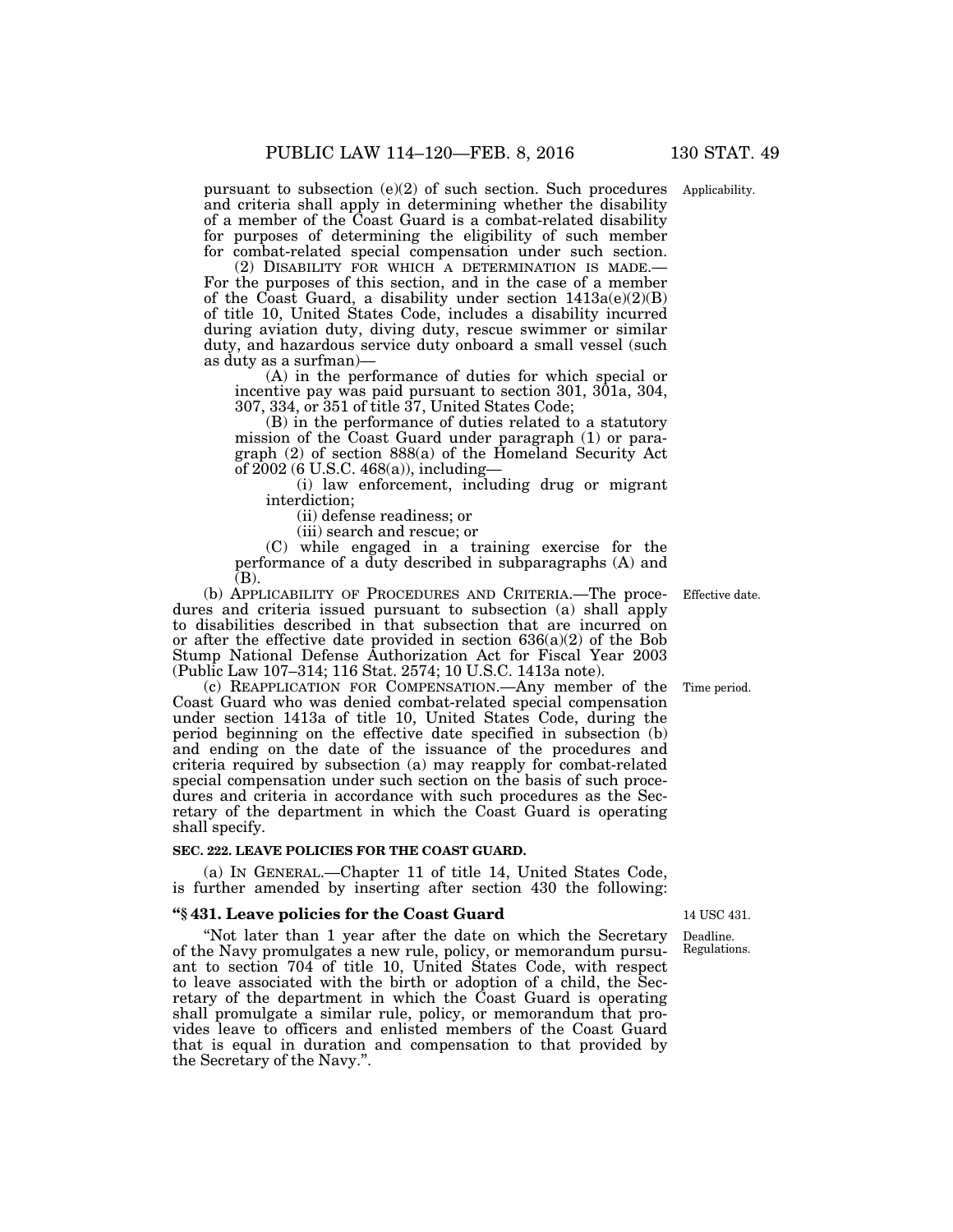(b) CLERICAL AMENDMENT.—The analysis at the beginning of such chapter is further amended by inserting after the item related

14 USC 211 prec.

"431. Leave policies for the Coast Guard.".

# **TITLE III—SHIPPING AND NAVIGATION**

### **SEC. 301. SURVIVAL CRAFT.**

to section 430 the following:

(a) IN GENERAL.—Section 3104 of title 46, United States Code, is amended to read as follows:

### **''§ 3104. Survival craft**

"(a) REQUIREMENT TO EQUIP.—The Secretary shall require that a passenger vessel be equipped with survival craft that ensures that no part of an individual is immersed in water, if—

"(1) such vessel is built or undergoes a major conversion after January 1, 2016; and

''(2) operates in cold waters as determined by the Secretary.

''(b) HIGHER STANDARD OF SAFETY.—The Secretary may revise part 117 or part 180 of title 46, Code of Federal Regulations, as in effect before January 1, 2016, if such revision provides a higher standard of safety than is provided by the regulations in effect on or before the date of the enactment of the Coast Guard Authorization Act of 2015.

''(c) INNOVATIVE AND NOVEL DESIGNS.—The Secretary may, in lieu of the requirements set out in part 117 or part 180 of title 46, Code of Federal Regulations, as in effect on the date of the enactment of the Coast Guard Authorization Act of 2015, allow a passenger vessel to be equipped with a life-saving appliance or arrangement of an innovative or novel design that—

''(1) ensures no part of an individual is immersed in water; and

"(2) provides an equal or higher standard of safety than is provided by such requirements as in effect before such date of the enactment.

''(d) BUILT DEFINED.—In this section, the term 'built' has the meaning that term has under section  $4503(e)$ .".

(b) REVIEW; REVISION OF REGULATIONS.—

(1) REVIEW.—Not later than December 31, 2016, the Secretary of the department in which the Coast Guard is operating shall submit to the Committee on Transportation and Infrastructure of the House of Representatives and the Committee on Commerce, Science, and Transportation of the Senate a review of—

(A) the number of casualties for individuals with disabilities, children, and the elderly as a result of immersion in water, reported to the Coast Guard over the preceding 30-year period, by vessel type and area of operation;

(B) the risks to individuals with disabilities, children, and the elderly as a result of immersion in water, by passenger vessel type and area of operation;

(C) the effect that carriage of survival craft that ensure that no part of an individual is immersed in water has on—

(i) passenger vessel safety, including stability and safe navigation;

Deadline. 46 USC 3104 note.

Time period.

Deadline.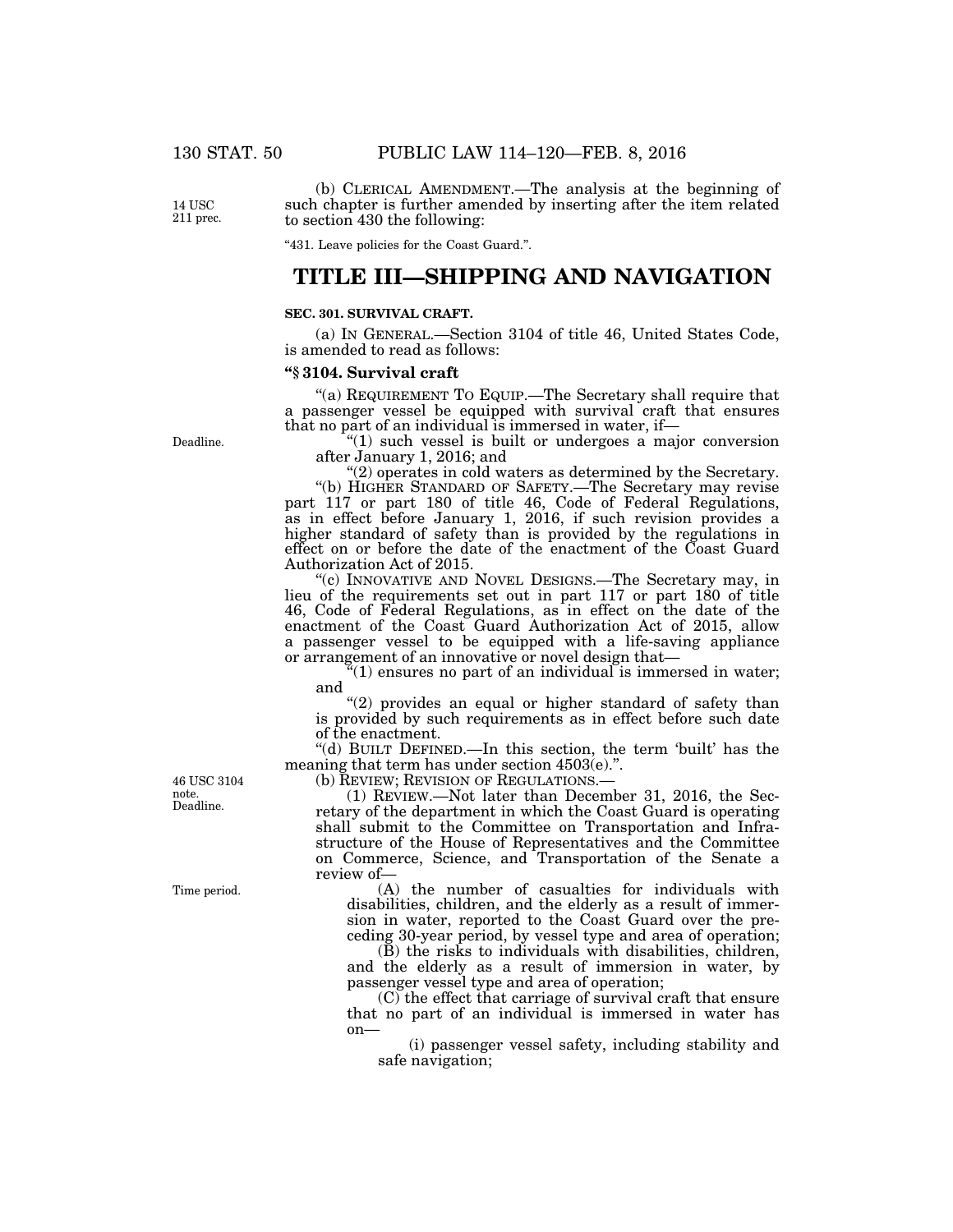(ii) improving the survivability of individuals, including individuals with disabilities, children, and the elderly; and

(iii) the costs, the incremental cost difference to vessel operators, and the cost effectiveness of requiring the carriage of such survival craft to address the risks to individuals with disabilities, children, and the elderly;

(D) the efficacy of alternative safety systems, devices, or measures in improving survivability of individuals with disabilities, children, and the elderly; and

(E) the number of small businesses and nonprofit vessel operators that would be affected by requiring the carriage of such survival craft on passenger vessels to address the risks to individuals with disabilities, children, and the elderly.

(2) SCOPE.—In conducting the review under paragraph (1), the Secretary shall include an examination of passenger vessel casualties that have occurred in the waters of other nations.

(3) UPDATES.—The Secretary shall update the review required under paragraph (1) every 5 years.

(4) REVISION.—Based on the review conducted under paragraph (1), including updates thereto, the Secretary shall revise regulations concerning the carriage of survival craft under section 3104(c) of title 46, United States Code.

(c) GAO STUDY.—

(1) IN GENERAL.—Not later than 5 years after the date of enactment of this Act, the Comptroller General of the United States shall complete and submit to the Committee on Transportation and Infrastructure of the House of Representatives and the Committee on Commerce, Science, and Transportation of the Senate a report to determine any adverse or positive changes in public safety after the implementation of the amendments and requirements under this section and section 3104 of title 46, United States Code.

(2) REQUIREMENTS.—In completing the report under para-Examination. graph (1), the Comptroller General shall examine—

(A) the number of casualties, by vessel type and area of operation, as the result of immersion in water reported to the Coast Guard for each of the 10 most recent fiscal years for which such data are available;

(B) data for each fiscal year on—

(i) vessel safety, including stability and safe navigation; and

(ii) survivability of individuals, including individuals with disabilities, children, and the elderly;

(C) the efficacy of alternative safety systems, devices, or measures; and

(D) any available data on the costs of the amendments and requirements under this section and section 3104 of title 46, United States Code.

# **SEC. 302. VESSEL REPLACEMENT.**

(a) LOANS AND GUARANTEES.—Chapter 537 of title 46, United States Code, is amended—

(1) in section 53701—

Deadline. Reports.

Regulations.

Deadline.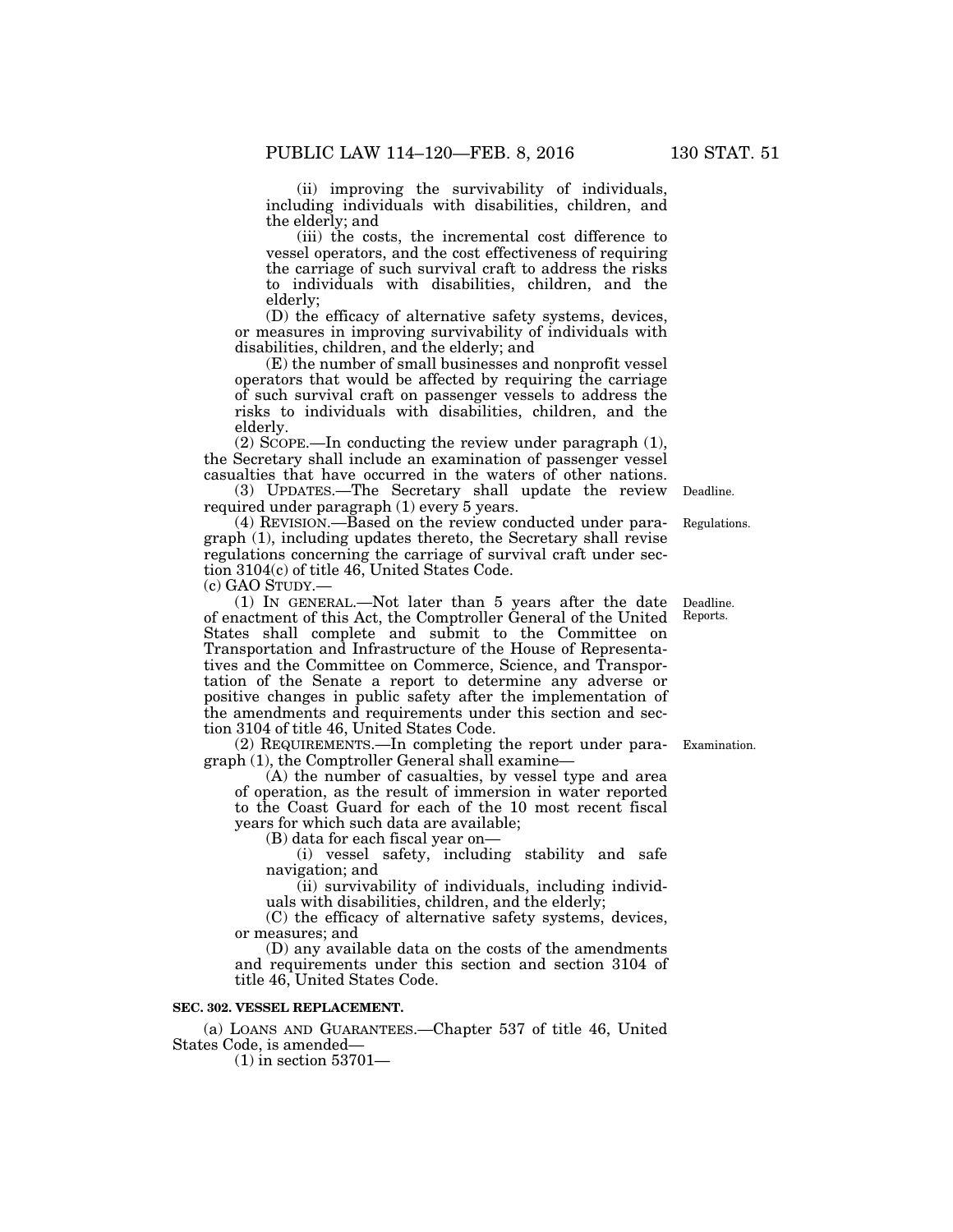(A) by redesignating paragraphs (8) through (14) as paragraphs (9) through (15), respectively; and

 $(B)$  by inserting after paragraph  $(7)$  the following:

"(8) HISTORICAL USES.—The term 'historical uses' includes—

''(A) refurbishing, repairing, rebuilding, or replacing equipment on a fishing vessel, without materially increasing harvesting capacity;

''(B) purchasing a used fishing vessel;

''(C) purchasing, constructing, expanding, or reconditioning a fishery facility;

" $(D)$  refinancing existing debt;

" $(E)$  reducing fishing capacity; and

"(F) making upgrades to a fishing vessel, including upgrades in technology, gear, or equipment, that improve—

''(i) collection and reporting of fishery-dependent data;

"(ii) bycatch reduction or avoidance;

"(iii) gear selectivity;

''(iv) adverse impacts caused by fishing gear; or  $\lq\lq$ (v) safety."; and

(2) in section 53702(b), by adding at the end the following: ''(3) MINIMUM OBLIGATIONS AVAILABLE FOR HISTORIC USES.—Of the direct loan obligations issued by the Secretary under this chapter, the Secretary shall make a minimum of \$59,000,000 available each fiscal year for historic uses.

"(4) USE OF OBLIGATIONS IN LIMITED ACCESS FISHERIES.— In addition to the other eligible purposes and uses of direct loan obligations provided for in this chapter, the Secretary may issue direct loan obligations for the purpose of—

''(A) financing the construction or reconstruction of a fishing vessel in a fishery managed under a limited access system; or

''(B) financing the purchase of harvesting rights in a fishery that is federally managed under a limited access system.''.

(b) LIMITATION ON APPLICATION TO CERTAIN FISHING VESSELS OF PROHIBITION UNDER VESSEL CONSTRUCTION PROGRAM.—Section 302(b)(2) of the Fisheries Financing Act (title III of Public Law 104–297; 46 U.S.C. 53706 note) is amended—

(1) in the second sentence—

 $(A)$  by striking "or in" and inserting ", in"; and

(B) by inserting before the period the following: '', in fisheries that are under the jurisdiction of the North Pacific Fishery Management Council and managed under a fishery management plan issued under the Magnuson-Stevens Fishery Conservation and Management Act (16 U.S.C. 1801 et seq.), or in the Pacific whiting fishery that is under the jurisdiction of the Pacific Fishery Management Council and managed under a fishery management plan issued under that Act''; and

(2) by adding at the end the following: ''Any fishing vessel operated in fisheries under the jurisdiction of the North Pacific Fishery Management Council and managed under a fishery management plan issued under the Magnuson-Stevens Fishery Conservation and Management Act (16 U.S.C. 1801 et seq.), or in the Pacific whiting fishery under the jurisdiction of the

Definition.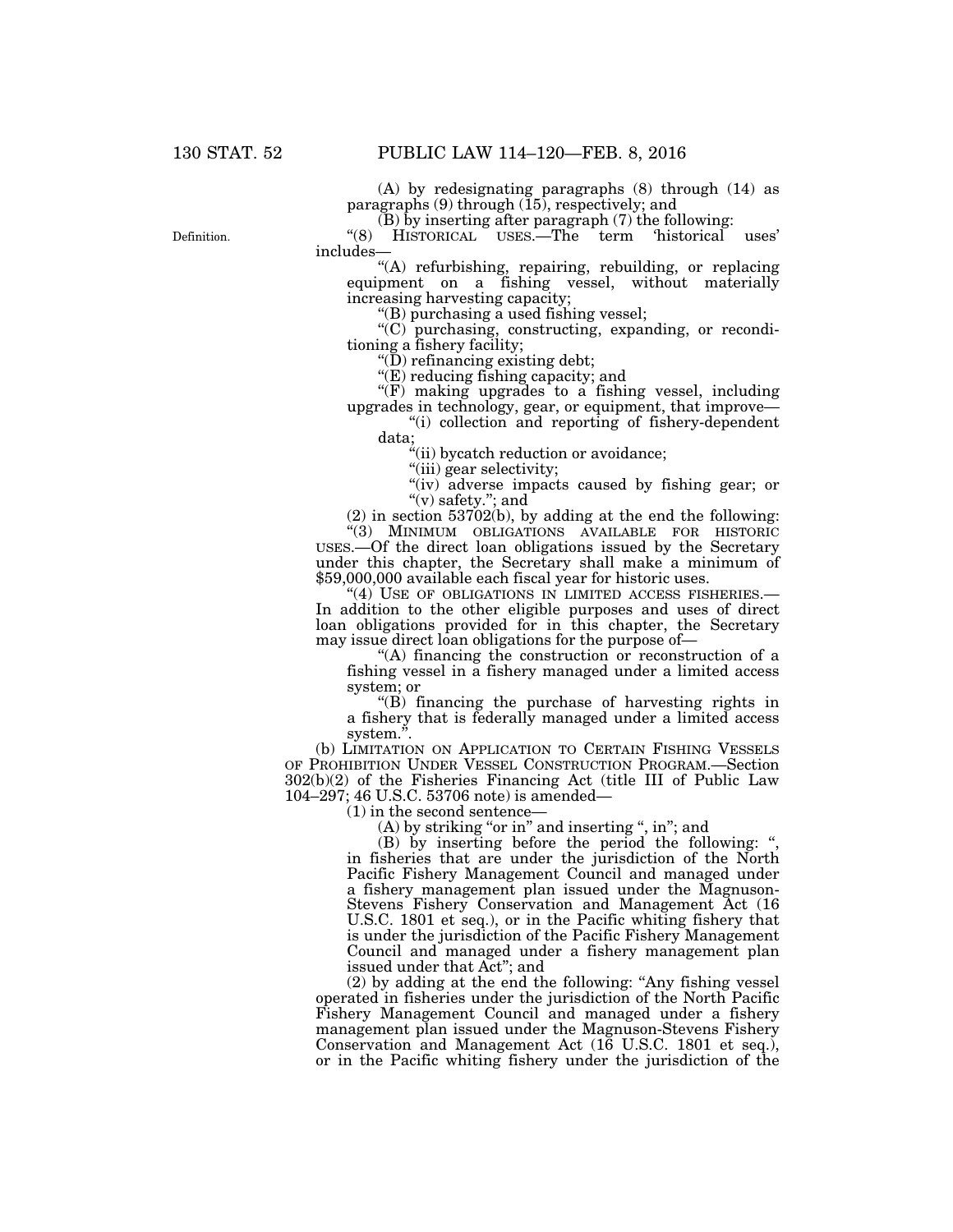Pacific Fishery Management Council and managed under a fishery management plan issued under that Act, and that is replaced by a vessel that is constructed or rebuilt with a loan or loan guarantee provided by the Federal Government may not be used to harvest fish in any fishery under the jurisdiction of any regional fishery management council, other than a fishery under the jurisdiction of the North Pacific Fishery Management Council or the Pacific Fishery Management Council.''.

## **SEC. 303. MODEL YEARS FOR RECREATIONAL VESSELS.**

(a) IN GENERAL.—Section 4302 of title 46, United States Code is amended by adding at the end the following:

 $(e)(1)$  Under this section, a model year for recreational vessels and associated equipment shall, except as provided in paragraph  $(2)$ —

''(A) begin on June 1 of a year and end on July 31 of the following year; and

''(B) be designated by the year in which it ends.

"(2) Upon the request of a recreational vessel manufacturer to which this chapter applies, the Secretary may alter a model year for a model of recreational vessel of the manufacturer and associated equipment, by no more than 6 months from the model year described in paragraph (1).''.

(b) APPLICATION.—This section shall only apply with respect 46 USC 4302 to recreational vessels and associated equipment constructed or manufactured, respectively, on or after the date of enactment of this Act. note.

## **SEC. 304. MERCHANT MARINER CREDENTIAL EXPIRATION HARMONI-ZATION.**

(a) IN GENERAL.—Except as provided in subsection (c) and not later than 1 year after the date of the enactment of this Act, the Secretary of the department in which the Coast Guard is operating shall establish a process to harmonize the expiration dates of merchant mariner credentials, mariner medical certificates, and radar observer endorsements for individuals applying to the Secretary for a new merchant mariner credential or for renewal of an existing merchant mariner credential.

(b) REQUIREMENTS.—The Secretary shall ensure that the process established under subsection (a)—

(1) does not require an individual to renew a merchant mariner credential earlier than the date on which the individual's current credential expires; and

(2) results in harmonization of expiration dates for merchant mariner credentials, mariner medical certificates, and radar observer endorsements for all individuals by not later than 6 years after the date of the enactment of this Act. (c) EXCEPTION.—The process established under subsection (a) does not apply to individuals—

(1) holding a merchant mariner credential with—

(A) an active Standards of Training, Certification, and Watchkeeping endorsement; or

(B) Federal first-class pilot endorsement; or

(2) who have been issued a time-restricted medical certificate.

Deadlines. 46 USC 7302 note.

date.

Effective date. Termination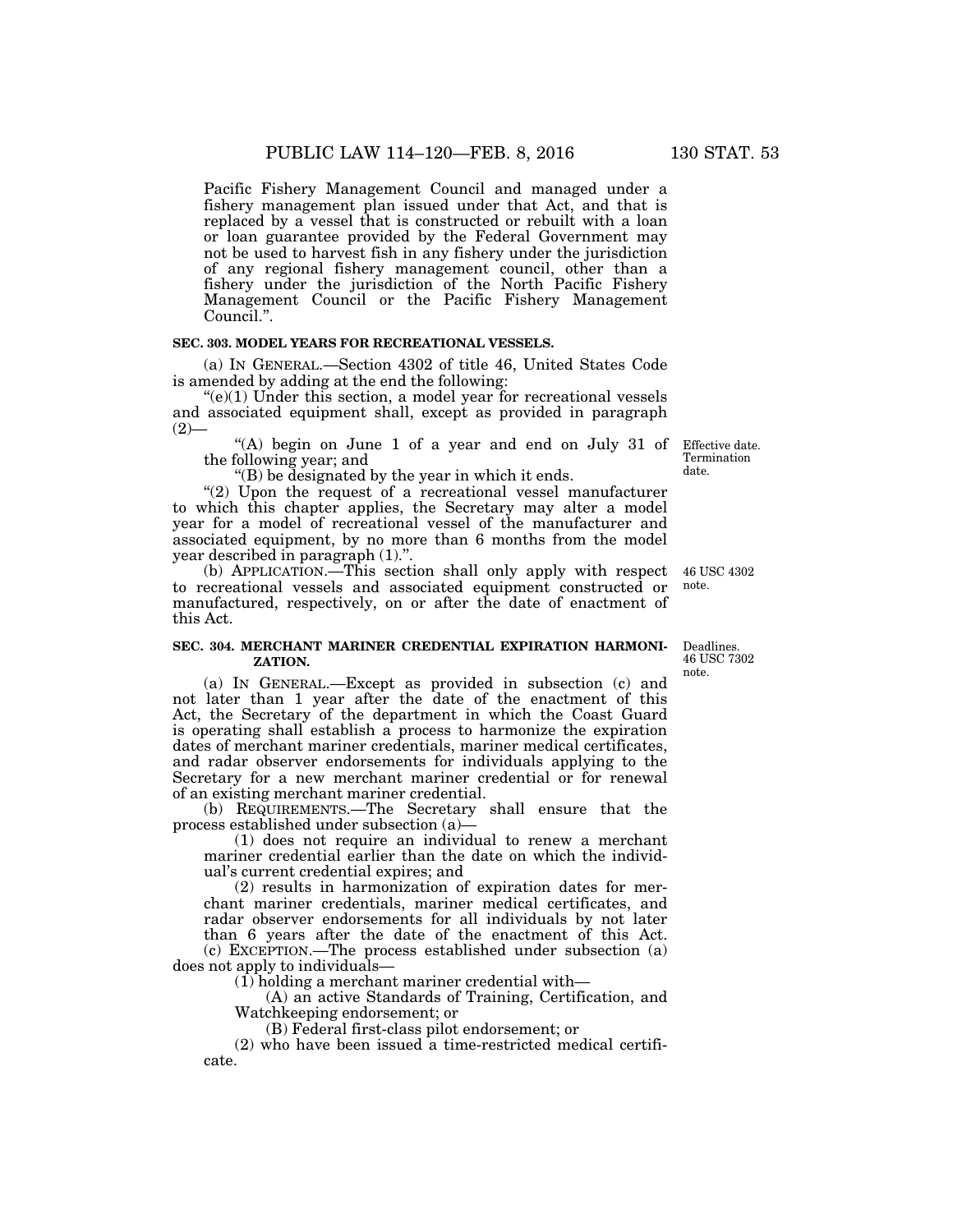Deadline. 33 USC 1231 note.

# **SEC. 305. SAFETY ZONES FOR PERMITTED MARINE EVENTS.**

Not later than 6 months after the date of the enactment of this Act, the Secretary of the department in which the Coast Guard is operating shall establish and implement a process to—

(1) account for the number of safety zones established for permitted marine events;

(2) differentiate whether the event sponsor who requested a permit for such an event is—

(A) an individual;

(B) an organization; or

(C) a government entity; and

(3) account for Coast Guard resources utilized to enforce safety zones established for permitted marine events, including for—

(A) the number of Coast Guard or Coast Guard Auxiliary vessels used; and

(B) the number of Coast Guard or Coast Guard Auxiliary patrol hours required.

#### **SEC. 306. TECHNICAL CORRECTIONS.**

(a) TITLE 46.—Title 46, United States Code, is amended—

(1) in section 103, by striking ''(33 U.S.C. 151).'' and inserting "(33 U.S.C. 151(b)).";

(2) in section 2118—

(A) in subsection (a), in the matter preceding paragraph (1), by striking ''title,'' and inserting ''subtitle,''; and

(B) in subsection (b), by striking ''title'' and inserting "subtitle";

(3) in the analysis for chapter 35—

(A) by adding a period at the end of the item relating to section 3507; and

(B) by adding a period at the end of the item relating to section 3508;

(4) in section  $3715(a)(2)$ , by striking "; and" and inserting a semicolon;

 $(5)$  in section 4506, by striking " $(a)$ ";

 $(6)$  in section  $8103(b)(1)(A)(iii)$ , by striking "Academy." and inserting "Academy; and";

(7) in section  $11113(c)(1)(A)(i)$ , by striking "under this Act"; (8) in the analysis for chapter 701—

(A) by adding a period at the end of the item relating to section 70107A;

(B) in the item relating to section 70112, by striking ''security advisory committees.'' and inserting ''Security Advisory Committees.''; and

(C) in the item relating to section 70122, by striking "watch program." and inserting "Watch Program.";

(9) in section 70105(c)—

(A) in paragraph  $(1)(B)(xy)$ —

(i) by striking "18, popularly" and inserting "18 (popularly''; and

(ii) by striking "Act" and inserting "Act)"; and

(B) in paragraph  $(2)$ , by striking "(D) paragraph" and inserting " $(D)$  of paragraph";

(10) in section 70107—

(A) in subsection (b)(2), by striking " $5121(j)(8)$ ," and inserting  $"5196(j)(8)$ ,"; and

46 USC 3501 prec.

46 USC 70101 prec.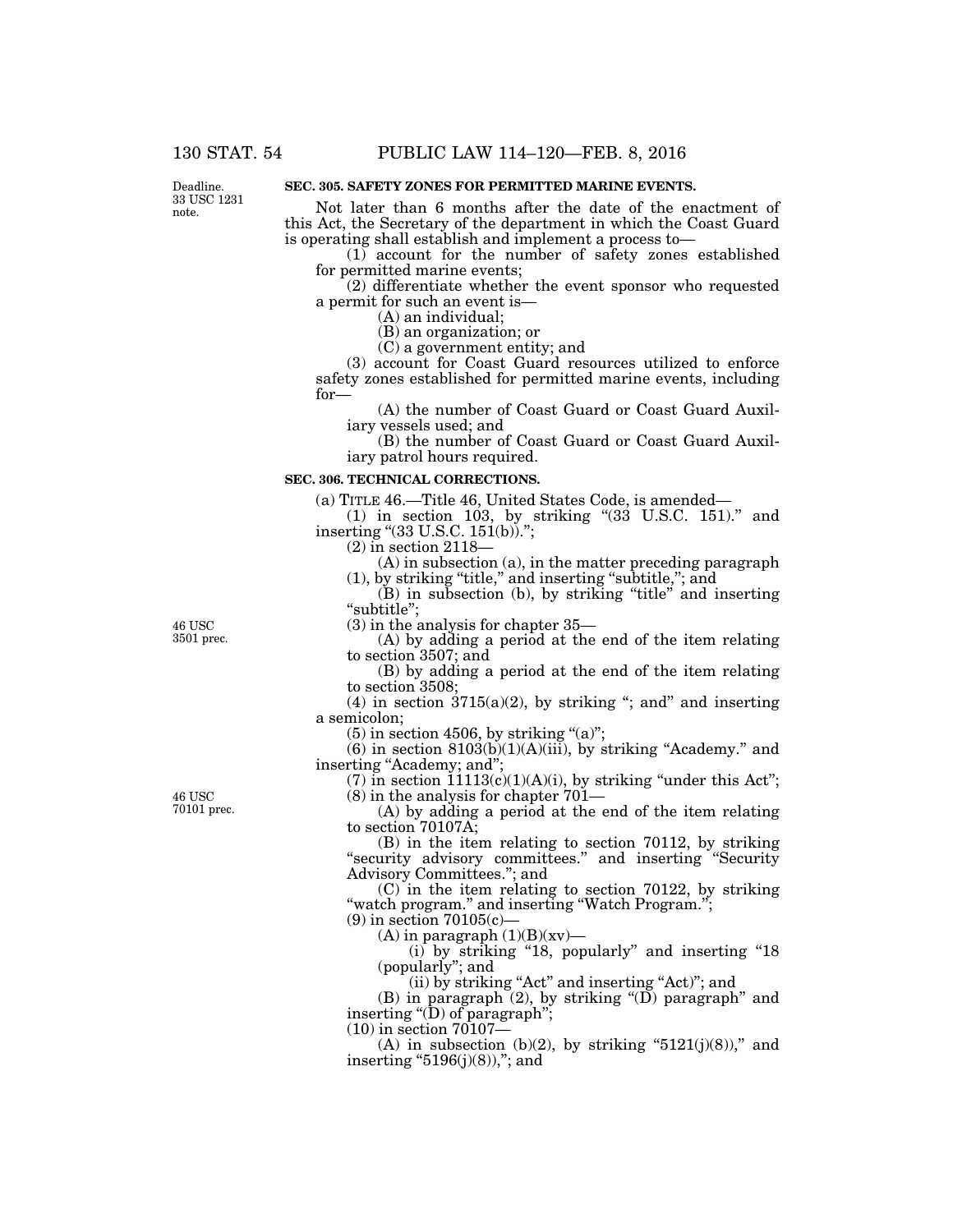(B) in subsection  $(m)(3)(C)(iii)$ , by striking "that is" and inserting "that the applicant";<br>(11) in section 70122, in the section heading, by striking

(11) in section 70122, in the section heading, by striking ''**watch program**'' and inserting ''**Watch Program**''; and

(12) in the analysis for chapter 705, by adding a period at the end of the item relating to section 70508.

(1) ACT OF MARCH 3, 1899.—The Act of March 3, 1899, popularly known as the Rivers and Harbors Appropriations Act of 1899, is amended—

(A) in section 9 (33 U.S.C. 401), by striking ''Secretary of Transportation'' each place it appears and inserting ''Secretary of the department in which the Coast Guard is operating''; and

(B) in section 18 (33 U.S.C. 502), by striking ''Secretary of Transportation'' each place it appears and inserting ''Secretary of the department in which the Coast Guard is operating''.

(2) ACT OF MARCH 23, 1906.—The Act of March 23, 1906, popularly known as the Bridge Act of 1906, is amended—

(A) in the first section (33 U.S.C. 491), by striking ''Secretary of Transportation'' and inserting ''Secretary of the department in which the Coast Guard is operating'';

 $(B)$  in section 4 (33 U.S.C. 494), by striking "Secretary" of Homeland Security'' each place it appears and inserting ''Secretary of the department in which the Coast Guard is operating''; and

(C) in section 5 (33 U.S.C. 495), by striking ''Secretary of Transportation'' each place it appears and inserting ''Secretary of the department in which the Coast Guard is operating''.

(3) ACT OF AUGUST 18, 1894.—Section 5 of the Act entitled ''An Act making appropriations for the construction, repair, and preservation of certain public works on rivers and harbors, and for other purposes'', approved August 18, 1894 (33 U.S.C. 499) is amended by striking ''Secretary of Transportation'' each place it appears and inserting ''Secretary of the department in which the Coast Guard is operating''.

(4) ACT OF JUNE 21, 1940.—The Act of June 21, 1940, popularly known as the Truman-Hobbs Act, is amended—

(A) in section 1 (33 U.S.C. 511), by striking ''Secretary of Transportation'' and inserting ''Secretary of the department in which the Coast Guard is operating'';

(B) in section 4 (33 U.S.C. 514), by striking ''Secretary of Transportation'' and inserting ''Secretary of the department in which the Coast Guard is operating"

(C) in section 7 (33 U.S.C. 517), by striking ''Secretary of Transportation'' each place it appears and inserting ''Secretary of the department in which the Coast Guard is operating''; and

(D) in section 13 (33 U.S.C. 523), by striking ''Secretary of Transportation'' and inserting ''Secretary of the department in which the Coast Guard is operating

(5) GENERAL BRIDGE ACT OF 1946.—The General Bridge Act of 1946 is amended—

(A) in section 502(b) (33 U.S.C. 525(b)), by striking ''Secretary of Transportation'' and inserting ''Secretary of

46 USC 70501 prec.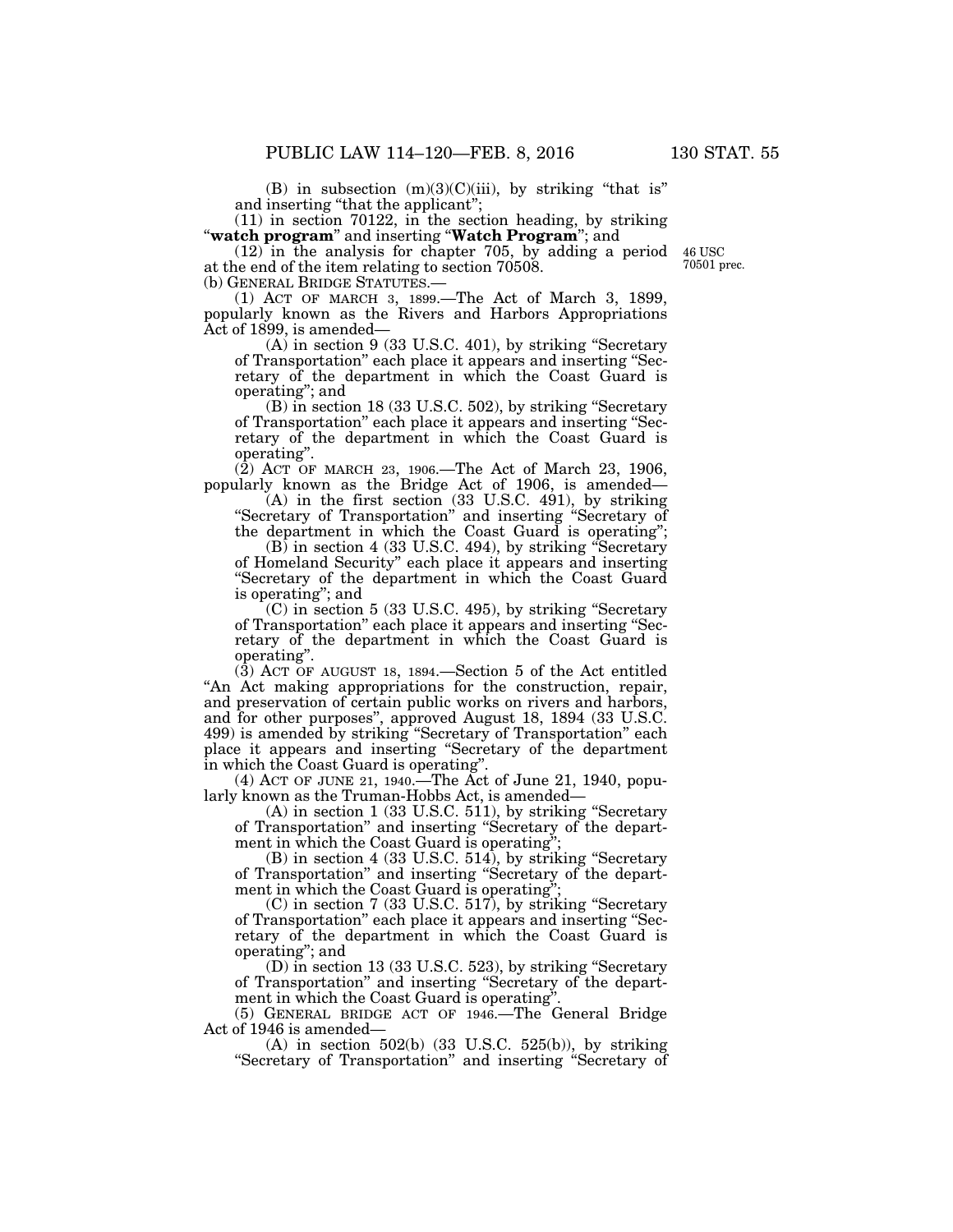the department in which the Coast Guard is operating''; and

 $(B)$  in section 510 (33 U.S.C. 533), by striking "Secretary of Transportation'' each place it appears and inserting ''Secretary of the department in which the Coast Guard is operating''.

(6) INTERNATIONAL BRIDGE ACT OF 1972.—The International Bridge Act of 1972 is amended—

(A) in section 5 (33 U.S.C. 535c), by striking ''Secretary of Transportation'' and inserting ''Secretary of the department in which the Coast Guard is operating'';

(B) in section 8 (33 U.S.C. 535e), by striking ''Secretary of Transportation'' each place it appears and inserting ''Secretary of the department in which the Coast Guard is operating''; and

(C) by striking section 11 (33 U.S.C. 535h).

Notification.

## **SEC. 307. RECOMMENDATIONS FOR IMPROVEMENTS OF MARINE CAS-UALTY REPORTING.**

Not later than 180 days after the date of the enactment of this Act, the Commandant of the Coast Guard shall notify the Committee on Transportation and Infrastructure of the House of Representatives and the Committee on Commerce, Science, and Transportation of the Senate of the actions the Commandant will take to implement recommendations on improvements to the Coast Guard's marine casualty reporting requirements and procedures included in—

(1) the Department of Homeland Security Office of Inspector General report entitled ''Marine Accident Reporting, Investigations, and Enforcement in the United States Coast Guard'', released on May 23, 2013; and

(2) the Towing Safety Advisory Committee report entitled "Recommendations for Improvement of Marine Casualty Reporting'', released on March 26, 2015.

## **SEC. 308. RECREATIONAL VESSEL ENGINE WEIGHTS.**

Not later than 180 days after the date of the enactment of this Act, the Secretary of the department in which the Coast Guard is operating shall issue regulations amending table 4 to subpart H of part 183 of title 33, Code of Federal Regulations (relating to Weights (Pounds) of Outboard Motor and Related Equipment for Various Boat Horsepower Ratings) as appropriate to reflect ''Standard 30–Outboard Engine and Related Equipment Weights'' published by the American Boat and Yacht Council, as in effect on the date of the enactment of this Act.

# **SEC. 309. MERCHANT MARINER MEDICAL CERTIFICATION REFORM.**

(a) IN GENERAL.—Chapter 75 of title 46, United States Code, is amended by adding at the end the following:

# **''§ 7509. Medical certification by trusted agents**

"(a) IN GENERAL.—Notwithstanding any other provision of law and pursuant to regulations prescribed by the Secretary, a trusted agent may issue a medical certificate to an individual who—

 $(1)$  must hold such certificate to qualify for a license, certificate of registry, or merchant mariner's document, or endorsement thereto under this part; and

Deadline. Regulations.

46 USC 7509.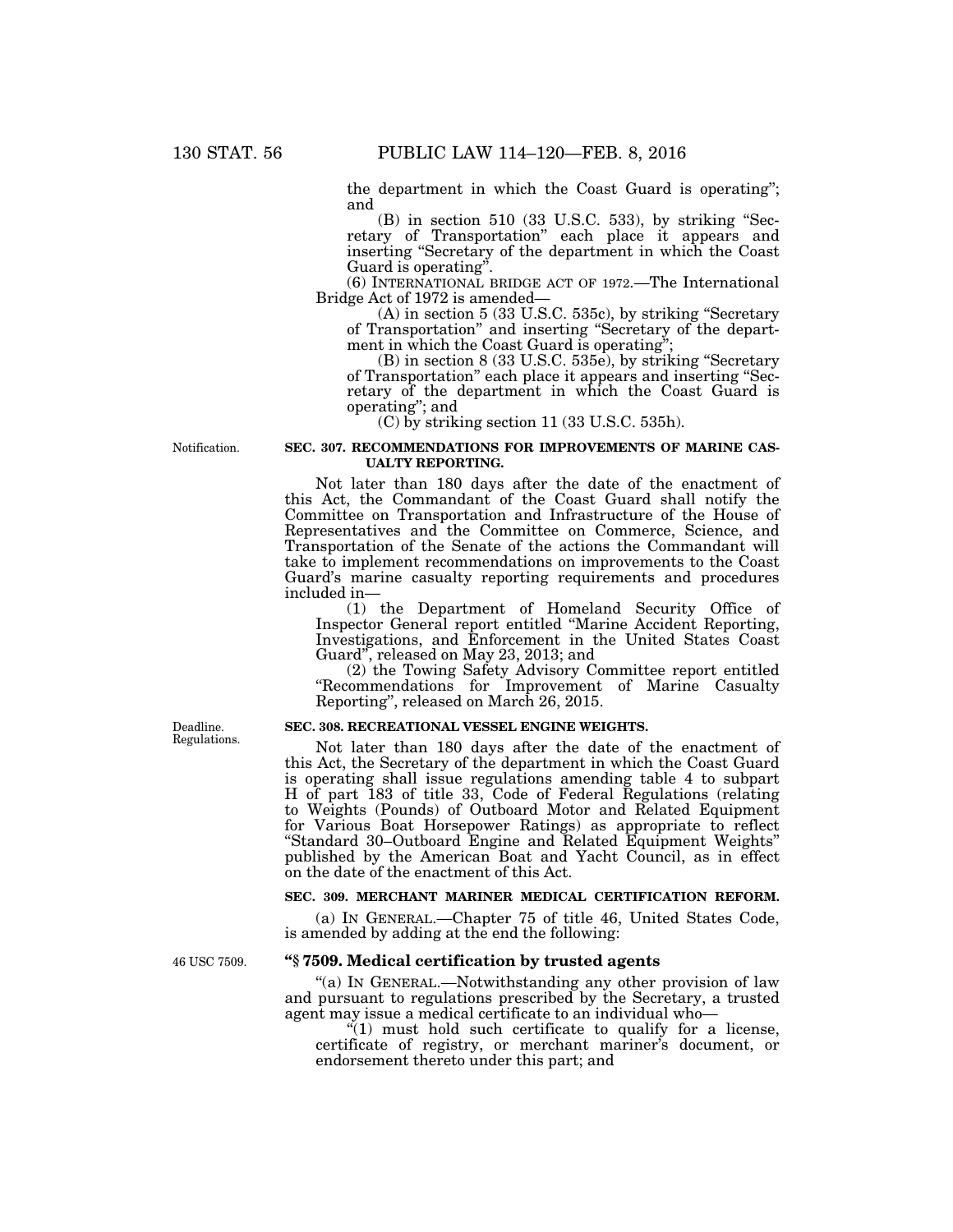"(2) is qualified as to sight, hearing, and physical condition to perform the duties of such license, certificate, document, or endorsement, as determined by the trusted agent.<br>"(b) PROCESS FOR ISSUANCE OF CERTIFICATES BY SECRETARY.—

A final rule implementing this section shall include a process for—

''(1) the Secretary of the department in which the Coast Guard is operating to issue medical certificates to mariners who submit applications for such certificates to the Secretary; and

"(2) a trusted agent to defer to the Secretary the issuance of a medical certificate.

''(c) TRUSTED AGENT DEFINED.—In this section the term 'trusted agent' means a medical practitioner certified by the Secretary to perform physical examinations of an individual for purposes of a license, certificate of registry, or merchant mariner's document under this part.''.

(b) DEADLINE.—Not later than 5 years after the date of the enactment of this Act, the Secretary of the department in which the Coast Guard is operating shall issue a final rule implementing section 7509 of title 46, United States Code, as added by this section.

(c) CLERICAL AMENDMENT.—The analysis for such chapter is amended by adding at the end the following:  $46\:\mathrm{USC}$ 7501 prec.

''7509. Medical certification by trusted agents.''.

#### **SEC. 310. ATLANTIC COAST PORT ACCESS ROUTE STUDY.**

(a) ATLANTIC COAST PORT ACCESS ROUTE STUDY.—Not later than April 1, 2016, the Commandant of the Coast Guard shall conclude the Atlantic Coast Port Access Route Study and submit the results of such study to the Committee on Transportation and Infrastructure of the House of Representatives and the Committee on Commerce, Science, and Transportation of the Senate.

(b) NANTUCKET SOUND.—Not later than December 1, 2016, the Commandant of the Coast Guard shall complete and submit to the Committee on Transportation and Infrastructure of the House of Representatives and the Committee on Commerce, Science, and Transportation of the Senate a port access route study of Nantucket Sound using the standards and methodology of the Atlantic Coast Port Access Route Study, to determine whether the Coast Guard should revise existing regulations to improve navigation safety in Nantucket Sound due to factors such as increased vessel traffic, changing vessel traffic patterns, weather conditions, or navigational difficulty in the vicinity.

## **SEC. 311. CERTIFICATES OF DOCUMENTATION FOR RECREATIONAL VESSELS.**

Not later than one year after the date of the enactment of this Act, the Secretary of the department in which the Coast Guard is operating shall issue regulations that—

(1) make certificates of documentation for recreational vessels effective for 5 years; and

(2) require the owner of such a vessel—

(A) to notify the Coast Guard of each change in the information on which the issuance of the certificate of documentation is based, that occurs before the expiration of the certificate; and

Notification.

Deadlines. Regulations. 46 USC 12105 note.

Deadlines.

Regulations.

Regulations. 46 USC 7509 note.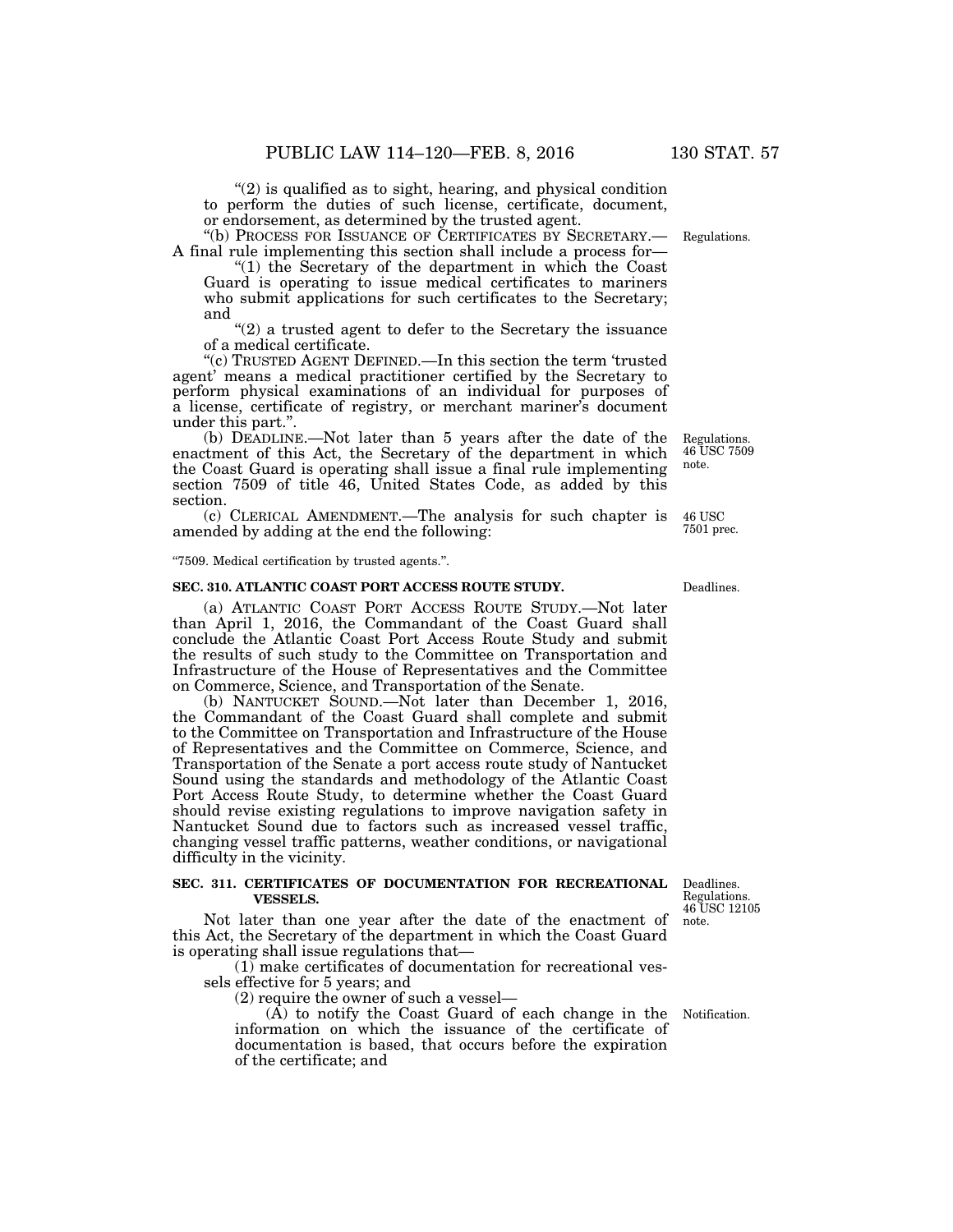(B) apply for a new certificate of documentation for such a vessel if there is any such change.

## **SEC. 312. PROGRAM GUIDELINES.**

Deadline. 33 USC 1503 note.

Not later than 180 days after the date of the enactment this Act, the Secretary of Transportation shall—

(1) develop guidelines to implement the program authorized under section 304(a) of the Coast Guard and Maritime Transportation Act of 2006 (Public Law 109–241), including specific actions to ensure the future availability of able and credentialed United States licensed and unlicensed seafarers including—

(A) incentives to encourage partnership agreements with operators of foreign-flag vessels that carry liquified natural gas, that provide no less than one training billet per vessel for United States merchant mariners in order to meet minimum mandatory sea service requirements;

(B) development of appropriate training curricula for use by public and private maritime training institutions to meet all United States merchant mariner license, certification, and document laws and requirements under the International Convention on Standards of Training, Certification and Watchkeeping for Seafarers, 1978; and

(C) steps to promote greater outreach and awareness of additional job opportunities for sea service veterans of the United States Armed Forces; and

(2) submit such guidelines to the Committee Transportation and Infrastructure of the House of Representatives and the Committee on Commerce, Science, and Transportation of the Senate.

### **SEC. 313. REPEALS.**

(a) REPEALS, MERCHANT MARINE ACT, 1936.—Sections 601 through 606, 608 through 611, 613 through 616, 802, and 809 of the Merchant Marine Act, 1936 (46 U.S.C. 53101 note) are repealed.

(b) CONFORMING AMENDMENTS.—Chapter 575 of title 46, United States Code, is amended—

 $(1)$  in section 57501, by striking "titles V and VI" and inserting "title V"; and

 $(2)$  in section 57531(a), by striking "titles V and VI" and inserting "title V".

(c) TRANSFER FROM MERCHANT MARINE ACT, 1936.—

(1) IN GENERAL.—Section 801 of the Merchant Marine Act, 1936 (46 U.S.C. 53101 note) is—

(A) redesignated as section 57522 of title 46, United States Code, and transferred to appear after section 57521 of such title; and

(B) as so redesignated and transferred, is amended—

(i) by striking so much as precedes the first sentence and inserting the following:

# **''§ 57522. Books and records, balance sheets, and inspection and auditing'';**

(ii) by striking ''the provision of title VI or VII of this Act'' and inserting ''this chapter''; and

(iii) by striking '': *Provided,* That'' and all that follows through "Commission".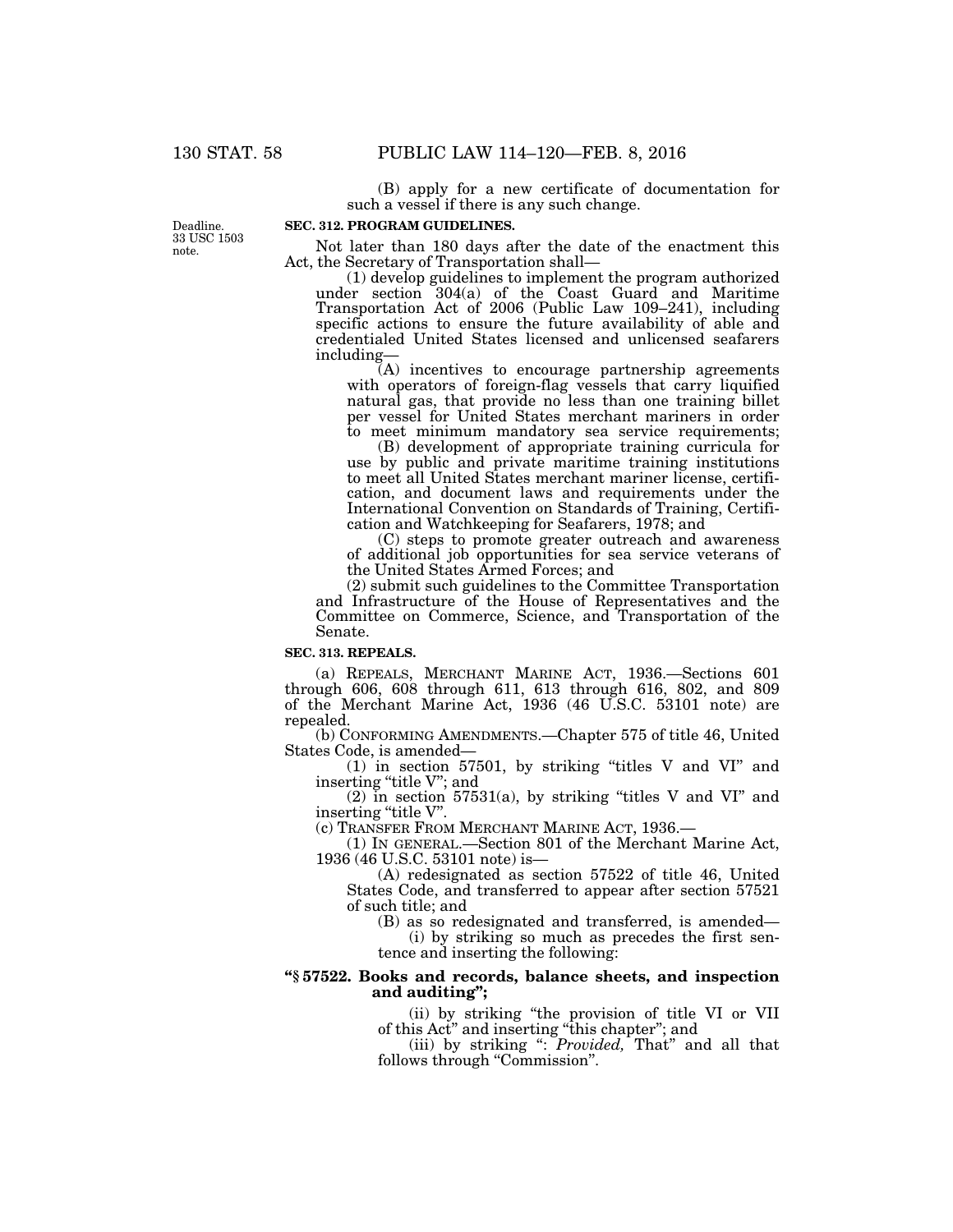(2) CLERICAL AMENDMENT.—The analysis for chapter 575, of title 46, United States Code, is amended by inserting after the item relating to section 57521 the following:

46 USC 57501 prec.

''57522. Books and records, balance sheets, and inspection and auditing.''.

(d) REPEALS, TITLE 46, U.S.C.—Section 8103 of title 46, United States Code, is amended in subsections (c) and (d) by striking "or operating" each place it appears.

## **SEC. 314. MARITIME DRUG LAW ENFORCEMENT.**

(a) PROHIBITIONS.—Section 70503(a) of title 46, United States Code, is amended to read as follows:

''(a) PROHIBITIONS.—While on board a covered vessel, an individual may not knowingly or intentionally—

''(1) manufacture or distribute, or possess with intent to manufacture or distribute, a controlled substance;

''(2) destroy (including jettisoning any item or scuttling, burning, or hastily cleaning a vessel), or attempt or conspire to destroy, property that is subject to forfeiture under section 511(a) of the Comprehensive Drug Abuse Prevention and Control Act of 1970 (21 U.S.C.  $881(a)$ ); or<br>"(3) conceal, or attempt or conspire to conceal, more than

 $$100,000$  in currency or other monetary instruments on the person of such individual or in any conveyance, article of luggage, merchandise, or other container, or compartment of or aboard the covered vessel if that vessel is outfitted for smuggling.''.

(b) COVERED VESSEL DEFINED.—Section 70503 of title 46, United States Code, is amended by adding at the end the following:

"(e) COVERED VESSEL DEFINED.—In this section the term 'covered vessel' means—

''(1) a vessel of the United States or a vessel subject to the jurisdiction of the United States; or

" $(2)$  any other vessel if the individual is a citizen of the United States or a resident alien of the United States.''.

(c) PENALTIES.—Section 70506 of title 46, United States Code, is amended—

(1) in subsection (a), by striking ''A person violating section 70503'' and inserting ''A person violating paragraph (1) of section 70503(a)''; and

(2) by adding at the end the following:

"(d) PENALTY.—A person violating paragraph  $(2)$  or  $(3)$  of section 70503(a) shall be fined in accordance with section 3571 of title 18, imprisoned not more than 15 years, or both.''.

(d) SEIZURE AND FORFEITURE.—Section  $70507(a)$  of title 46, United States Code, is amended by striking ''section 70503'' and inserting "section 70503 or 70508".

(e) CLERICAL AMENDMENTS.—

(1) The heading of section 70503 of title 46, United States Code, is amended to read as follows:

## **''§ 70503. Prohibited acts''**

(2) The analysis for chapter 705 of title 46, United States Code, is further amended by striking the item relating to section 70503 and inserting the following:

46 USC 70501 prec.

''70503. Prohibited acts.''.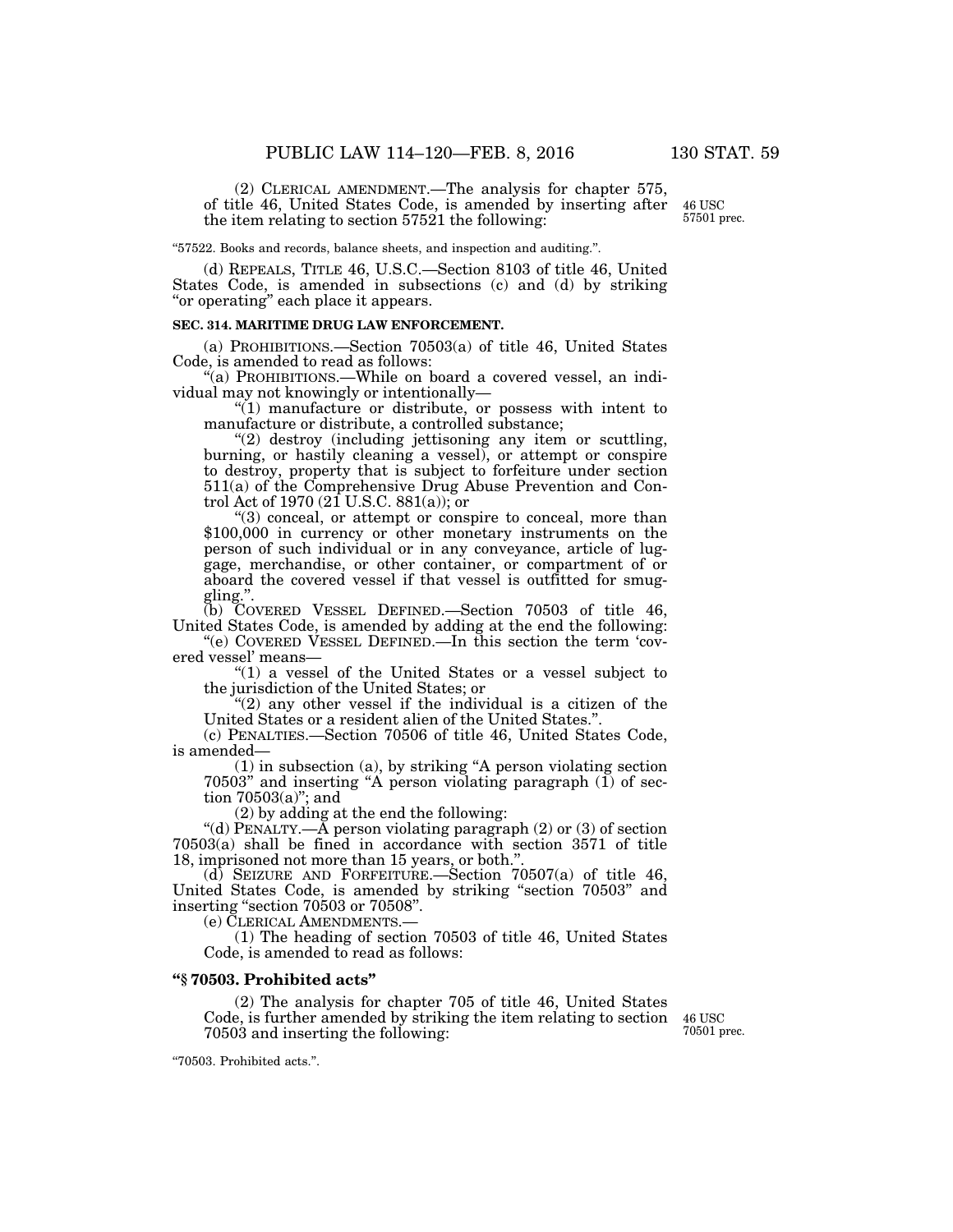## **SEC. 315. EXAMINATIONS FOR MERCHANT MARINER CREDENTIALS.**

(a) DISCLOSURE.—

(1) IN GENERAL.—Chapter 75 of title 46, United States Code, is further amended by adding at the end the following:

46 USC 7510.

## **''§ 7510. Examinations for merchant mariner credentials**

''(a) DISCLOSURE NOT REQUIRED.—Notwithstanding any other provision of law, the Secretary is not required to disclose to the public—

''(1) a question from any examination for a merchant mariner credential;

 $(2)$  the answer to such a question, including any correct or incorrect answer that may be presented with such question; and

''(3) any quality or characteristic of such a question, including—

 $f^{i}(A)$  the manner in which such question has been, is, or may be selected for an examination;

''(B) the frequency of such selection; and

''(C) the frequency that an examinee correctly or incorrectly answered such question.

''(b) EXCEPTION FOR CERTAIN QUESTIONS.—Notwithstanding subsection (a), the Secretary may, for the purpose of preparation by the general public for examinations required for merchant mariner credentials, release an examination question and answer that the Secretary has retired or is not presently on or part of an examination, or that the Secretary determines is appropriate for release.

''(c) EXAM REVIEW.—

"(1) IN GENERAL.—Not later than 90 days after the date of the enactment of the Coast Guard Authorization Act of 2015, and once every two years thereafter, the Commandant of the Coast Guard shall commission a working group to review new questions for inclusion in examinations required for merchant mariner credentials, composed of—

"(A) 1 subject matter expert from the Coast Guard; ''(B) representatives from training facilities and the

maritime industry, of whom—

''(i) one-half shall be representatives from approved training facilities; and

"(ii) one-half shall be representatives from the appropriate maritime industry;

 $\langle (C) \rangle$  at least 1 representative from the Merchant Marine Personnel Advisory Committee;

 $\mathrm{``(D)}$  at least 2 representatives from the State maritime academies, of whom one shall be a representative from the deck training track and one shall be a representative of the engine license track;

''(E) representatives from other Coast Guard Federal advisory committees, as appropriate, for the industry segment associated with the subject examinations;

 $f(F)$  at least 1 subject matter expert from the Maritime Administration; and

''(G) at least 1 human performance technology representative.

Deadlines. Establishment.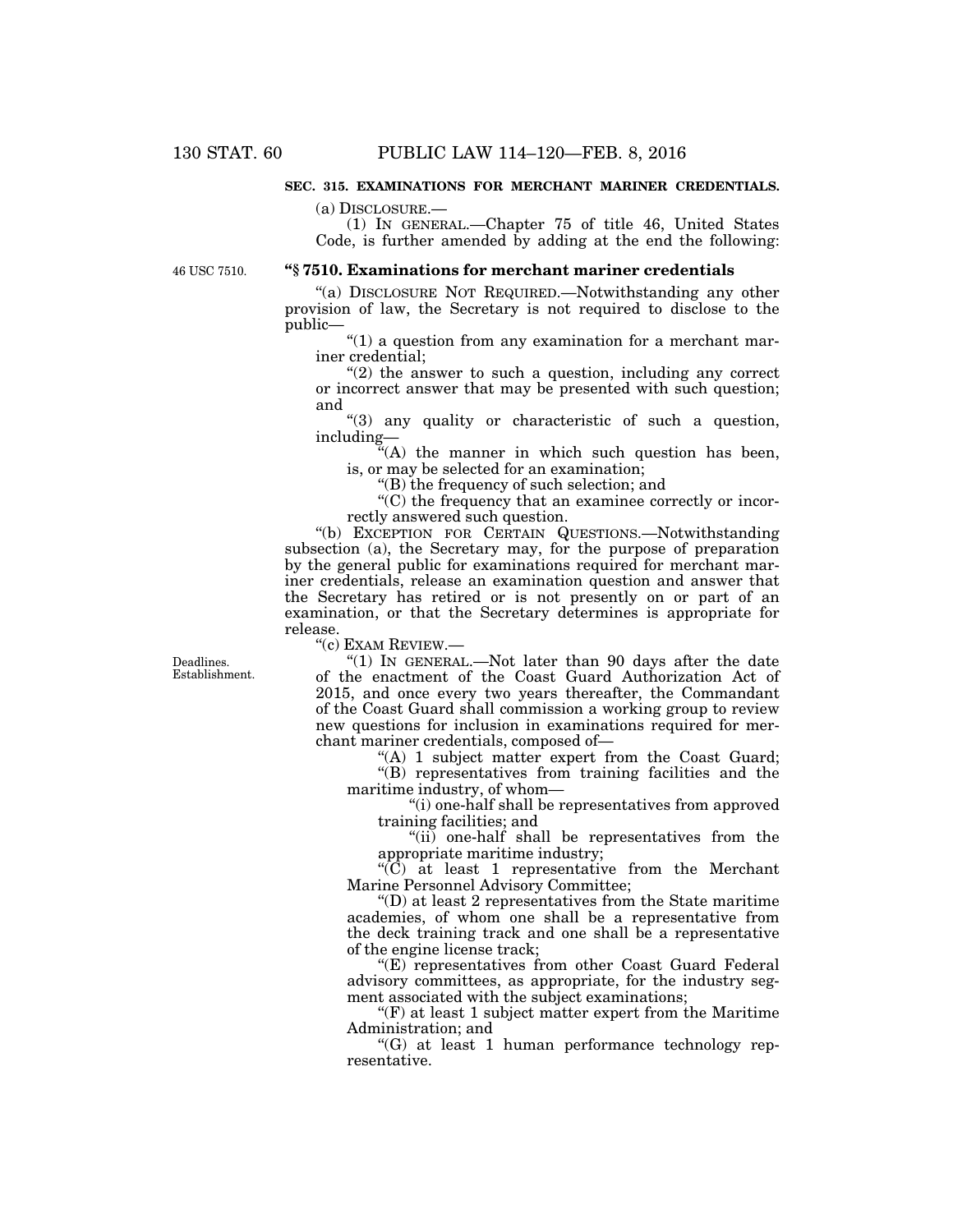"(2) INCLUSION OF PERSONS KNOWLEDGEABLE ABOUT EXAM-INATION TYPE.—The working group shall include representatives knowledgeable about the examination type under review.

"(3) LIMITATION.—The requirement to convene a working group under paragraph (1) does not apply unless there are new examination questions to review.

''(4) BASELINE REVIEW.—

"(A) In GENERAL.—Within 1 year after the date of Deadline. the enactment of the Coast Guard Authorization Act of 2015, the Secretary shall convene the working group to complete a baseline review of the Coast Guard's Merchant Mariner Credentialing Examination, including review of—

''(i) the accuracy of examination questions;

''(ii) the accuracy and availability of examination references;

''(iii) the length of merchant mariner examinations; and

"(iv) the use of standard technologies in administering, scoring, and analyzing the examinations.

''(B) PROGRESS REPORT.—The Coast Guard shall provide a progress report to the appropriate congressional committees on the review under this paragraph.

''(5) FULL MEMBERSHIP NOT REQUIRED.—The Coast Guard may convene the working group without all members present if any non-Coast-Guard representative is present.

''(6) NONDISCLOSURE AGREEMENT.—The Secretary shall require all members of the working group to sign a nondisclosure agreement with the Secretary.

" $(7)$  TREATMENT OF MEMBERS AS FEDERAL EMPLOYEES.— A member of the working group who is not a Federal Government employee shall not be considered a Federal employee in the service or the employment of the Federal Government, except that such a member shall be considered a special government employee, as defined in section 202(a) of title 18 for purposes of sections 203, 205, 207, 208, and 209 of such title and shall be subject to any administrative standards of conduct applicable to an employee of the department in which the Coast Guard is operating.

''(8) FORMAL EXAM REVIEW.—The Secretary shall ensure that the Coast Guard Performance Technology Center—

"(A) prioritizes the review of examinations required for merchant mariner credentials; and

''(B) not later than 3 years after the date of enactment Deadlines. of the Coast Guard Authorization Act of 2015, completes a formal review, including an appropriate analysis, of the topics and testing methodology employed by the National Maritime Center for merchant seamen licensing.

''(9) FACA.—The Federal Advisory Committee Act (5 U.S.C. App) shall not apply to any working group created under this section to review the Coast Guard's merchant mariner credentialing examinations.

''(d) MERCHANT MARINER CREDENTIAL DEFINED.—In this section, the term 'merchant mariner credential' means a merchant seaman license, certificate, or document that the Secretary is authorized to issue pursuant to this title.''.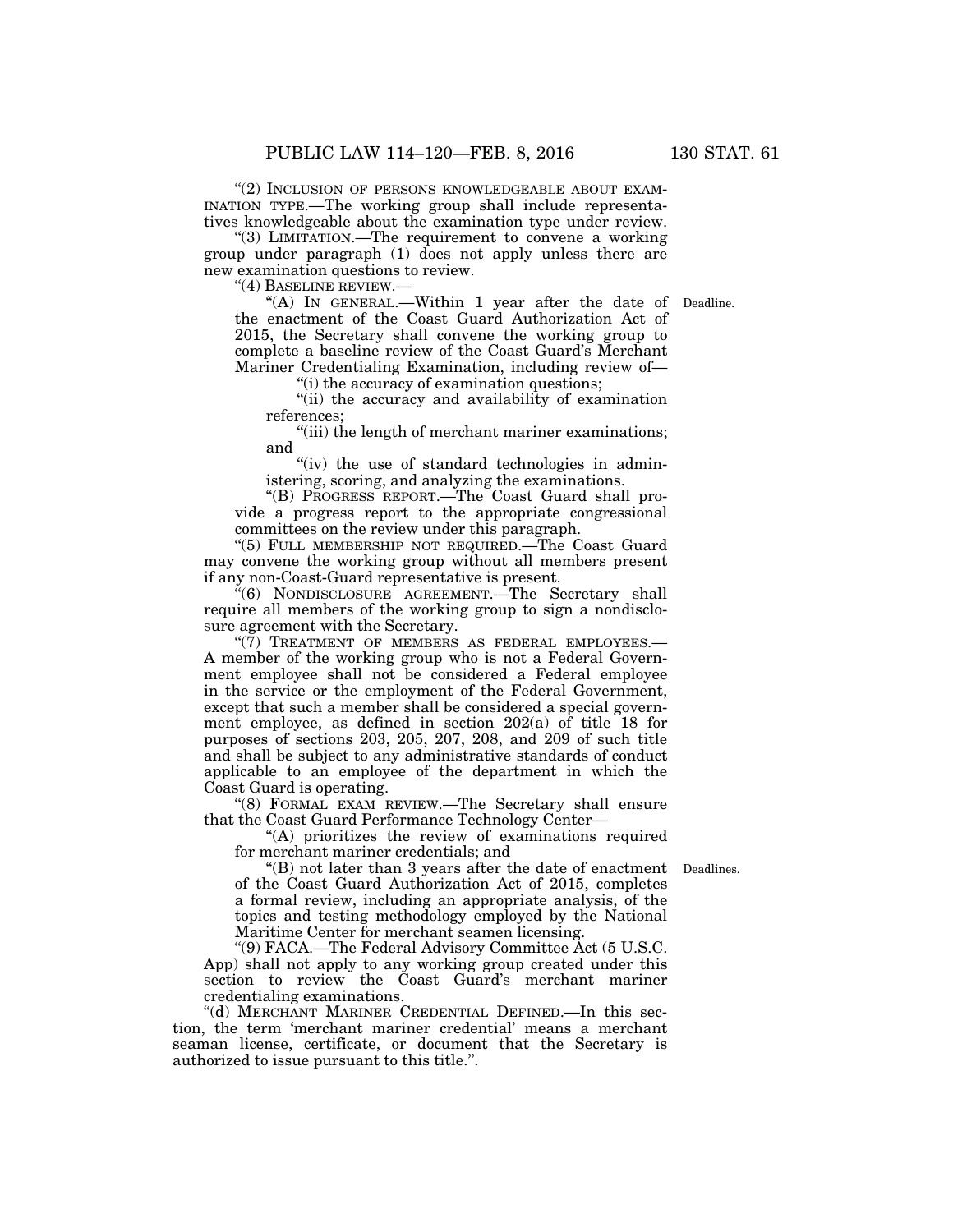(2) CLERICAL AMENDMENT.—The analysis for such chapter is further amended by adding at the end the following:

''7510. Examinations for merchant mariner credentials.''.

(b) EXAMINATIONS FOR MERCHANT MARINER CREDENTIALS.— (1) IN GENERAL.—Chapter 71 of title 46, United States

Code, is amended by adding at the end the following:

46 USC 7116.

## **''§ 7116. Examinations for merchant mariner credentials**

"(a) REQUIREMENT FOR SAMPLE EXAMS.—The Secretary shall develop a sample merchant mariner credential examination and outline of merchant mariner examination topics on an annual basis.

''(b) PUBLIC AVAILABILITY.—Each sample examination and outline of topics developed under subsection  $(a)$  shall be readily available to the public.

''(c) MERCHANT MARINER CREDENTIAL DEFINED.—In this section, the term 'merchant mariner credential' has the meaning that term has in section 7510.''.

(2) CLERICAL AMENDMENT.—The analysis for such chapter is amended by adding at the end the following:

''7116. Examinations for merchant mariner credentials.''.

(c) DISCLOSURE TO CONGRESS.—Nothing in this section may be construed to authorize the withholding of information from an appropriate inspector general, the Committee on Commerce, Science, and Transportation of the Senate, or the Committee on Transportation and Infrastructure of the House of Representatives.

### **SEC. 316. HIGHER VOLUME PORT AREA REGULATORY DEFINITION CHANGE.**

(a) IN GENERAL.—Subsection (a) of section 710 of the Coast Guard Authorization Act of 2010 (Public Law 111–281; 124 Stat. 2986) is amended to read as follows:

''(a) HIGHER VOLUME PORTS.—Notwithstanding any other provision of law, the requirements of subparts D, F, and G of part 155 of title 33, Code of Federal Regulations, that apply to the higher volume port area for the Strait of Juan de Fuca at Port Angeles, Washington (including any water area within 50 nautical miles seaward), to and including Puget Sound, shall apply, in the same manner, and to the same extent, to the Strait of Juan de Fuca at Cape Flattery, Washington (including any water area within 50 nautical miles seaward), to and including Puget Sound.''.

(b) CONFORMING AMENDMENT.—Subsection (b) of such section is amended by striking ''the modification of the higher volume port area definition required by subsection (a).'' and inserting ''higher volume port requirements made applicable under subsection  $(a)$ ...

## **SEC. 317. RECOGNITION OF PORT SECURITY ASSESSMENTS CON-DUCTED BY OTHER ENTITIES.**

Section 70108 of title 46, United States Code, is amended by adding at the end the following:

"(f) RECOGNITION OF ASSESSMENT CONDUCTED BY OTHER ENTI-TIES.—

''(1) CERTIFICATION AND TREATMENT OF ASSESSMENTS.—For the purposes of this section and section 70109, the Secretary may treat an assessment that a foreign government (including, for the purposes of this subsection, an entity of or operating

Applicability. Washington.

46 USC 7501 prec.

46 USC 7510 note.

46 USC 7101 prec.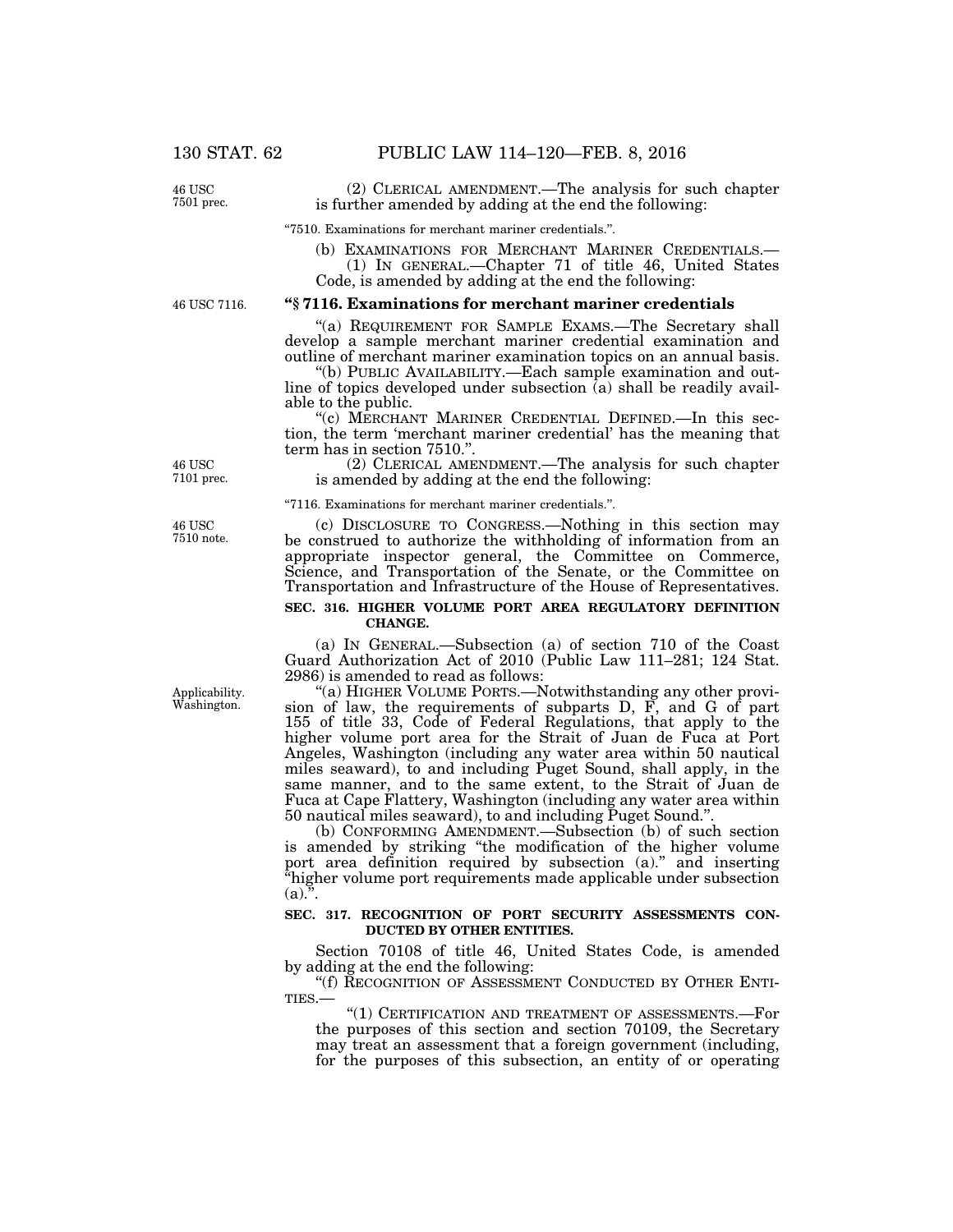under the auspices of the European Union) or international organization has conducted as an assessment that the Secretary has conducted for the purposes of subsection (a), provided that the Secretary certifies that the foreign government or international organization has—

"(A) conducted the assessment in accordance with subsection (b); and

''(B) provided the Secretary with sufficient information pertaining to its assessment (including, but not limited to, information on the outcome of the assessment).

" $(2)$  AUTHORIZATION TO ENTER INTO AN AGREEMENT.—For the purposes of this section and section 70109, the Secretary, in consultation with the Secretary of State, may enter into an agreement with a foreign government (including, for the purposes of this subsection, an entity of or operating under the auspices of the European Union) or international organization, under which parties to the agreement—

"(A) conduct an assessment, required under subsection (a);

''(B) share information pertaining to such assessment (including, but not limited to, information on the outcome of the assessment); or

''(C) both.

''(3) LIMITATIONS.—Nothing in this subsection shall be construed to—

"(A) require the Secretary to recognize an assessment that a foreign government or an international organization has conducted; or

''(B) limit the discretion or ability of the Secretary to conduct an assessment under this section.

"(4) NOTIFICATION TO CONGRESS.—Not later than 30 days Deadline. before entering into an agreement or arrangement with a foreign government under paragraph (2), the Secretary shall notify the Committee on Homeland Security and the Committee on Transportation and Infrastructure of the House of Representatives and the Committee on Commerce, Science, and Transportation of the Senate of the proposed terms of such agreement or arrangement.''.

## **SEC. 318. FISHING VESSEL AND FISH TENDER VESSEL CERTIFICATION.**

(a) ALTERNATIVE SAFETY COMPLIANCE PROGRAMS.—Section 4503 of title 46, United States Code, is amended—

(1) in subsection (a), by striking ''this section'' and inserting "this subsection";

(2) in subsection (b), by striking ''This section'' and inserting "Except as provided in subsection  $(d)$ , subsection  $(a)$ ";

 $(3)$  in subsection  $(c)$ –

(A) by striking ''This section'' and inserting ''(1) Except as provided in paragraph (2), subsection (a)''; and

(B) by adding at the end the following:

"(2) Subsection (a) does not apply to a fishing vessel or fish tender vessel to which section  $450\overline{2}$ (b) of this title applies, if the vessel—

"(A) is at least 50 feet overall in length, and not more than 79 feet overall in length as listed on the vessel's certificate of documentation or certificate of number; and

Consultation.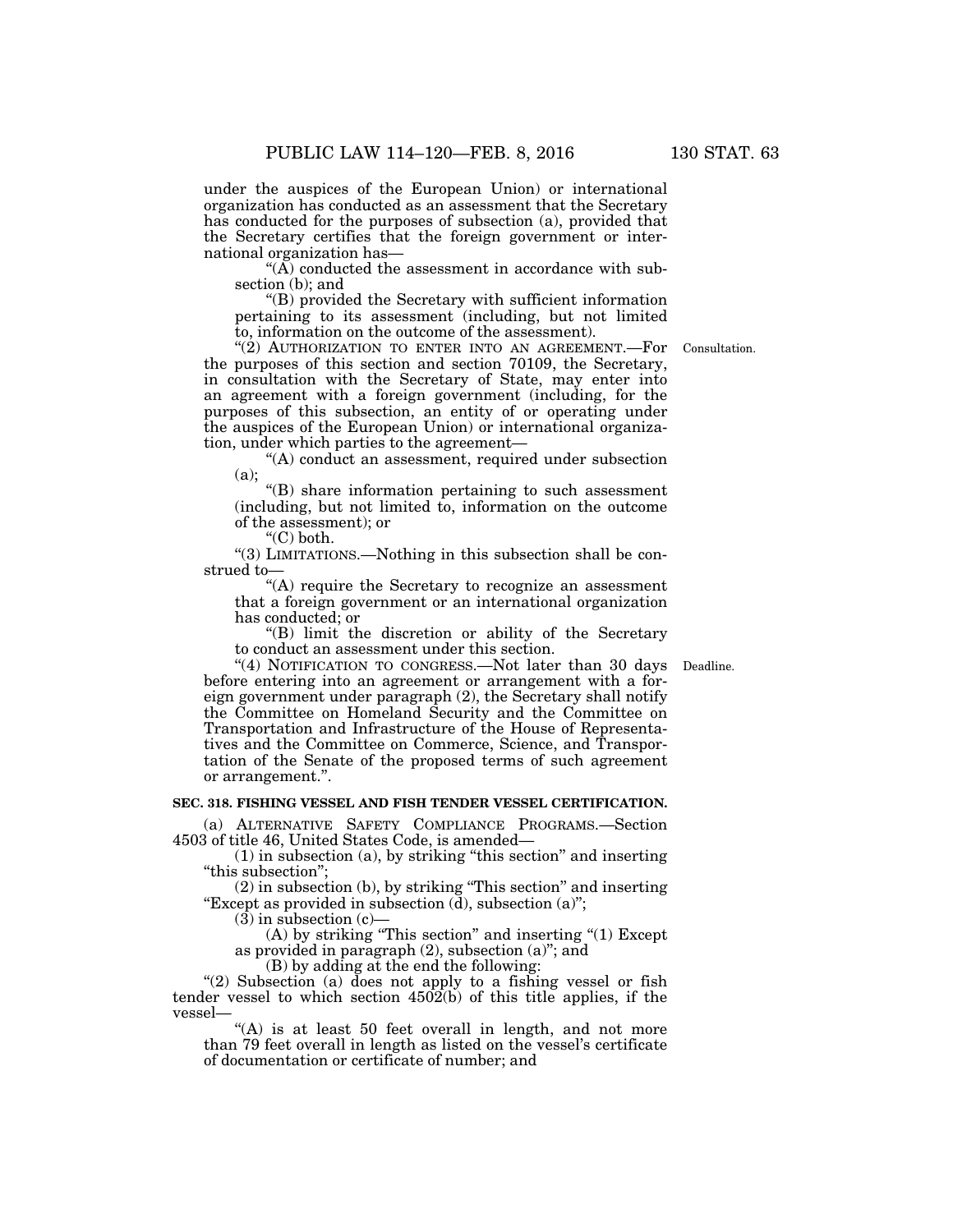$(G)(i)$  is built after the date of the enactment of the Coast Guard Authorization Act of 2015; and

''(ii) complies with—

 $f(I)$  the requirements described in subsection (e); or ''(II) the alternative requirements established by the Secretary under subsection  $(\hat{f})$ ."; and

(4) by redesignating subsection (e) as subsection (g), and inserting after subsection (d) the following:

"(e) The requirements referred to in subsection  $(c)(2)(B)(ii)(I)$ are the following:

"(1) The vessel is designed by an individual licensed by" a State as a naval architect or marine engineer, and the design incorporates standards equivalent to those prescribed by a classification society to which the Secretary has delegated authority under section 3316 or another qualified organization approved by the Secretary for purposes of this paragraph.

"(2) Construction of the vessel is overseen and certified as being in accordance with its design by a marine surveyor of an organization accepted by the Secretary.

''(3) The vessel—

''(A) completes a stability test performed by a qualified individual;

''(B) has written stability and loading instructions from a qualified individual that are provided to the owner or operator; and

''(C) has an assigned loading mark.

"(4) The vessel is not substantially altered without the review and approval of an individual licensed by a State as a naval architect or marine engineer before the beginning of such substantial alteration.

''(5) The vessel undergoes a condition survey at least twice in 5 years, not to exceed 3 years between surveys, to the satisfaction of a marine surveyor of an organization accepted by the Secretary.

''(6) The vessel undergoes an out-of-water survey at least once every 5 years to the satisfaction of a certified marine surveyor of an organization accepted by the Secretary.

" $(7)$  Once every 5 years and at the time of a substantial alteration to such vessel, compliance of the vessel with the requirements of paragraph  $(3)$  is reviewed and updated as necessary.

" $(8)$  For the life of the vessel, the owner of the vessel maintains records to demonstrate compliance with this subsection and makes such records readily available for inspection by an official authorized to enforce this chapter.

 $f(f)(1)$  Not later than 10 years after the date of the enactment of the Coast Guard Authorization Act of 2015, the Secretary shall submit to the Committee on Transportation and Infrastructure of the House of Representatives and the Committee on Commerce, Science, and Transportation of the Senate a report that provides an analysis of the adequacy of the requirements under subsection (e) in maintaining the safety of the fishing vessels and fish tender vessels which are described in subsection  $(c)(2)$  and which comply with the requirements of subsection (e).

" $(2)$  If the report required under this subsection includes a determination that the safety requirements under subsection (e) are not adequate or that additional safety measures are necessary,

Deadline. Reports. Analysis.

Determination.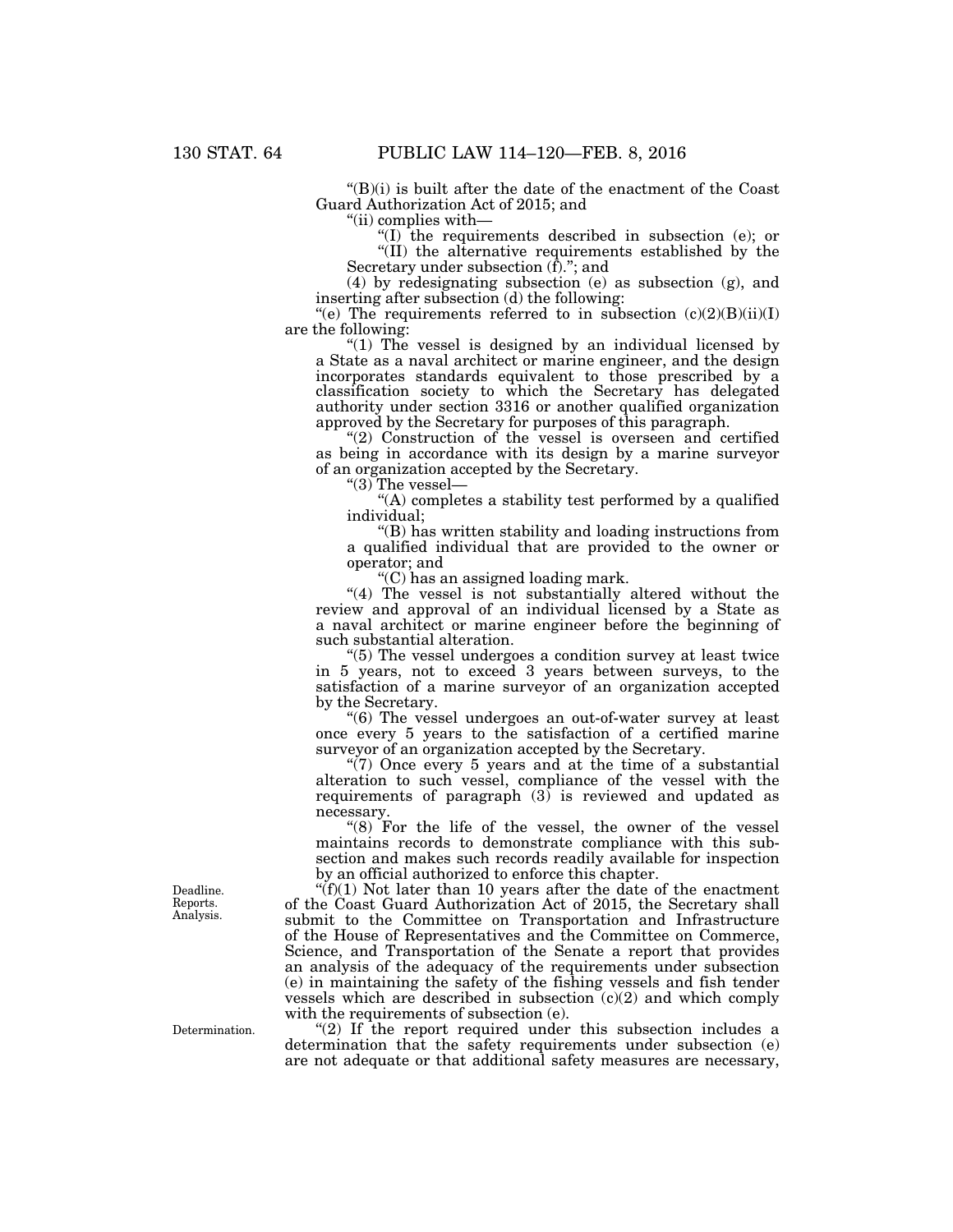that the Secretary may establish an alternative safety compliance program for fishing vessels or fish tender vessels (or both) which are described in subsection  $(c)(2)$  and which comply with the requirements of subsection (e).

"(3) The alternative safety compliance program established under this subsection shall include requirements for—

''(A) vessel construction;

''(B) a vessel stability test;

 $\mathcal{C}(C)$  vessel stability and loading instructions;

''(D) an assigned vessel loading mark;

''(E) a vessel condition survey at least twice in 5 years, not to exceed 3 years between surveys;

 $(F)$  an out-of-water vessel survey at least once every 5 years;

''(G) maintenance of records to demonstrate compliance with the program, and the availability of such records for inspection; and

''(H) such other aspects of vessel safety as the Secretary considers appropriate.'

(b) GAO REPORT ON COMMERCIAL FISHING VESSEL SAFETY.—

(1) IN GENERAL.—Not later than 12 months after the date of the enactment of this Act, the Comptroller General of the United States shall submit to the Committee on Transportation and Infrastructure of the House of Representatives and the Committee on Commerce, Science, and Transportation of the Senate a report on commercial fishing vessel safety. The report shall include—

(A) national and regional trends that can be identified with respect to rates of marine casualties, human injuries, and deaths aboard or involving fishing vessels greater than 79 feet in length that operate beyond the 3-nautical-mile demarcation line;

(B) a comparison of United States regulations for classification of fishing vessels to those established by other countries, including the vessel length at which such regulations apply;

(C) the additional costs imposed on vessel owners as a result of the requirement in section 4503(a) of title 46, United States Code, and how the those costs vary in relation to vessel size and from region to region;

(D) savings that result from the application of the requirement in section  $4503(a)$  of title  $46$ , United States Code, including reductions in insurance rates or reduction in the number of fishing vessels or fish tender vessels lost to major safety casualties, nationally and regionally;

(E) a national and regional comparison of the additional costs and safety benefits associated with fishing vessels or fish tender vessels that are built and maintained to class through a classification society to the additional costs and safety benefits associated with fishing vessels or fish tender vessels that are built to standards equivalent to classification society construction standards and maintained to standards equivalent to classification society standards with verification by independent surveyors; and

(F) the impact on the cost of production and availability of qualified shipyards, nationally and regionally, resulting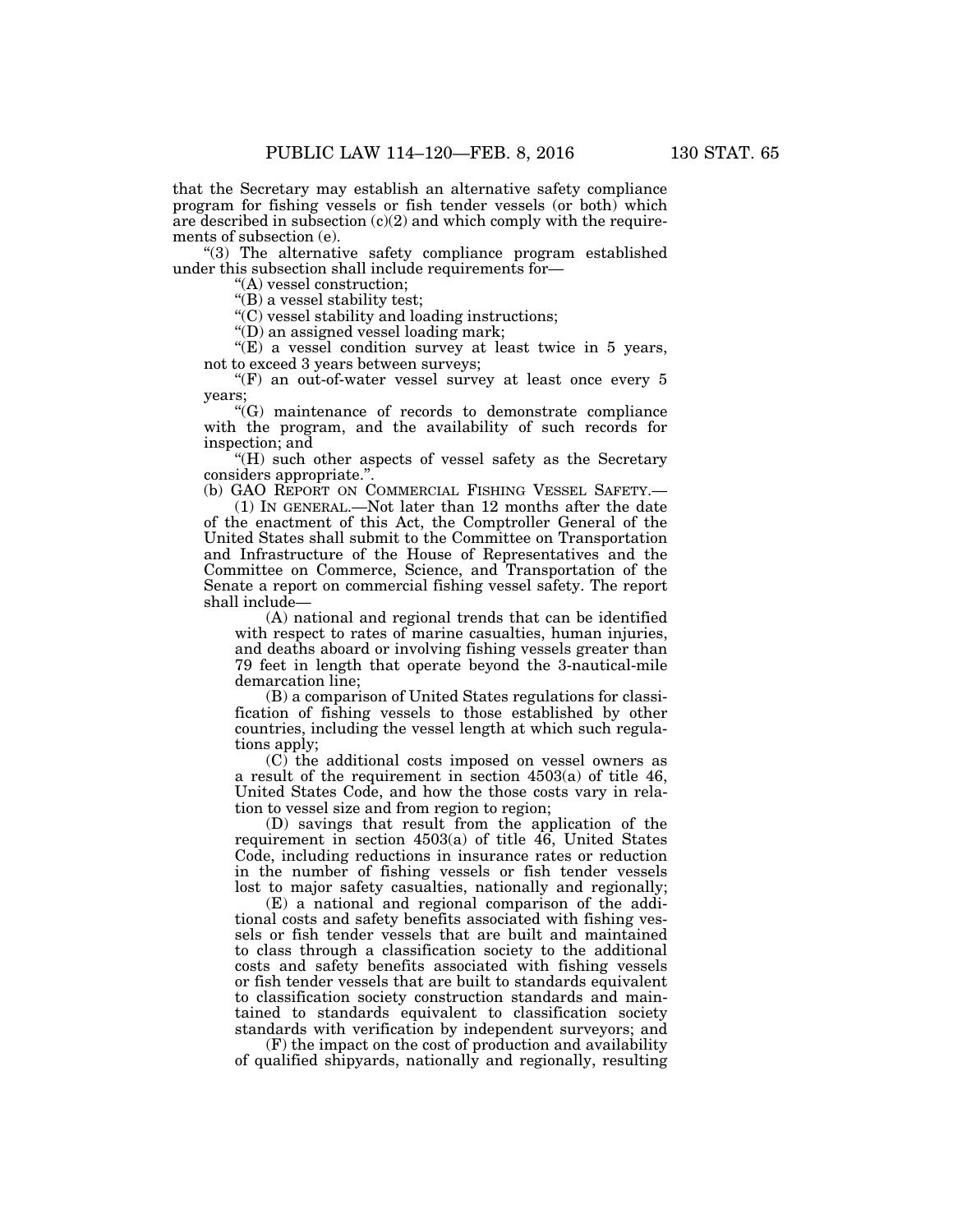from the application of the requirement in section 4503(a) of title 46, United States Code.

(2) CONSULTATION REQUIREMENT.—In preparing the report under paragraph (1), the Comptroller General shall—

(A) consult with owners and operators of fishing vessels or fish tender vessels, classification societies, shipyards, the National Institute for Occupational Safety and Health, the National Transportation Safety Board, the Coast Guard, academics, naval architects, and marine safety nongovernmental organizations; and

(B) obtain relevant data from the Coast Guard including data collected from enforcement actions, boardings, investigations of marine casualties, and serious marine incidents.

(3) TREATMENT OF DATA.—In preparing the report under paragraph (1), the Comptroller General shall—

(A) disaggregate data regionally for each of the regions managed by the regional fishery management councils established under section 302 of the Magnuson-Stevens Fisheries Conservation and Management Act (16 U.S.C. 1852), the Atlantic States Marine Fisheries Commission, the Pacific States Marine Fisheries Commission, and the Gulf States Marine Fisheries Commission; and

(B) include qualitative data on the types of fishing vessels or fish tender vessels included in the report.

## **SEC. 319. INTERAGENCY COORDINATING COMMITTEE ON OIL POLLU-TION RESEARCH.**

(a) IN GENERAL.—Section 7001(a)(3) of the Oil Pollution Act of 1990 (33 U.S.C. 2761(a)(3)) is amended—

(1) by striking ''Minerals Management Service'' and inserting ''Bureau of Safety and Environmental Enforcement, the Bureau of Ocean Energy Management,''; and

(2) by inserting ''the United States Arctic Research Commission," after "National Aeronautics and Space Administration,''.

(b) TECHNICAL AMENDMENTS.—Section 7001 of the Oil Pollution Act of 1990 (33 U.S.C. 2761) is amended—

 $(1)$  in subsection  $(b)(2)$ , in the matter preceding subparagraph (A), by striking ''Department of Transportation'' and inserting "department in which the Coast Guard is operating"; and

 $(2)$  in subsection  $(c)(8)(A)$ , by striking " $(1989)$ " and inserting " $(2010)$ ".

# **SEC. 320. INTERNATIONAL PORT AND FACILITY INSPECTION COORDINATION.**

Section 825(a) of the Coast Guard Authorization Act of 2010 (6 U.S.C. 945 note; Public Law 111–281) is amended in the matter preceding paragraph (1)—

 $(1)$  by striking "the department in which the Coast Guard is operating'' and inserting ''Homeland Security''; and

(2) by striking ''they are integrated and conducted by the Coast Guard'' and inserting ''the assessments are coordinated between the Coast Guard and Customs and Border Protection''.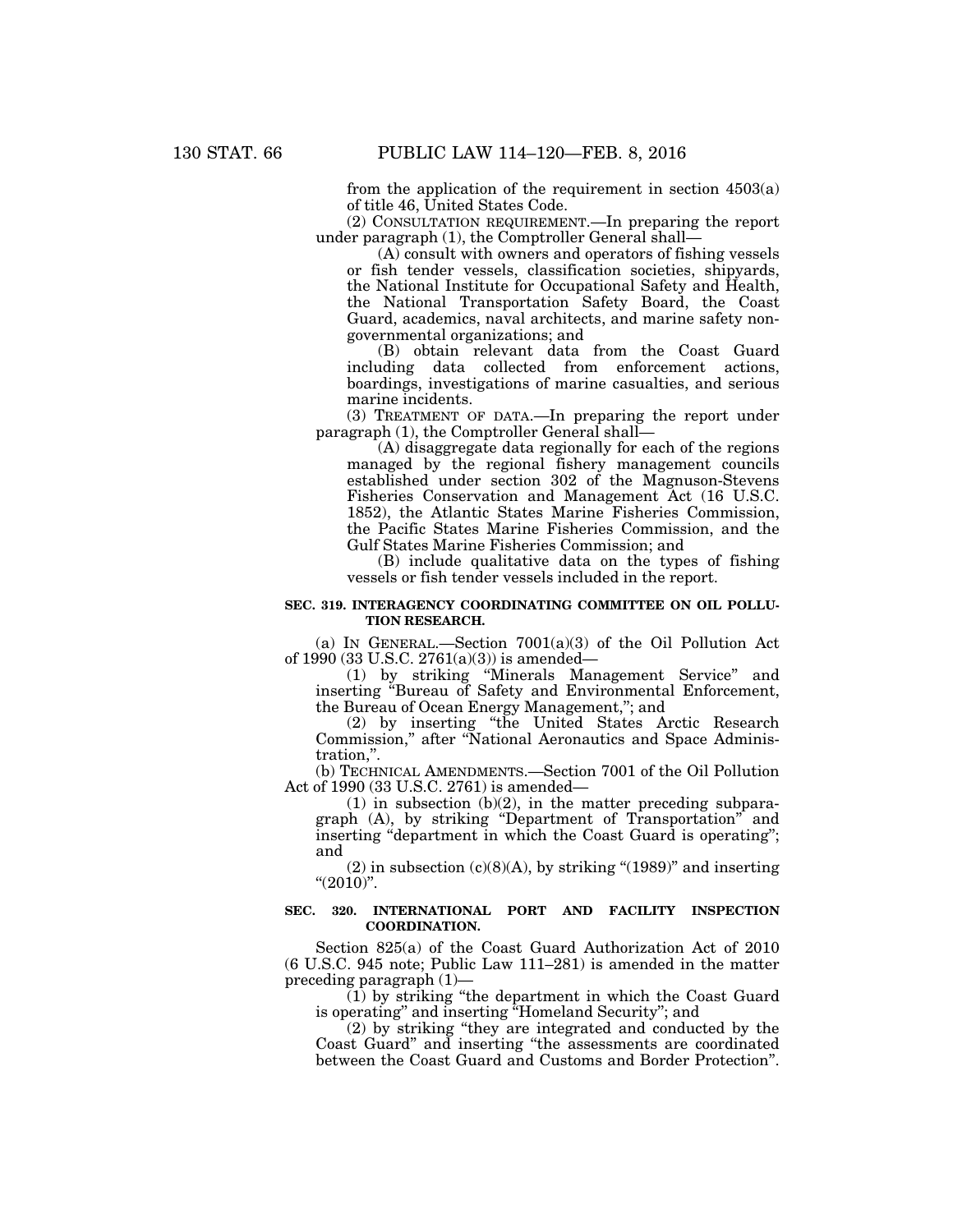# **TITLE IV—FEDERAL MARITIME COMMISSION**

#### **SEC. 401. AUTHORIZATION OF APPROPRIATIONS.**

(a) IN GENERAL.—Chapter 3 of title 46, United States Code, is amended by adding at the end the following:

#### **''§ 308. Authorization of appropriations**

''There is authorized to be appropriated to the Federal Maritime Commission \$24,700,000 for each of fiscal years 2016 and 2017 for the activities of the Commission authorized under this chapter and subtitle IV.''.

(b) CLERICAL AMENDMENT.—The analysis for chapter 3 of title 46, United States Code, is amended by adding at the end the following:

''308. Authorization of appropriations.''.

# **SEC. 402. DUTIES OF THE CHAIRMAN.**

Section 301(c)(3)(A) of title 46, United States Code, is amended—

(1) in clause (ii) by striking ''units, but only after consultation with the other Commissioners;'' and inserting ''units (with such appointments subject to the approval of the Commission);";

 $(2)$  in clause (iv) by striking "and" at the end;

(3) in clause (v) by striking the period at the end and inserting "; and"; and

(4) by adding at the end the following:

"(vi) prepare and submit to the President and the Congress requests for appropriations for the Commission (with such requests subject to the approval of the Commission).''.

## **SEC. 403. PROHIBITION ON AWARDS.**

Section 307 of title 46, United States Code, is amended— (1) by striking ''The Federal Maritime Commission'' and inserting the following:

"(a) IN GENERAL.—The Federal Maritime Commission"; and (2) by adding at the end the following:

''(b) PROHIBITION.—Notwithstanding subsection (a), the Federal Maritime Commission may not expend any funds appropriated or otherwise made available to it to a non-Federal entity to issue an award, prize, commendation, or other honor that is not related to the purposes set forth in section 40101.''.

# **TITLE V—CONVEYANCES**

# **Subtitle A—Miscellaneous Conveyances**

## **SEC. 501. CONVEYANCE OF COAST GUARD PROPERTY IN POINT REYES STATION, CALIFORNIA.**

(a) CONVEYANCE.— (1) IN GENERAL.—The Commandant of the Coast Guard shall convey to the County of Marin, California all right, title,

46 USC 308.

46 USC 301 prec.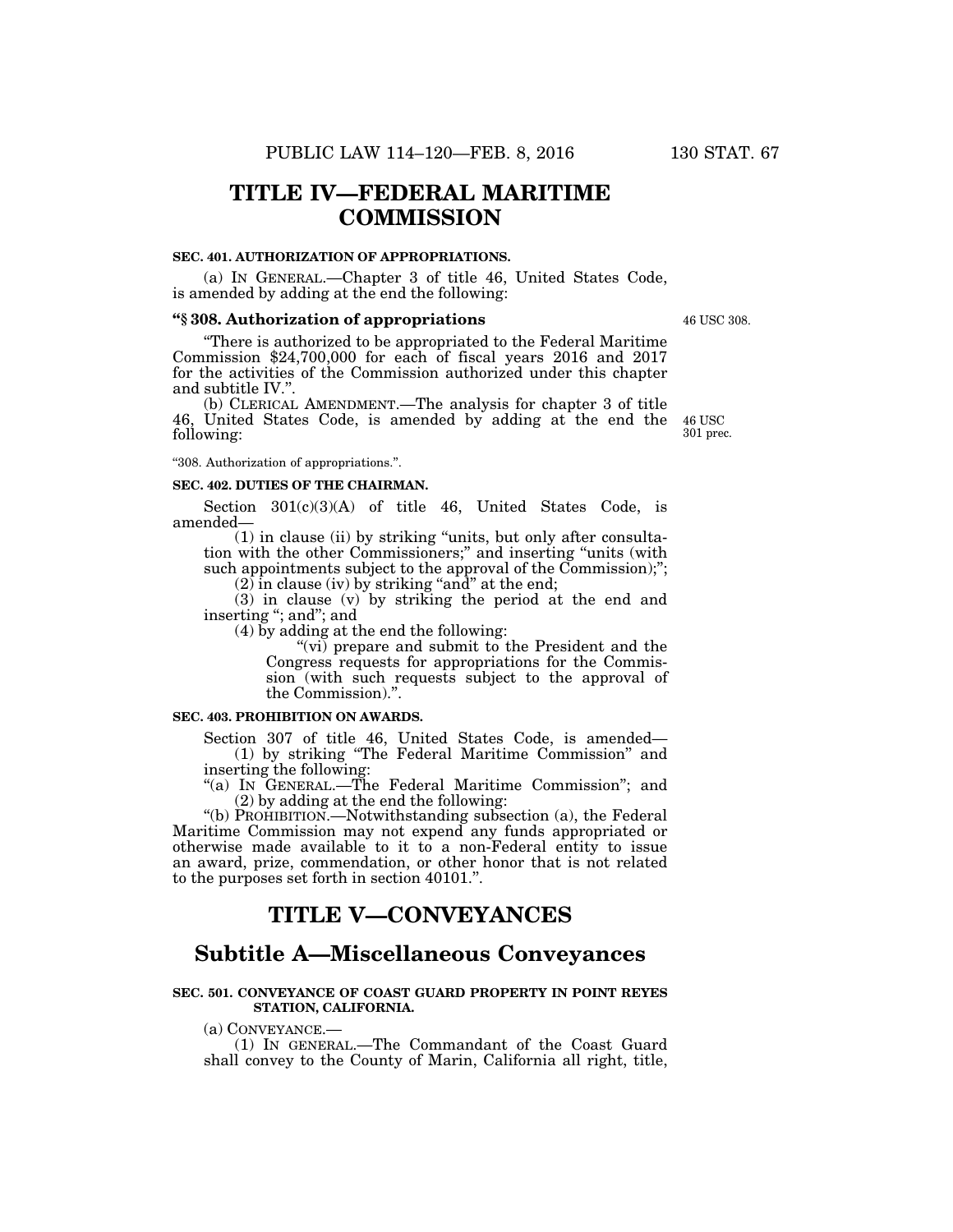and interest of the United States in and to the covered property—

(A) for fair market value, as provided in paragraph (2);

(B) subject to the conditions required by this section; and

(C) subject to any other term or condition that the Commandant considers appropriate and reasonable to protect the interests of the United States.

(2) FAIR MARKET VALUE.—The fair market value of the covered property shall be—

(A) determined by a real estate appraiser who has been selected by the County and is licensed to practice in California; and

(B) approved by the Commandant.

(3) PROCEEDS.—The Commandant shall deposit the proceeds from a conveyance under paragraph (1) in the Coast Guard Housing Fund established by section 687 of title 14, United States Code.

(b) CONDITION OF CONVEYANCE.—As a condition of any conveyance of the covered property under this section, the Commandant shall require that all right, title, and interest in and to the covered property shall revert to the United States if the covered property or any part thereof ceases to be used for affordable housing, as defined by the County and the Commandant at the time of conveyance, or to provide a public benefit approved by the County.

(c) SURVEY.—The exact acreage and legal description of the covered property shall be determined by a survey satisfactory to the Commandant.

(d) RULES OF CONSTRUCTION.—Nothing in this section may be construed to affect or limit the application of or obligation to comply with any environmental law, including section 120(h) of the Comprehensive Environmental Response, Compensation, and Liability Act of 1980 (42 U.S.C. 9620(h)).

(e) COVERED PROPERTY DEFINED.—In this section, the term "covered property" means the approximately 32 acres of real property (including all improvements located on the property) that are—

(1) located in Point Reyes Station in the County of Marin, California;

(2) under the administrative control of the Coast Guard; and

(3) described as ''Parcel A, Tract 1'', ''Parcel B, Tract 2'', "Parcel C", and "Parcel D" in the Declaration of Taking (Civil No. C 71–1245 SC) filed June 28, 1971, in the United States District Court for the Northern District of California.

(f) EXPIRATION.—The authority to convey the covered property under this section shall expire on the date that is four years after the date of the enactment of this Act.

# **SEC. 502. CONVEYANCE OF COAST GUARD PROPERTY IN TOK, ALASKA.**

(a) CONVEYANCE AUTHORIZED.—The Commandant of the Coast Guard may convey to the Tanana Chiefs' Conference all right, title, and interest of the United States in and to the covered property, upon payment to the United States of the fair market value of the covered property.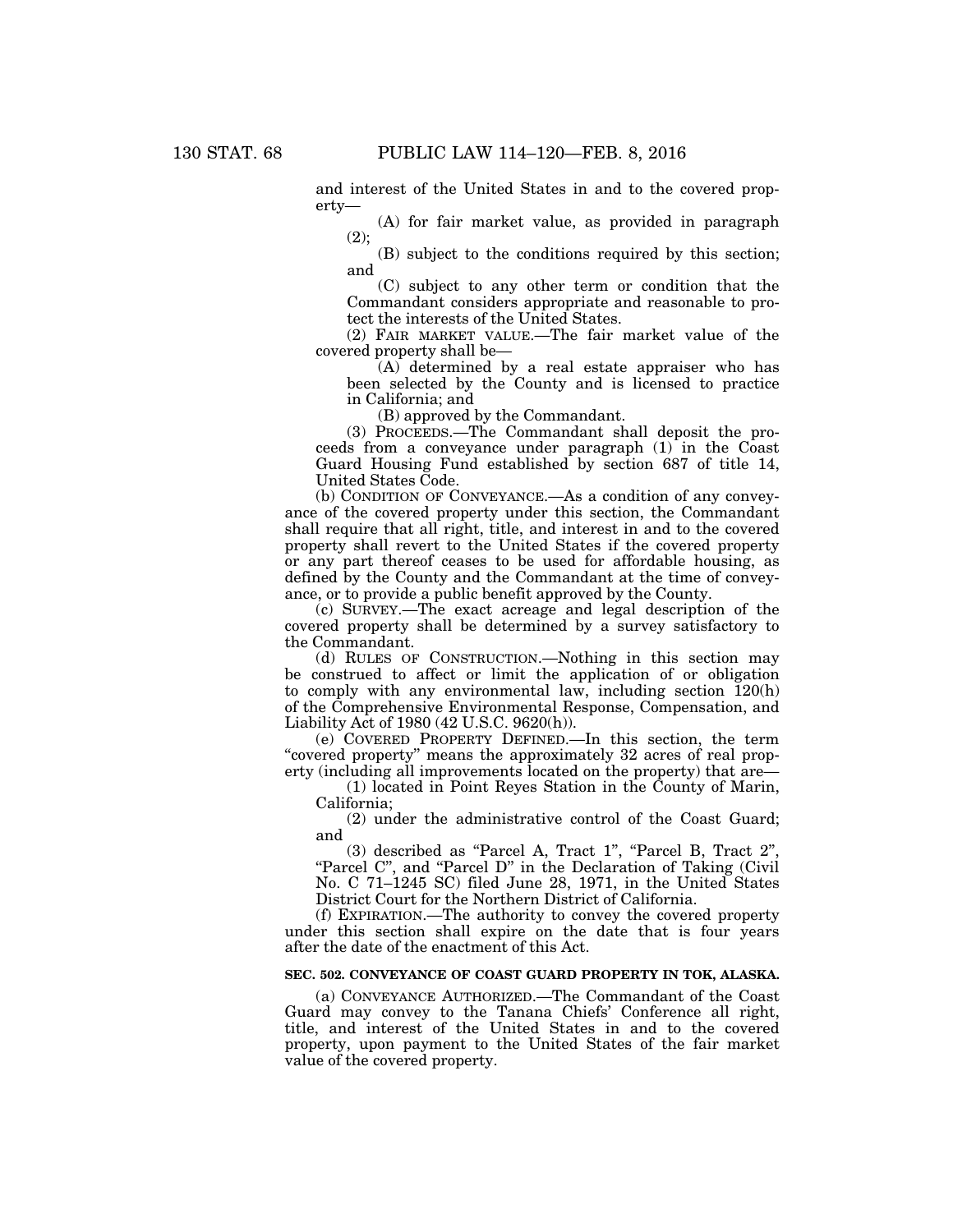(b) SURVEY.—The exact acreage and legal description of the covered property shall be determined by a survey satisfactory to the Commandant.

(c) FAIR MARKET VALUE.—The fair market value of the covered property shall be—

(1) determined by appraisal; and

(2) subject to the approval of the Commandant.

(d) COSTS OF CONVEYANCE.—The responsibility for all reasonable and necessary costs, including real estate transaction and environmental documentation costs, associated with a conveyance under this section shall be determined by the Commandant and the purchaser.

(e) ADDITIONAL TERMS AND CONDITIONS.—The Commandant may require such additional terms and conditions in connection with a conveyance under this section as the Commandant considers appropriate and reasonable to protect the interests of the United States.

(f) DEPOSIT OF PROCEEDS.—Any proceeds received by the United States from a conveyance under this section shall be deposited in the Coast Guard Housing Fund established under section 687 of title 14, United States Code.

(g) COVERED PROPERTY DEFINED.—

(1) IN GENERAL.—In this section, the term ''covered property'' means the approximately 3.25 acres of real property (including all improvements located on the property) that are—

(A) located in Tok, Alaska;

(B) under the administrative control of the Coast Guard; and

(C) described in paragraph (2).

(2) DESCRIPTION.—The property described in this paragraph is the following:

(A) Lots 11, 12 and 13, block ''G'', Second Addition to Hartsell Subdivision, Section 20, Township 18 North, Range 13 East, Copper River Meridian, Alaska as appears by Plat No. 72–39 filed in the Office of the Recorder for the Fairbanks Recording District of Alaska, bearing seal dated 25 September 1972, all containing approximately 1.25 acres and commonly known as 2–PLEX – Jackie Circle, Units A and B.

(B) Beginning at a point being the SE corner of the SE  $\frac{1}{4}$  of the SE  $\frac{1}{4}$  Section 24, Township 18 North, Range 12 East, Copper River Meridian, Alaska; thence running westerly along the south line of said SE  $\frac{1}{4}$  of the NE  $\frac{1}{4}$  260 feet; thence northerly parallel to the east line of said SE  $\frac{1}{4}$  of the NE  $\frac{1}{4}$  335 feet; thence easterly parallel to the south line 260 feet; then south 335 feet along the east boundary of Section 24 to the point of beginning; all containing approximately 2.0 acres and commonly known as  $4-\tilde{P}L\tilde{E}\tilde{X}$  – West "C" and Willow, Units A, B, C and D.

(h) EXPIRATION.—The authority to convey the covered property under this section shall expire on the date that is 4 years after the date of the enactment of this Act.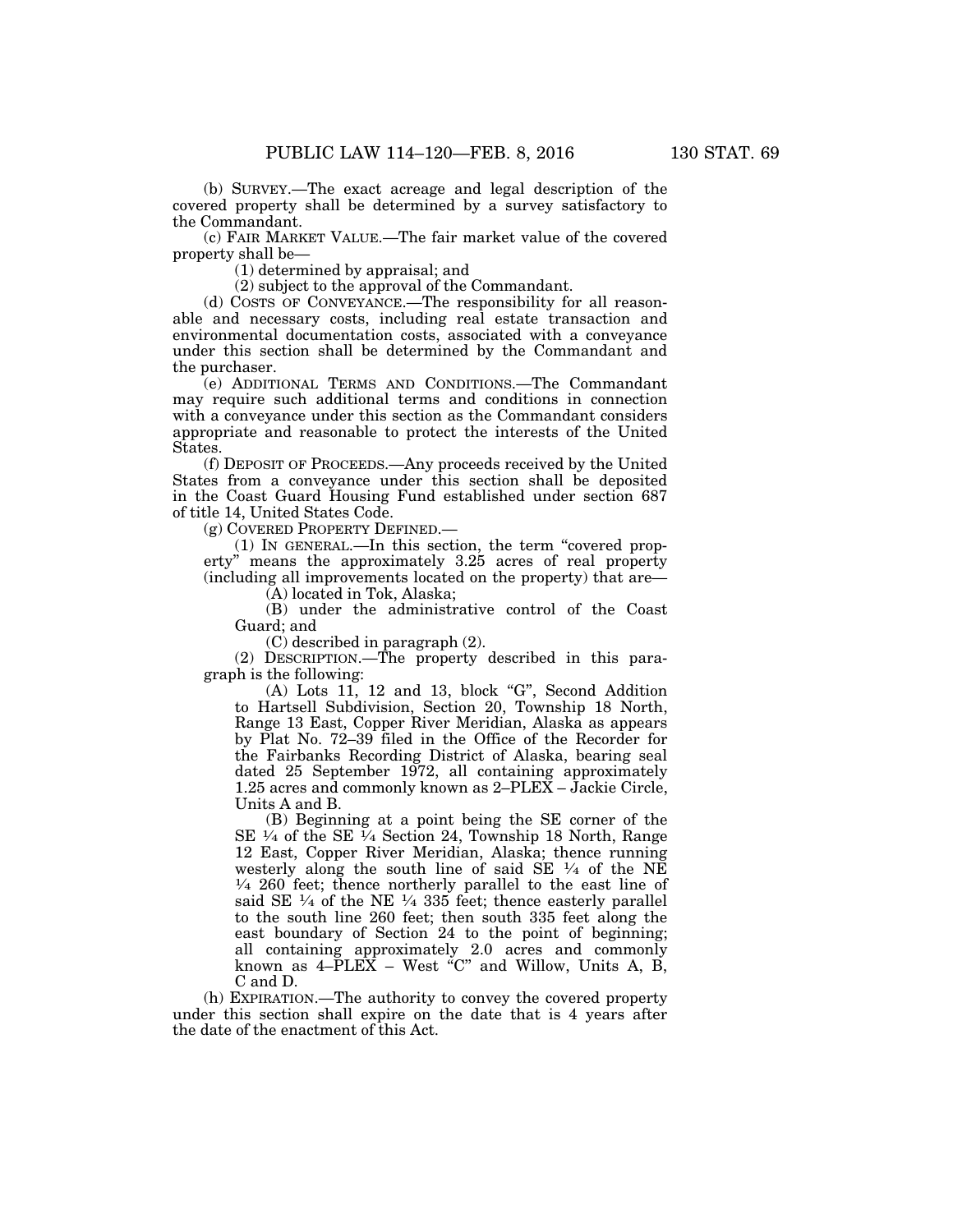16 USC 1151 note. Pribilof Island Transition Completion Act of 2015.

# **Subtitle B—Pribilof Islands**

## **SEC. 521. SHORT TITLE.**

This subtitle may be cited as the ''Pribilof Island Transition Completion Act of 2015''.

# **SEC. 522. TRANSFER AND DISPOSITION OF PROPERTY.**

(a) TRANSFER.—To further accomplish the settlement of land claims under the Alaska Native Claims Settlement Act (43 U.S.C. 1601 et seq.), the Secretary of Commerce shall, subject to paragraph (2), and notwithstanding section 105(a) of the Pribilof Islands Transition Act (16 U.S.C. 1161 note; Public Law 106–562), convey all right, title, and interest in the following property to the Alaska native village corporation for St. Paul Island:

 $(1)$  Lots 4, 5, and 6A, Block 18, Tract A, U.S. Survey 4943, Alaska, the plat of which was Officially Filed on January 20, 2004, aggregating 13,006 square feet (0.30 acres).

(2) On the termination of the license described in subsection (b)(3), T. 35 S., R. 131 W., Seward Meridian, Alaska, Tract 43, the plat of which was Officially Filed on May 14, 1986, containing 84.88 acres.

(b) FEDERAL USE.—

(1) IN GENERAL.—The Secretary of the department in which the Coast Guard is operating may operate, maintain, keep, locate, inspect, repair, and replace any Federal aid to navigation located on the property described in subsection (a) as long as the aid is needed for navigational purposes.

(2) ADMINISTRATION.—In carrying out subsection (a), the Secretary may enter the property, at any time for as long as the aid is needed for navigational purposes, without notice to the extent that it is not practicable to provide advance notice.

(3) LICENSE.—The Secretary of the Department in which the Coast Guard is operating may maintain a license in effect on the date of the enactment of this Act with respect to the real property and improvements under subsection (a) until the termination of the license.

(4) REPORTS.—Not later than 2 years after the date of the enactment of this Act and not less than once every 2 years thereafter, the Secretary of the department in which the Coast Guard is operating shall submit to the Committee on Natural Resources of the House of Representatives and the Committee on Commerce, Science, and Transportation of the Senate a report on—

(A) efforts taken to remediate contaminated soils on tract 43 described in subsection  $(a)(2)$ ;

(B) a schedule for the completion of contaminated soil remediation on tract 43; and

(C) any use of tract 43 to carry out Coast Guard navigation activities.

(c) AGREEMENT ON TRANSFER OF OTHER PROPERTY ON ST. PAUL ISLAND.—

Deadline.

(1) IN GENERAL.—In addition to the property transferred under subsection (a), not later than 60 days after the date of the enactment of this Act, the Secretary of Commerce and the presiding officer of the Alaska native village corporation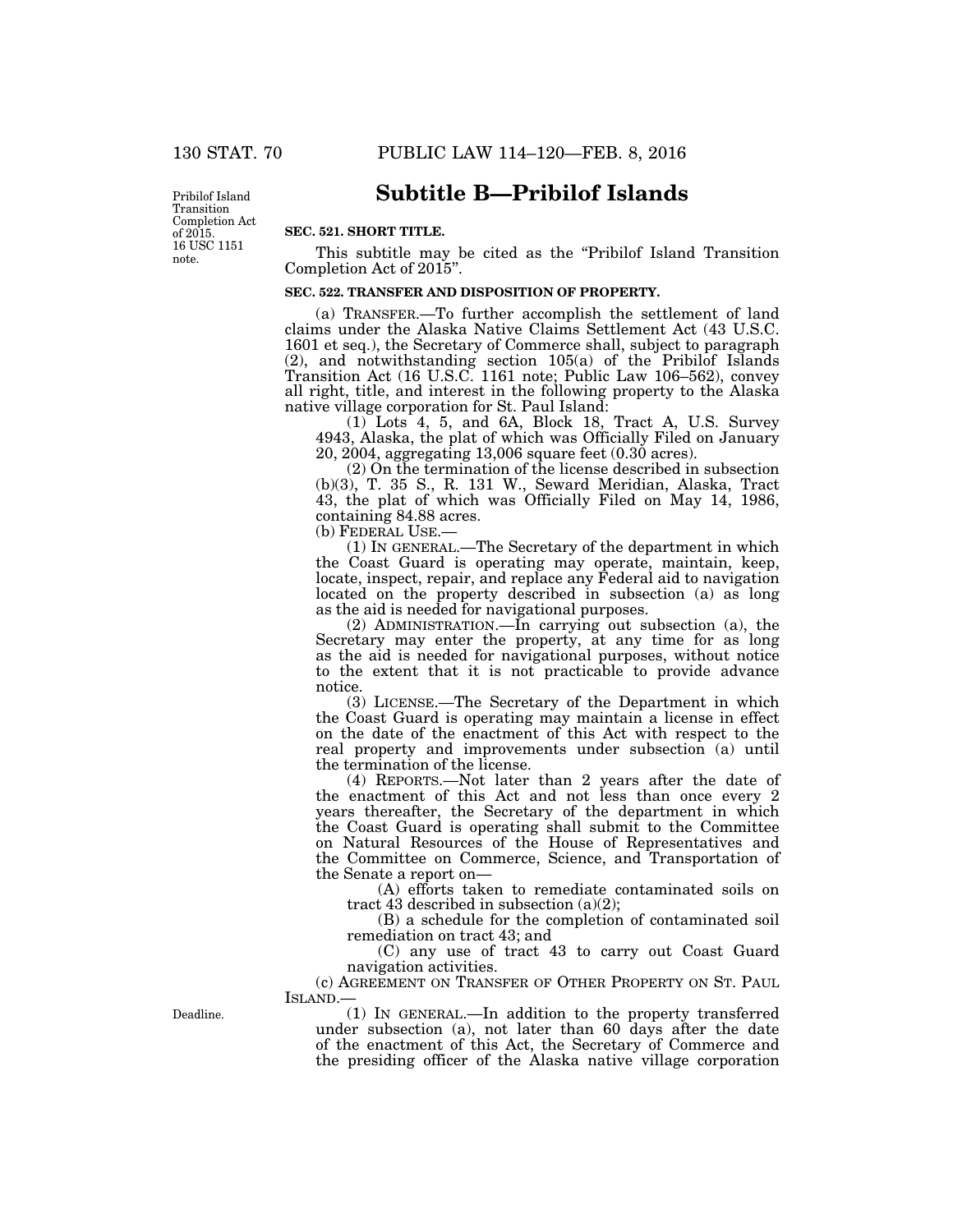for St. Paul Island shall enter into an agreement to exchange of property on Tracts 50 and 38 on St. Paul Island and to finalize the recording of deeds, to reflect the boundaries and ownership of Tracts 50 and 38 as depicted on a survey of the National Oceanic and Atmospheric Administration, to be filed with the Office of the Recorder for the Department of Natural Resources for the State of Alaska.

(2) EASEMENTS.—The survey described in subsection (a) shall include respective easements granted to the Secretary and the Alaska native village corporation for the purpose of utilities, drainage, road access, and salt lagoon conservation.

## **SEC. 523. NOTICE OF CERTIFICATION.**

Section 105 of the Pribilof Islands Transition Act (16 U.S.C. 1161 note; Public Law 106–562) is amended—

(1) in subsection (a)(1), by striking ''The Secretary'' and inserting ''Notwithstanding paragraph (2) and effective beginning on the date the Secretary publishes the notice of certification required by subsection  $(b)(\bar{5})$ , the Secretary";

 $(2)$  in subsection  $(b)$ –

(A) in paragraph (1)(A), by striking ''section 205 of the Fur Seal Act of 1966 (16 U.S.C. 1165)'' and inserting "section  $205(a)$  of the Fur Seal Act of 1966 (16 U.S.C.  $1165(a)$ "; and

(B) by adding at the end the following:

"(5) NOTICE OF CERTIFICATION.—The Secretary shall promptly publish and submit to the Committee on Natural Resources of the House of Representatives and the Committee on Commerce, Science, and Transportation of the Senate notice that the certification described in paragraph (2) has been made.''; and

 $(3)$  in subsection  $(c)$ —

(A) in the matter preceding paragraph (1), by striking "makes the certification described in subsection  $(b)(2)$ " and inserting ''publishes the notice of certification required by subsection  $(b)(5)$ "; and

(B) in paragraph (1), by striking ''Section 205'' and inserting "Subsections (a), (b), (c), and (d) of section  $205$ "; (4) by redesignating subsection (e) as subsection (g); and

(5) by inserting after subsection (d) the following:

"(e) NOTIFICATIONS .-

" $(1)$  In GENERAL.—Not later than 30 days after the Secretary makes a determination under subsection (f) that land on St. Paul Island, Alaska, not specified for transfer in the document entitled 'Transfer of Property on the Pribilof Islands: Descriptions, Terms and Conditions' or section 522 of the Pribilof Island Transition Completion Act of 2015 is in excess of the needs of the Secretary and the Federal Government, the Secretary shall notify the Alaska native village corporation for St. Paul Island of the determination.

"(2) ELECTION TO RECEIVE.—Not later than 60 days after the date receipt of the notification of the Secretary under subsection (a), the Alaska native village corporation for St. Paul Island shall notify the Secretary in writing whether the Alaska native village corporation elects to receive all right, title, and interest in the land or a portion of the land.

Deadlines.

Effective date.

Publication.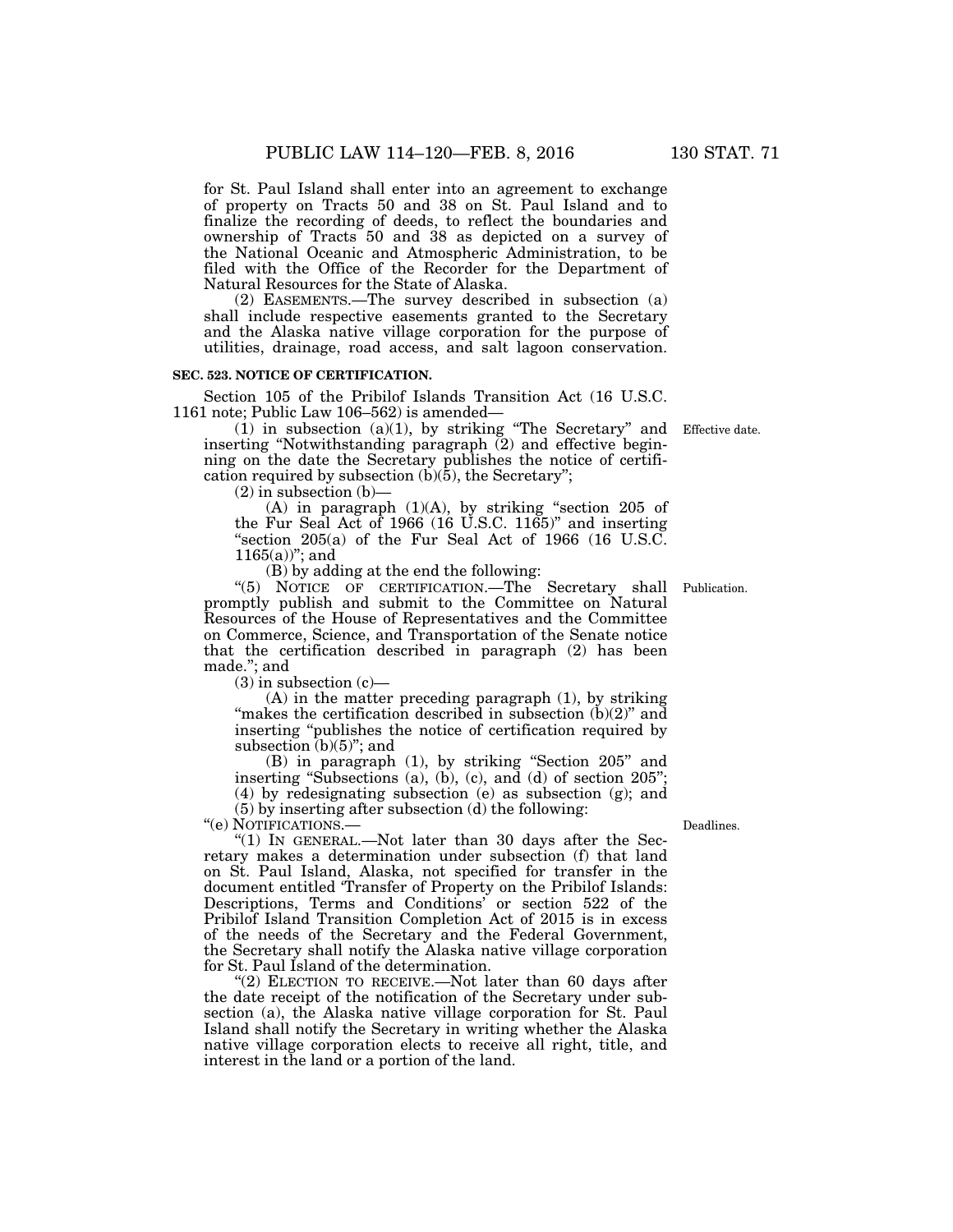''(3) TRANSFER.—If the Alaska native village corporation provides notice under paragraph (2) that the Alaska native village corporation elects to receive all right, title and interest in the land or a portion of the land, the Secretary shall transfer all right, title, and interest in the land or portion to the Alaska native village corporation at no cost.

"(4) OTHER DISPOSITION.—If the Alaska native village corporation does not provide notice under paragraph (2) that the Alaska native village corporation elects to receive all right, title, and interest in the land or a portion of the land, the Secretary may dispose of the land in accordance with other applicable law.

"(f) DETERMINATION.—

''(1) IN GENERAL.—Not later than 2 years after the date of the enactment of this subsection and not less than once every 5 years thereafter, the Secretary shall determine whether property located on St. Paul Island and not transferred to the Natives of the Pribilof Islands is in excess of the smallest practicable tract enclosing land—

"(A) needed by the Secretary for the purposes of carrying out the Fur Seal Act of 1966 (16 U.S.C. 1151 et seq.);

''(B) in the case of land withdrawn by the Secretary on behalf of other Federal agencies, needed for carrying out the missions of those agencies for which land was withdrawn; or

''(C) actually used by the Federal Government in connection with the administration of any Federal installation on St. Paul Island.

"(2) REPORT OF DETERMINATION.—When a determination is made under subsection (a), the Secretary shall report the determination to—

''(A) the Committee on Natural Resources of the House of Representatives;

''(B) the Committee on Commerce, Science, and Transportation of the Senate; and

 $\rm(C)$  the Alaska native village corporation for St. Paul Island.''.

## **SEC. 524. REDUNDANT CAPABILITY.**

(a) RULE OF CONSTRUCTION.—Except as provided in subsection (b), section 681 of title 14, United States Code, as amended by this Act, shall not be construed to prohibit any transfer or conveyance of lands under this subtitle or any actions that involve the dismantling or disposal of infrastructure that supported the former LORAN system that are associated with the transfer or conveyance of lands under section 522.

(b) REDUNDANT CAPABILITY.—If, within the 5-year period beginning on the date of the enactment of this Act, the Secretary of the department in which the Coast Guard is operating determines that a facility on Tract 43, if transferred under this subtitle, is subsequently required to provide a positioning, navigation, and timing system to provide redundant capability in the event GPS signals are disrupted, the Secretary may—

(1) operate, maintain, keep, locate, inspect, repair, and replace such facility; and

Deadline. Time period. Effective date. Determination.

Deadlines.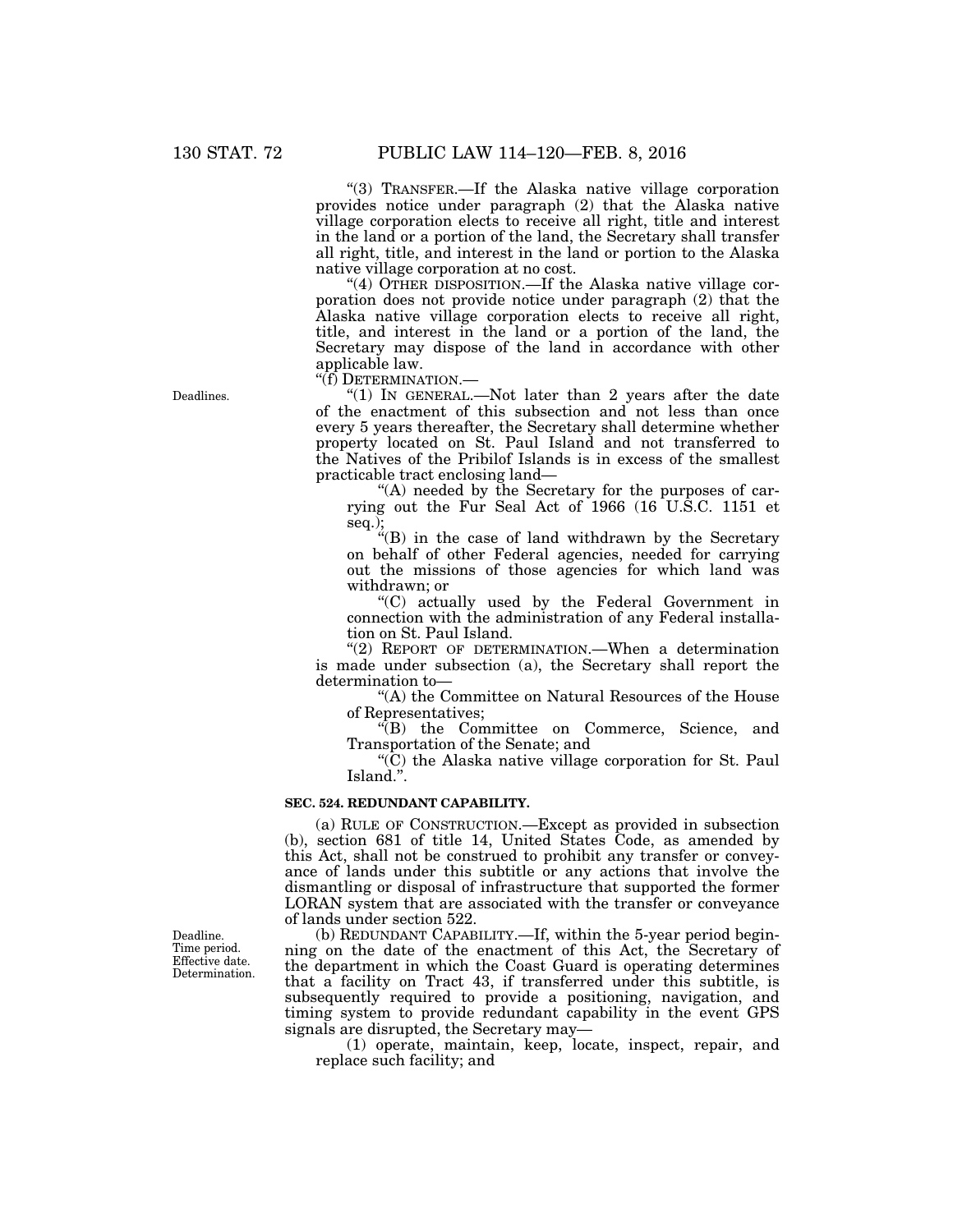(2) in carrying out the activities described in paragraph (1), enter, at any time, the facility without notice to the extent that it is not possible to provide advance notice, for as long as such facility is needed to provide such capability.

# **Subtitle C—Conveyance of Coast Guard Property at Point Spencer, Alaska**

## **SEC. 531. FINDINGS.**

The Congress finds as follows:

(1) Major shipping traffic is increasing through the Bering Strait, the Bering and Chukchi Seas, and the Arctic Ocean, and will continue to increase whether or not development of the Outer Continental Shelf of the United States is undertaken in the future, and will increase further if such Outer Continental Shelf development is undertaken.

(2) There is a compelling national, State, Alaska Native, and private sector need for permanent infrastructure development and for a presence in the Arctic region of Alaska by appropriate agencies of the Federal Government, particularly in proximity to the Bering Strait, to support and facilitate search and rescue, shipping safety, economic development, oil spill prevention and response, protection of Alaska Native archaeological and cultural resources, port of refuge, arctic research, and maritime law enforcement on the Bering Sea, the Chukchi Sea, and the Arctic Ocean.

(3) The United States owns a parcel of land, known as Point Spencer, located between the Bering Strait and Port Clarence and adjacent to some of the best potential deepwater port sites on the coast of Alaska in the Arctic.

(4) Prudent and effective use of Point Spencer may be best achieved through marshaling the energy, resources, and leadership of the public and private sectors.

 $(5)$  It is in the national interest to develop infrastructure at Point Spencer that would aid the Coast Guard in performing its statutory duties and functions in the Arctic on a more permanent basis and to allow for public and private sector development of facilities and other infrastructure to support purposes that are of benefit to the United States.

#### **SEC. 532. DEFINITIONS.**

In this subtitle:

(1) ARCTIC.—The term ''Arctic'' has the meaning given that term in section 112 of the Arctic Research and Policy Act of 1984 (15 U.S.C. 4111).

(2) BSNC.—The term ''BSNC'' means the Bering Straits Native Corporation authorized under section 7 of the Alaska Native Claims Settlement Act (43 U.S.C. 1606).

(3) COUNCIL.—The term ''Council'' means the Port Coordination Council established under section 541.

(4) PLAN.—The term "Plan" means the Port Management Coordination Plan developed under section 541.

(5) POINT SPENCER.—The term ''Point Spencer'' means the land known as ''Point Spencer'' located in Townships 2, 3, and 4 South, Range 40 West, Kateel River Meridian, Alaska, between the Bering Strait and Port Clarence and withdrawn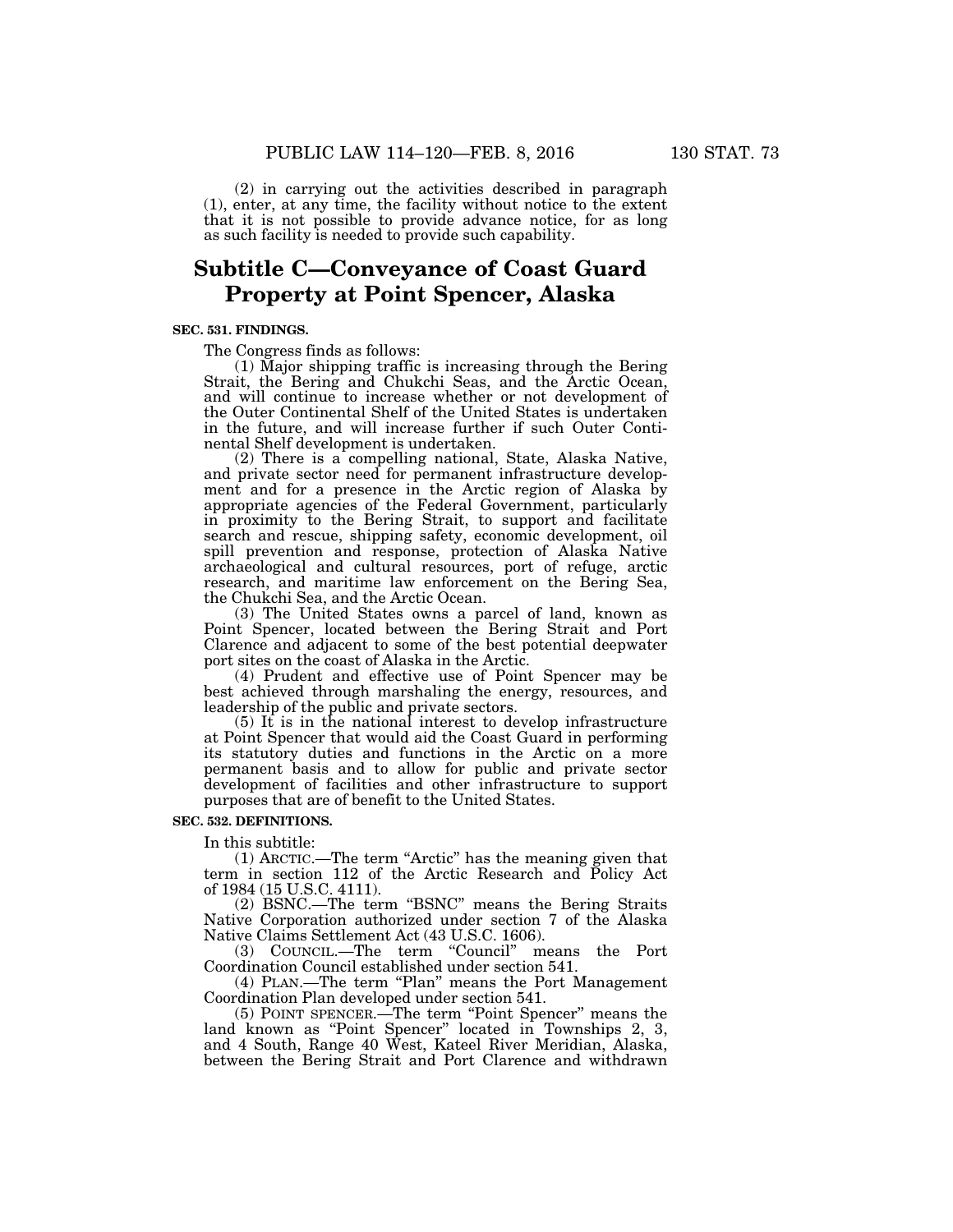by Public Land Order 2650 (published in the Federal Register on April 12, 1962).

(6) SECRETARY.—Except as otherwise specifically provided, the term ''Secretary'' means the Secretary of the department in which the Coast Guard is operating.

(7) STATE.—The term ''State'' means the State of Alaska.

(8) TRACT.—The term ''Tract'' or ''Tracts'' means any of Tract 1, Tract 2, Tract 3, Tract 4, Tract 5, or Tract 6, as appropriate, or any portion of such Tract or Tracts.

(9) TRACTS 1, 2, 3, 4, 5, AND 6.—The terms ''Tract 1'', ''Tract 2'', ''Tract 3'', ''Tract 4'', ''Tract 5'', and ''Tract 6'' each mean the land generally depicted as Tract 1, Tract 2, Tract 3, Tract 4, Tract 5, or Tract 6, respectively, on the map entitled the ''Point Spencer Land Retention and Conveyance Map'', dated January 2015, and on file with the Department of Homeland Security and the Department of the Interior.

## **SEC. 533. AUTHORITY TO CONVEY LAND IN POINT SPENCER.**

(a) AUTHORITY TO CONVEY TRACTS 1, 3, AND 4.—Within 1 year after the Secretary notifies the Secretary of the Interior that the Coast Guard no longer needs to retain jurisdiction of Tract 1, Tract 3, or Tract 4 and subject to section 534, the Secretary of the Interior shall convey to BSNC or the State, subject to valid existing rights, all right, title, and interest of the United States in and to the surface and subsurface estates of that Tract in accordance with subsection (d).

(b) AUTHORITY TO CONVEY TRACTS 2 AND 5.—Within 1 year after the date of the enactment of this section and subject to section 534, the Secretary of the Interior shall convey, subject to valid existing rights, all right, title, and interest of the United States in and to the surface and subsurface estates of Tract 2 and Tract 5 in accordance with subsection (d).

(c) AUTHORITY TO TRANSFER TRACT 6.—Within one year after the date of the enactment of this Act and subject to sections 534 and 535, the Secretary of the Interior shall convey, subject to valid existing rights, all right, title, and interest of the United States in and to the surface and subsurface estates of Tract 6 in accordance with subsection (e).

(d) ORDER OF OFFER TO CONVEY TRACT 1, 2, 3, 4, OR 5.— (1) DETERMINATION AND OFFER.—

(A) TRACT 1, 3, OR 4.—If the Secretary makes the determination under subsection (a) and subject to section 534, the Secretary of the Interior shall offer Tract 1, Tract 3, or Tract 4 for conveyance to BSNC under the Alaska Native Claims Settlement Act (43 U.S.C. 1601 et seq.).

(B) TRACT 2 AND 5.—Subject to section 534, the Secretary of the Interior shall offer Tract 2 and Tract 5 to BSNC under the Alaska Native Claims Settlement Act (43 U.S.C. 1601 et seq.).

(2) OFFER TO BSNC.—

(A) ACCEPTANCE BY BSNC.—If BSNC chooses to accept an offer of conveyance of a Tract under paragraph  $(1)$ , the Secretary of the Interior shall consider Tract 6 as within BSNC's entitlement under section 14(h)(8) of the Alaska Native Claims Settlement Act (43 U.S.C. 1613(h)(8)) and shall convey such Tract to BSNC.

Notification. Deadlines.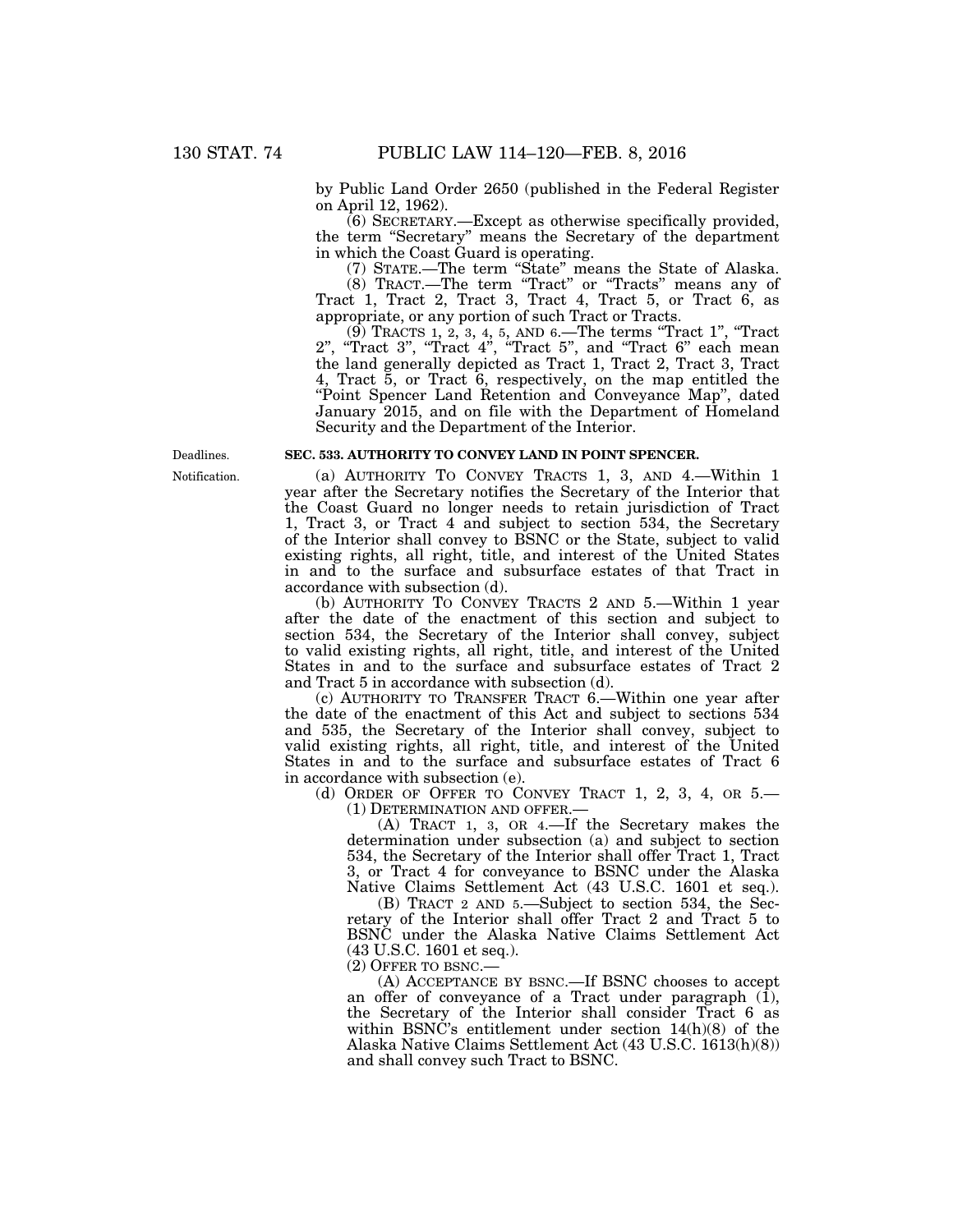(B) DECLINE BY BSNC.—If BSNC declines to accept an offer of conveyance of a Tract under paragraph (1), the Secretary of the Interior shall offer such Tract for conveyance to the State under the Act of July 7, 1958 (commonly known as the ''Alaska Statehood Act'') (48 U.S.C. note prec. 21; Public Law 85–508).<br>(3) OFFER TO STATE.—

(A) ACCEPTANCE BY STATE.—If the State chooses to accept an offer of conveyance of a Tract under paragraph (2)(B), the Secretary of the Interior shall consider such Tract as within the State's entitlement under the Act of July 7, 1958 (commonly known as the ''Alaska Statehood Act<sup>\*</sup>)  $(48 \text{ U.S.C. note }$  prec. 21; Public Law 85–508) and shall convey such Tract to the State.

(B) DECLINE BY STATE.—If the State declines to accept an offer of conveyance of a Tract offered under paragraph (2)(B), such Tract shall be disposed of pursuant to applicable public land laws.

(e) ORDER OF OFFER TO CONVEY TRACT 6.—

(1) OFFER.—Subject to section 534, the Secretary of the Interior shall offer Tract 6 for conveyance to the State.

(2) OFFER TO STATE.—

(A) ACCEPTANCE BY STATE.—If the State chooses to accept an offer of conveyance of Tract 6 under paragraph (1), the Secretary of the Interior shall consider Tract 6 as within the State's entitlement under the Act of July 7, 1958 (commonly known as the "Alaska Statehood Act") (48 U.S.C. note prec. 21; Public Law 85–508) and shall convey Tract 6 to the State.

(B) DECLINE BY STATE.—If the State declines to accept an offer of conveyance of Tract 6 under paragraph (1), the Secretary of the Interior shall offer Tract 6 for conveyance to BSNC under the Alaska Native Claims Settlement Act (43 U.S.C. 1601 et seq.).<br>(3) OFFER TO BSNC.—

 $(A)$  ACCEPTANCE BY BSNC.—

(i) IN GENERAL.—Subject to clause (ii), if BSNC chooses to accept an offer of conveyance of Tract 6 under paragraph  $(2)(B)$ , the Secretary of the Interior shall consider Tract 6 as within BSNC's entitlement under section 14(h)(8) of the Alaska Native Claims Settlement Act (43 U.S.C. 1613(h)(8)) and shall convey Tract 6 to BSNC.

(ii) LEASE BY THE STATE.—The conveyance of Tract 6 to BSNC shall be subject to BSNC negotiating a lease of Tract 6 to the State at no cost to the State, if the State requests such a lease.

(B) DECLINE BY BSNC.—If BSNC declines to accept an offer of conveyance of Tract 6 under paragraph  $(2)(\overline{B})$ , the Secretary of the Interior shall dispose of Tract 6 pursuant to the applicable public land laws.

## **SEC. 534. ENVIRONMENTAL COMPLIANCE, LIABILITY, AND MONI-TORING.**

42 USC 9620 note.

(a) ENVIRONMENTAL COMPLIANCE.—Nothing in this Act or any amendment made by this Act may be construed to affect or limit the application of or obligation to comply with any applicable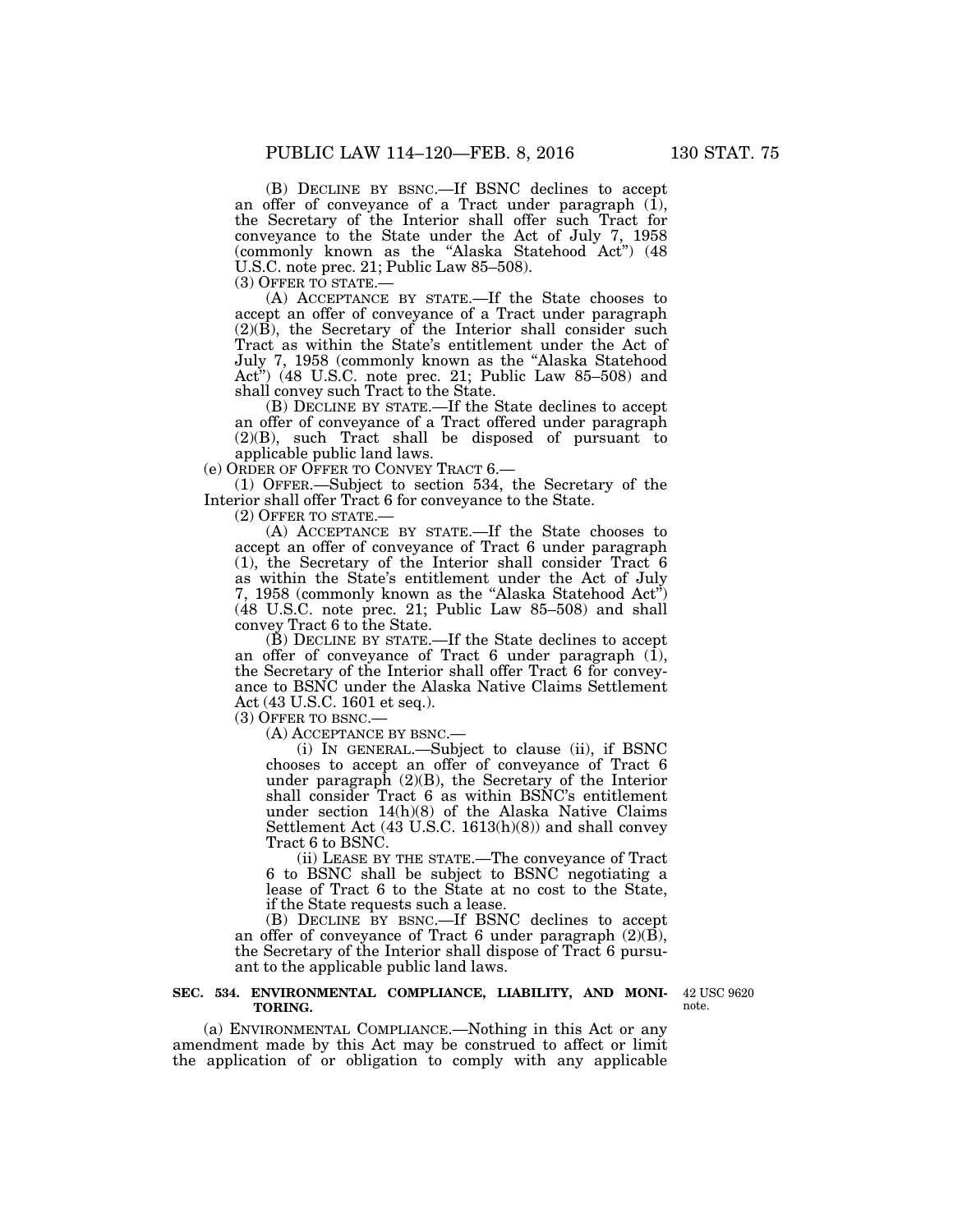environmental law, including section 120(h) of the Comprehensive Environmental Response, Compensation, and Liability Act of 1980 (42 U.S.C. 9620(h)).

(b) LIABILITY.—A person to which a conveyance is made under this subtitle shall hold the United States harmless from any liability with respect to activities carried out on or after the date of the conveyance of the real property conveyed. The United States shall remain responsible for any liability with respect to activities carried out before such date on the real property conveyed.<br>(c) MONITORING OF KNOWN CONTAMINATION.—

(1) IN GENERAL.—To the extent practicable and subject to paragraph (2), any contamination in a Tract to be conveyed to the State or BSNC under this subtitle that—

(A) is identified in writing prior to the conveyance; and

(B) does not pose an immediate or long-term risk to human health or the environment;

may be routinely monitored and managed by the State or BSNC, as applicable, through institutional controls.

(2) INSTITUTIONAL CONTROLS.—Institutional controls may be used if—

(A) the Administrator of the Environmental Protection Agency and the Governor of the State concur that such controls are protective of human health and the environment; and

(B) such controls are carried out in accordance with Federal and State law.

#### **SEC. 535. EASEMENTS AND ACCESS.**

(a) USE BY COAST GUARD.—The Secretary of the Interior shall make each conveyance of any relevant Tract under this subtitle subject to an easement granting the Coast Guard, at no cost to the Coast Guard—

(1) use of all existing and future landing pads, airstrips,

runways, and taxiways that are located on such Tract; and (2) the right to access such landing pads, airstrips, run-

ways, and taxiways.

(b) USE BY STATE.—For any Tract conveyed to BSNC under this subtitle, BSNC shall provide to the State, if requested and pursuant to negotiated terms with the State, an easement granting to the State, at no cost to the State—

(1) use of all existing and future landing pads, airstrips, runways, and taxiways located on such Tract; and

(2) a right to access such landing pads, airstrips, runways, and taxiways.

(c) RIGHT OF ACCESS OR RIGHT OF WAY.—If the State requests a right of access or right of way for a road from the airstrip to the southern tip of Point Spencer, the location of such right of access or right of way shall be determined by the State, in consultation with the Secretary and BSNC, so that such right of access or right of way is compatible with other existing or planned infrastructure development at Point Spencer.

(d) ACCESS EASEMENT ACROSS TRACTS 2, 5, AND 6.—In conveyance documents to the State and BSNC under this subtitle, the Coast Guard shall retain an access easement across Tracts 2, 5, and 6 reasonably necessary to afford the Coast Guard with access to Tracts 1, 3, and 4 for its operations.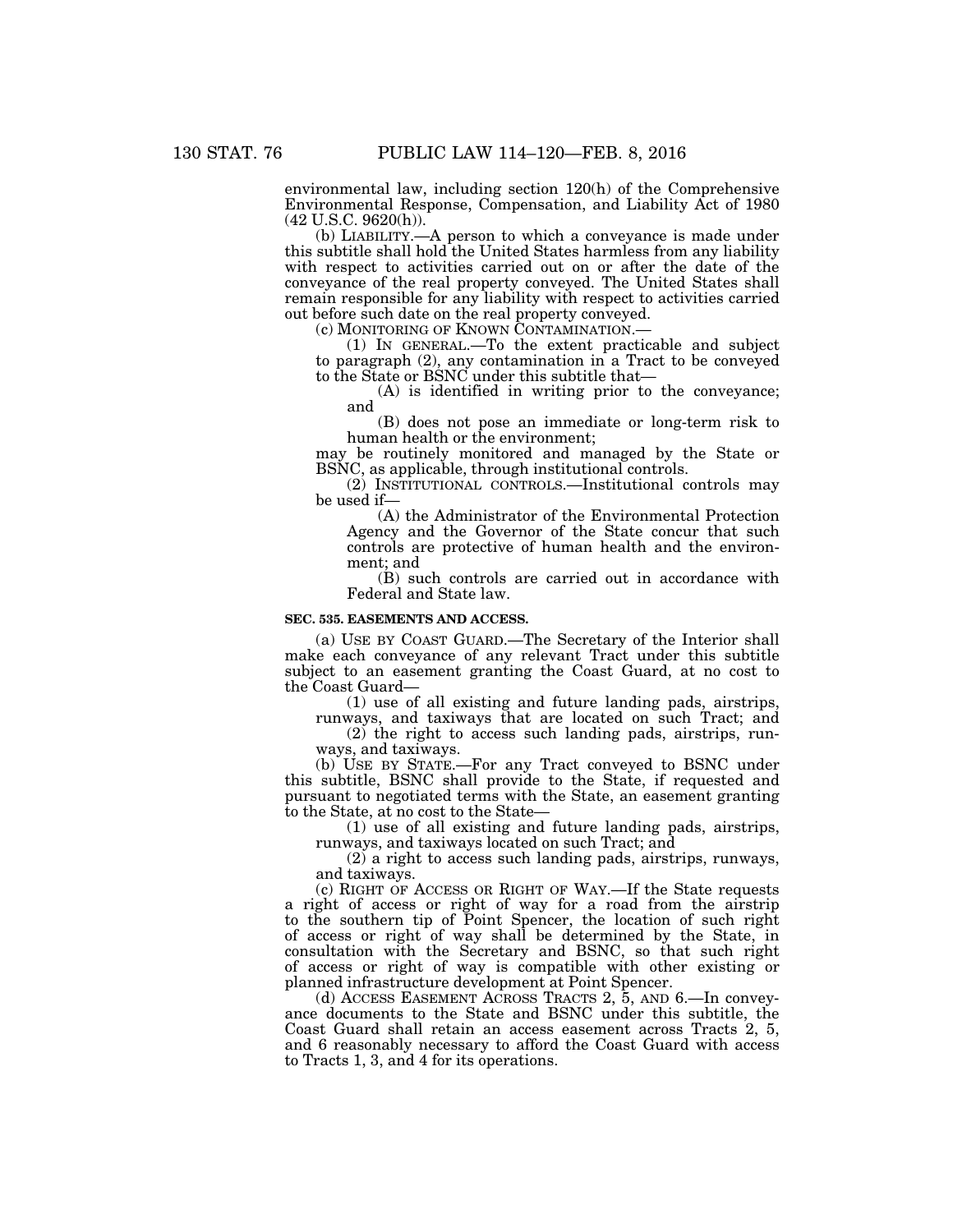(e) ACCESS.—Not later than 30 days after the date of the Deadline. enactment of this Act, the Coast Guard shall provide to the State and BSNC, access to Tracts for planning, design, and engineering related to remediation and use of and construction on those Tracts.

(f) PUBLIC ACCESS EASEMENTS.—No public access easements may be reserved to the United States under section 17(b) of the Alaska Native Claims Settlement Act (43 U.S.C. 1616(b)) with respect to the land conveyed under this subtitle.

#### **SEC. 536. RELATIONSHIP TO PUBLIC LAND ORDER 2650.**

(a) TRACTS NOT CONVEYED.—Any Tract that is not conveyed under this subtitle shall remain withdrawn pursuant to Public Land Order 2650 (published in the Federal Register on April 12, 1962).

(b) TRACTS CONVEYED.—For any Tract conveyed under this subtitle, Public Land Order 2650 shall automatically terminate upon issuance of a conveyance document issued pursuant to this subtitle for such Tract.

## **SEC. 537. ARCHEOLOGICAL AND CULTURAL RESOURCES.**

Conveyance of any Tract under this subtitle shall not affect investigations, criminal jurisdiction, and responsibilities regarding theft or vandalism of archeological or cultural resources located in or on such Tract that took place prior to conveyance under this subtitle.

# **SEC. 538. MAPS AND LEGAL DESCRIPTIONS.**

(a) PREPARATION OF MAPS AND LEGAL DESCRIPTIONS.—As soon Consultation. as practicable after the date of the enactment of this Act, the Secretary of the Interior in consultation with the Secretary shall prepare maps and legal descriptions of Tract 1, Tract 2, Tract 3, Tract 4, Tract 5, and Tract 6. In doing so, the Secretary of the Interior may use metes and bounds legal descriptions based upon the official survey plats of Point Spencer accepted by the Bureau of Land Management on December 6, 1978, and on information provided by the Secretary.

(b) SURVEY.—Not later than 5 years after the date of the enactment of this Act, the Secretary of the Interior shall survey Tracts conveyed under this subtitle and patent the Tracts in accordance with the official plats of survey.

(c) LEGAL EFFECT.—The maps and legal descriptions prepared under subsection (a) and the surveys prepared under subsection (b) shall have the same force and effect as if the maps and legal descriptions were included in this Act.

(d) CORRECTIONS.—The Secretary of the Interior may correct any clerical and typographical errors in the maps and legal descriptions prepared under subsection (a) and the surveys prepared under subsection (b).

(e) AVAILABILITY.—Copies of the maps and legal descriptions prepared under subsection (a) and the surveys prepared under subsection (b) shall be available for public inspection in the appropriate offices of—

(1) the Bureau of Land Management; and

(2) the Coast Guard.

## **SEC. 539. CHARGEABILITY FOR LAND CONVEYED.**

(a) CONVEYANCES TO ALASKA.—The Secretary of the Interior shall charge any conveyance of land conveyed to the State of Alaska

Deadline.

Termination.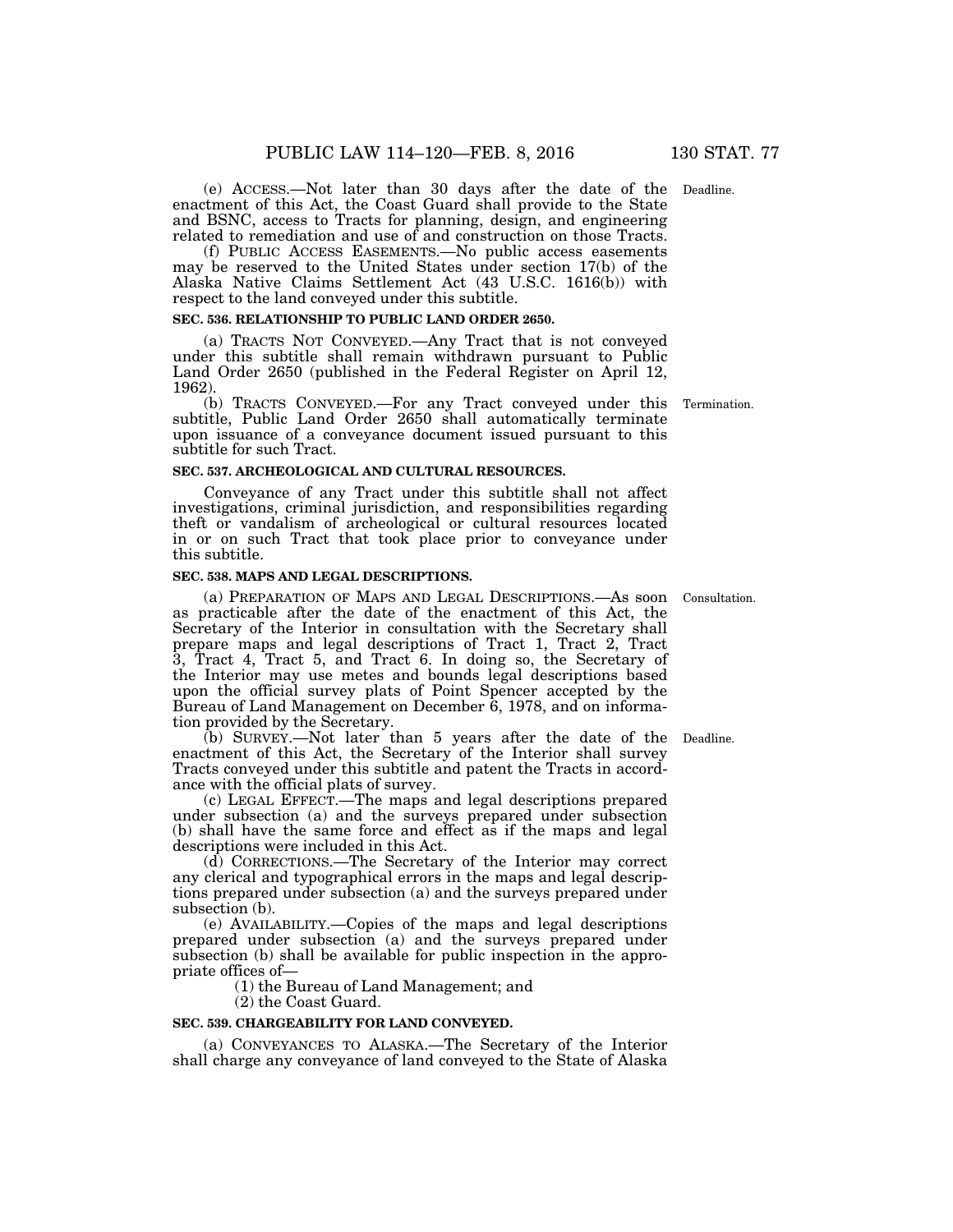pursuant to this subtitle against the State's remaining entitlement under section 6(b) of the Act of July 7, 1958 (commonly known as the ''Alaska Statehood Act''; Public Law 85–508: 72 Stat. 339).

(b) CONVEYANCES TO BSNC.—The Secretary of the Interior shall charge any conveyance of land conveyed to BSNC pursuant to this subtitle, against BSNC's remaining entitlement under section 14(h)(8) of the Alaska Native Claims Settlement Act (43 U.S.C. 1613(h)(8)).

## **SEC. 540. REDUNDANT CAPABILITY.**

(a) IN GENERAL.—Except as provided in subsection (b), section 681 of title 14, United States Code, as amended by this Act, shall not be construed to prohibit any transfer or conveyance of lands under this subtitle or any actions that involve the dismantling or disposal of infrastructure that supported the former LORAN system that are associated with the transfer or conveyance of lands under this subtitle.

(b) CONTINUED ACCESS TO AND USE OF FACILITIES.—If the Secretary of the department in which the Coast Guard is operating determines, within the 5-year period beginning on the date of the enactment of this Act, that a facility on any of Tract 1, Tract 3, or Tract 4 that is transferred under this subtitle is subsequently required to provide a positioning, navigation, and timing system to provide redundant capability in the event GPS signals are disrupted, the Secretary may, for as long as such facility is needed to provide redundant capability—

(1) operate, maintain, keep, locate, inspect, repair, and replace such facility; and

(2) in carrying out the activities described in paragraph (1), enter, at any time, the facility without notice to the extent that it is not possible to provide advance notice.

#### **SEC. 541. PORT COORDINATION COUNCIL FOR POINT SPENCER.**

(a) ESTABLISHMENT.—There is established a Port Coordination Council for the Port of Point Spencer.

(b) MEMBERSHIP.—The Council shall consist of a representative appointed by each of the following:

(1) The State.

(2) BSNC.

(c) DUTIES.—The duties of the Council are as follows:

(1) To develop a Port Management Coordination Plan to help coordinate infrastructure development and operations at the Port of Point Spencer, that includes plans for—

(A) construction;

(B) funding eligibility;

(C) land use planning and development; and

(D) public interest use and access, emergency preparedness, law enforcement, protection of Alaska Native archaeological and cultural resources, and other matters that are necessary for public and private entities to function in proximity together in a remote location.

(2) Update the Plan annually for the first 5 years after the date of the enactment of this Act and biennially thereafter.

(3) Facilitate coordination among BSNC, the State, and the Coast Guard, on the development and use of the land and coastline as such development relates to activities at the Port of Point Spencer.

Determination. Deadline. Time period. Effective date.

Deadlines.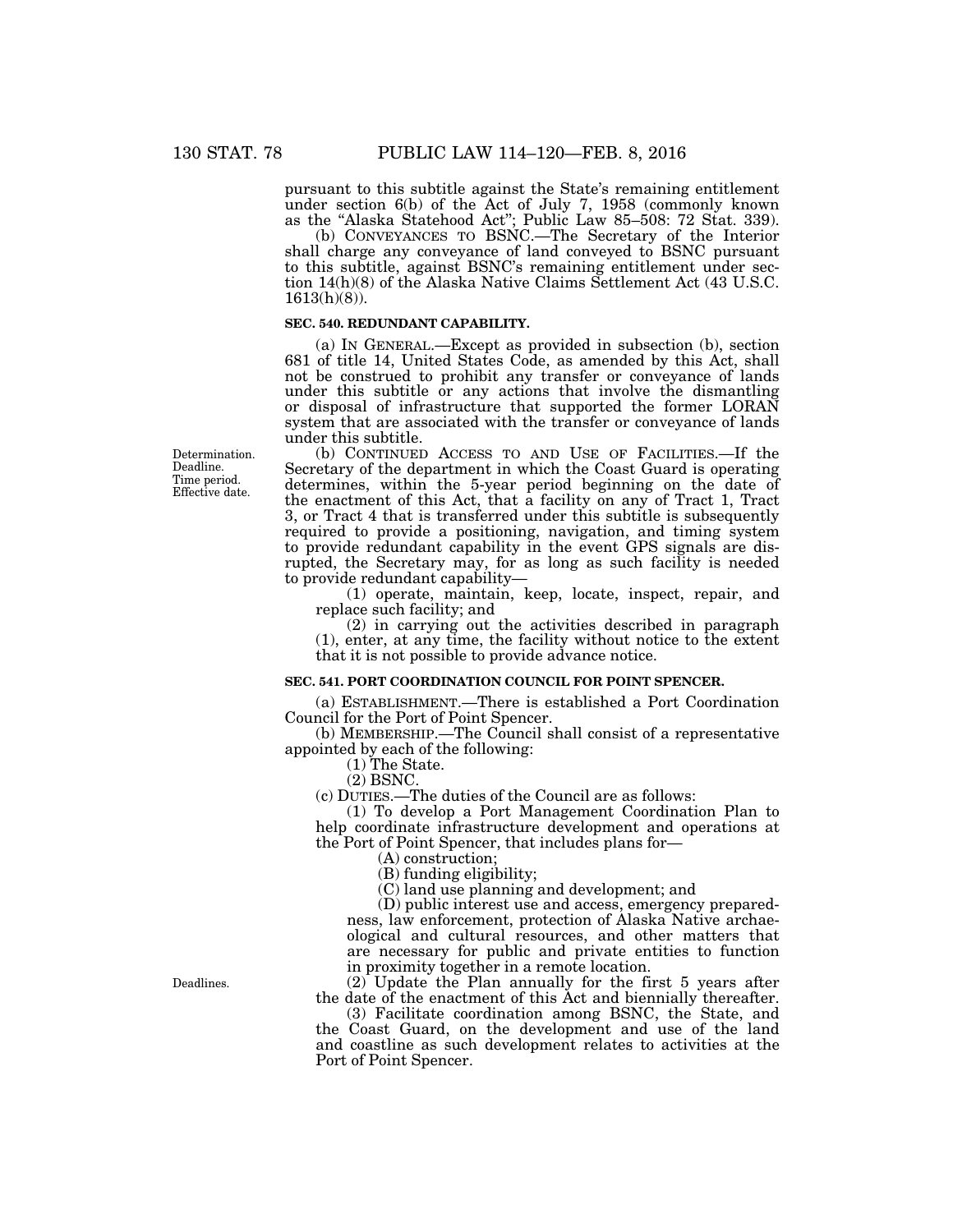(4) Assess the need, benefits, efficacy, and desirability of establishing in the future a port authority at Point Spencer under State law and act upon that assessment, as appropriate, including taking steps for the potential formation of such a port authority.

(d) PLAN.—In addition to the requirements under subsection  $(c)(1)$  to the greatest extent practicable, the Plan developed by the Council shall facilitate and support the statutory missions and duties of the Coast Guard and operations of the Coast Guard in the Arctic.

(e) COSTS.—Operations and management costs for airstrips, runways, and taxiways at Point Spencer shall be determined pursuant to provisions of the Plan, as negotiated by the Council.

# **TITLE VI—MISCELLANEOUS**

## **SEC. 601. MODIFICATION OF REPORTS.**

(a) DISTANT WATER TUNA FLEET.—Section 421(d) of the Coast Guard and Maritime Transportation Act of 2006 (46 U.S.C. 8103 note) is amended by striking "On March 1, 2007, and annually thereafter" and inserting "Not later than  $July 1$  of each year".

(b) ANNUAL UPDATES ON LIMITS TO LIABILITY.—Section  $603(c)(3)$ of the Coast Guard and Maritime Transportation Act of 2006 (33 U.S.C. 2704 note) is amended by striking "on an annual basis." and inserting ''not later than January 30 of the year following each year in which occurs an oil discharge from a vessel or nonvessel source that results or is likely to result in removal costs and damages (as those terms are defined in section 1001 of the Oil Pollution Act of 1990 (33 U.S.C. 2701)) that exceed liability limits established under section 1004 of the Oil Pollution Act of 1990 (33 U.S.C. 2704)."

(c) REPORT.—Not later than 60 days after the date of the enactment of this Act, the Commandant of the Coast Guard shall submit to the Secretary of the department in which the Coast Guard is operating a report detailing the specifications and capabilities for interoperable communications the Commandant determines are necessary to allow the Coast Guard to successfully carry out its missions that require communications with other Federal agencies, State and local governments, and nongovernmental entities.

#### **SEC. 602. SAFE VESSEL OPERATION IN THE GREAT LAKES.**

The Howard Coble Coast Guard and Maritime Transportation Act of 2014 (Public Law 113–281) is amended—

 $(1)$  in section 610, by-

16 USC 1431 note.

(A) striking the section enumerator and heading and inserting the following:

#### **''SEC. 610. SAFE VESSEL OPERATION IN THE GREAT LAKES.'';**

(B) striking "existing boundaries and any future expanded boundaries of the Thunder Bay National Marine Sanctuary and Underwater Preserve'' and inserting ''boundaries of any national marine sanctuary that preserves shipwrecks or maritime heritage in the Great Lakes''; and

(C) inserting before the period at the end the following: '', unless the designation documents for such sanctuary do not allow taking up or discharging ballast water in such sanctuary''; and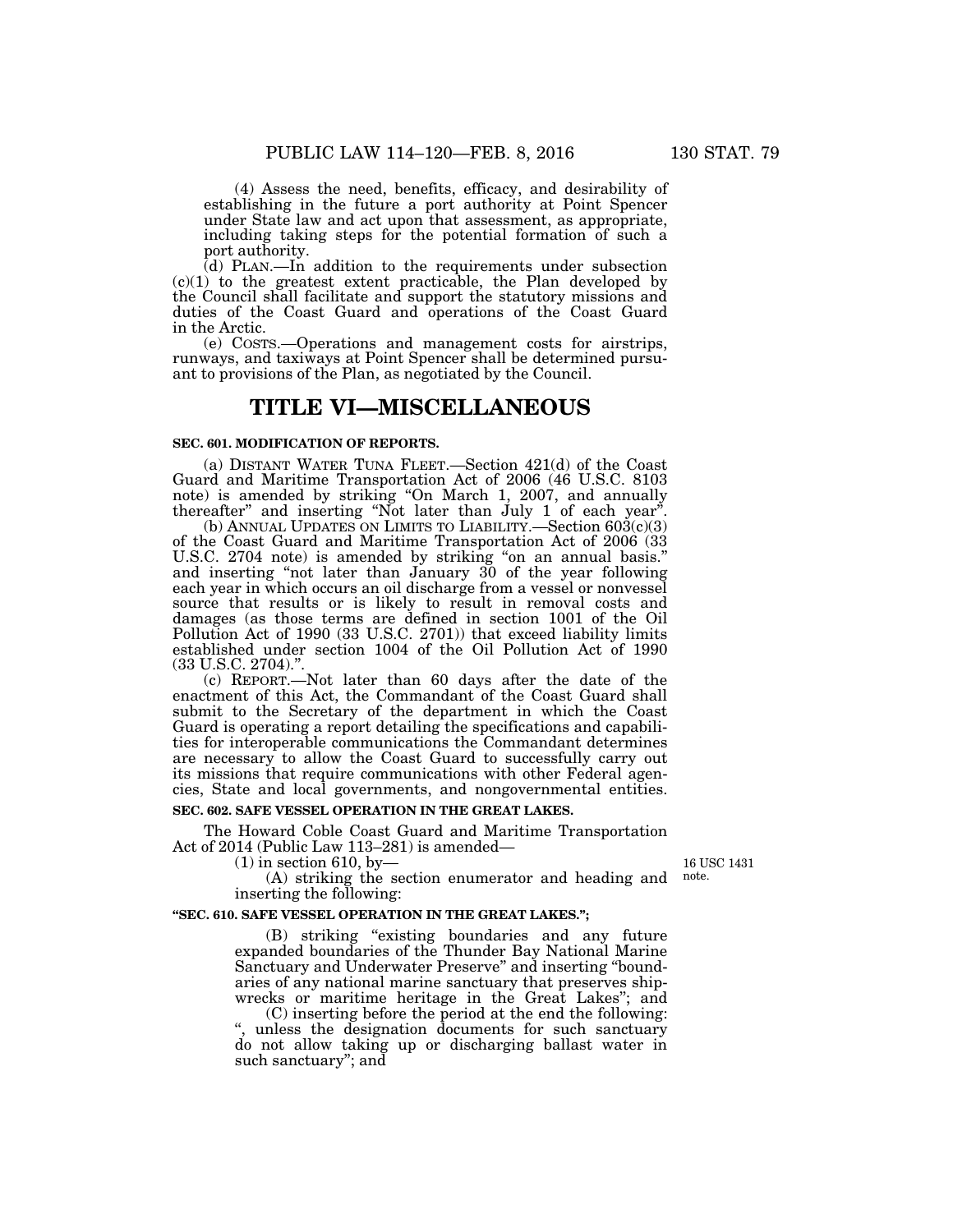(2) in the table of contents in section 2, by striking the item relating to such section and inserting the following:

''Sec. 610. Safe vessel operation in the Great Lakes.''.

## **SEC. 603. USE OF VESSEL SALE PROCEEDS.**

(a) AUDIT.—The Comptroller General of the United States shall conduct an audit of funds credited in each fiscal year after fiscal year 2004 to the Vessel Operations Revolving Fund that are attributable to the sale of obsolete vessels in the National Defense Reserve Fleet that were scrapped or sold under sections 57102, 57103, and 57104 of title 46, United States Code, including—

(1) a complete accounting of all vessel sale proceeds attributable to the sale of obsolete vessels in the National Defense Reserve Fleet that were scrapped or sold under sections 57102, 57103, and 57104 of title 46, United States Code, in each fiscal year after fiscal year 2004;

(2) the annual apportionment of proceeds accounted for under paragraph (1) among the uses authorized under section 308704 of title 54, United States Code, in each fiscal year after fiscal year 2004, including—

(A) for National Maritime Heritage Grants, including a list of all annual National Maritime Heritage Grant grant and subgrant awards that identifies the respective grant and subgrant recipients and grant and subgrant amounts;

(B) for the preservation and presentation to the public of maritime heritage property of the Maritime Administration;

(C) to the United States Merchant Marine Academy and State maritime academies, including a list of annual awards; and

(D) for the acquisition, repair, reconditioning, or improvement of vessels in the National Defense Reserve Fleet; and

(3) an accounting of proceeds, if any, attributable to the sale of obsolete vessels in the National Defense Reserve Fleet that were scrapped or sold under sections 57102, 57103, and 57104 of title 46, United States Code, in each fiscal year after fiscal year 2004, that were expended for uses not authorized under section 308704 of title 54, United States Code.

(b) SUBMISSION TO CONGRESS.—Not later than 180 days after the date of the enactment this Act, the Comptroller General shall submit the audit conducted in subsection (a) to the Committee on Armed Services, the Committee on Natural Resources, and the Committee on Transportation and Infrastructure of the House of Representatives and the Committee on Commerce, Science, and Transportation of the Senate.

## **SEC. 604. NATIONAL ACADEMY OF SCIENCES COST ASSESSMENT.**

(a) COST ASSESSMENT.—The Secretary of the department in which the Coast Guard is operating shall seek to enter into an arrangement with the National Academy of Sciences under which the Academy, by no later than 365 days after the date of the enactment of this Act, shall submit to the Committee on Transportation and Infrastructure and the Committee on Science, Space, and Technology of the House of Representatives and the Committee

Deadline.

Contracts. Deadline.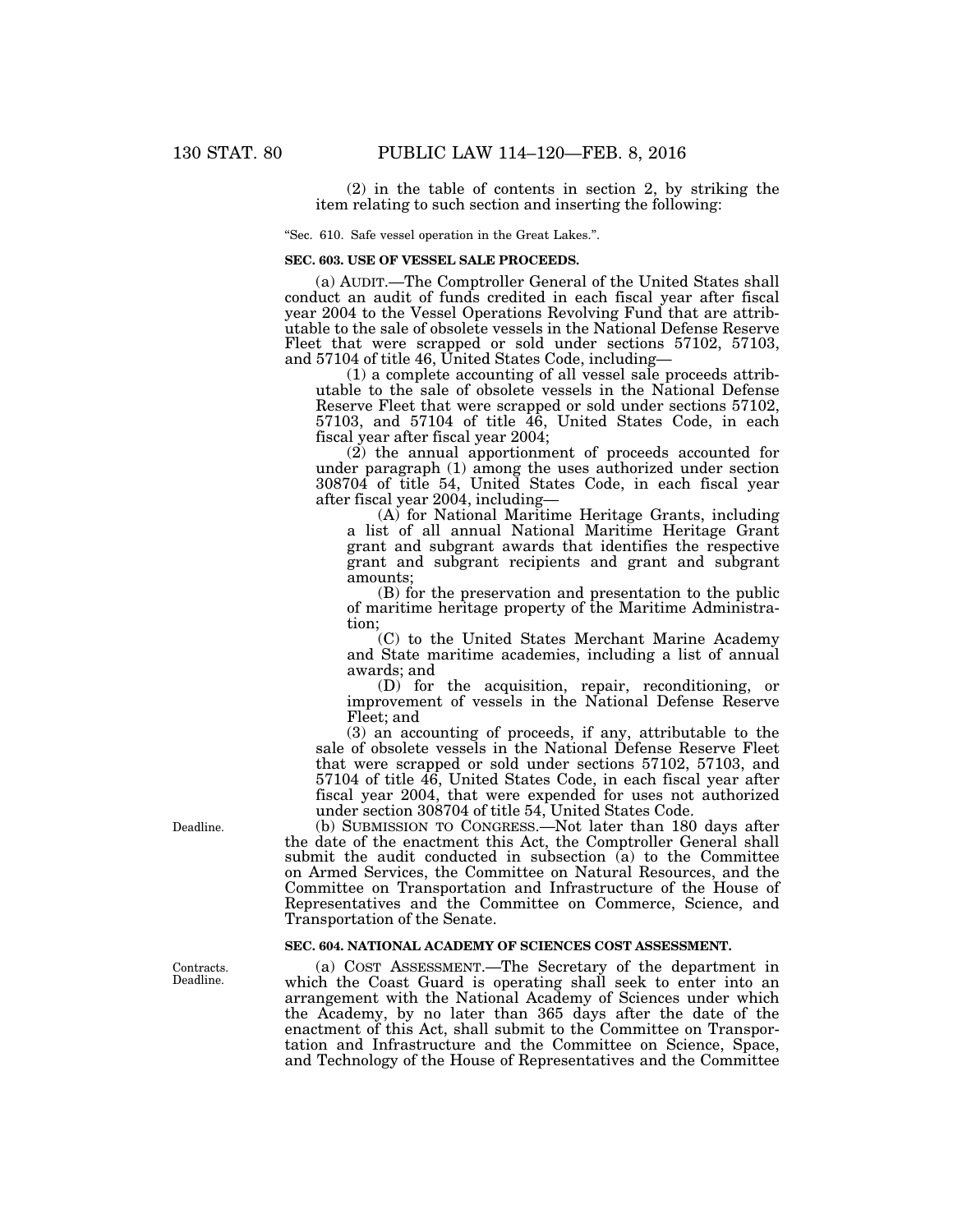on Commerce, Science, and Transportation of the Senate an assessment of the costs incurred by the Federal Government to carry out polar icebreaking missions. The assessment shall—

(1) describe current and emerging requirements for the Coast Guard's polar icebreaking capabilities, taking into account the rapidly changing ice cover in the Arctic environment, national security considerations, and expanding commercial activities in the Arctic and Antarctic, including marine transportation, energy development, fishing, and tourism;

 $(2)$  identify potential design, procurement, leasing, service contracts, crewing, and technology options that could minimize life-cycle costs and optimize efficiency and reliability of Coast Guard polar icebreaker operations in the Arctic and Antarctic; and

(3) examine—

(A) Coast Guard estimates of the procurement and operating costs of a Polar icebreaker capable of carrying out Coast Guard maritime safety, national security, and stewardship responsibilities including—

(i) economies of scale that might be achieved for construction of multiple vessels; and

(ii) costs of renovating existing polar class icebreakers to operate for a period of no less than 10 years.

(B) the incremental cost to augment the design of such an icebreaker for multiuse capabilities for scientific missions;

(C) the potential to offset such incremental cost through cost-sharing agreements with other Federal departments and agencies; and

(D) United States polar icebreaking capability in comparison with that of other Arctic nations, and with nations that conduct research in the Arctic.

(b) INCLUDED COSTS.—For purposes of subsection (a), the assessment shall include costs incurred by the Federal Government for—

(1) the lease or operation and maintenance of the vessel or vessels concerned;

(2) disposal of such vessels at the end of the useful life of the vessels;

(3) retirement and other benefits for Federal employees who operate such vessels; and

(4) interest payments assumed to be incurred for Federal capital expenditures.

(c) ASSUMPTIONS.—For purposes of comparing the costs of such alternatives, the Academy shall assume that—

(1) each vessel under consideration is—

(A) capable of breaking out McMurdo Station and conducting Coast Guard missions in the Antarctic, and in the United States territory in the Arctic (as that term is defined in section 112 of the Arctic Research and Policy Act of 1984 (15 U.S.C. 4111)); and

(B) operated for a period of 30 years;

(2) the acquisition of services and the operation of each vessel begins on the same date; and

(3) the periods for conducting Coast Guard missions in the Arctic are of equal lengths.

Examination.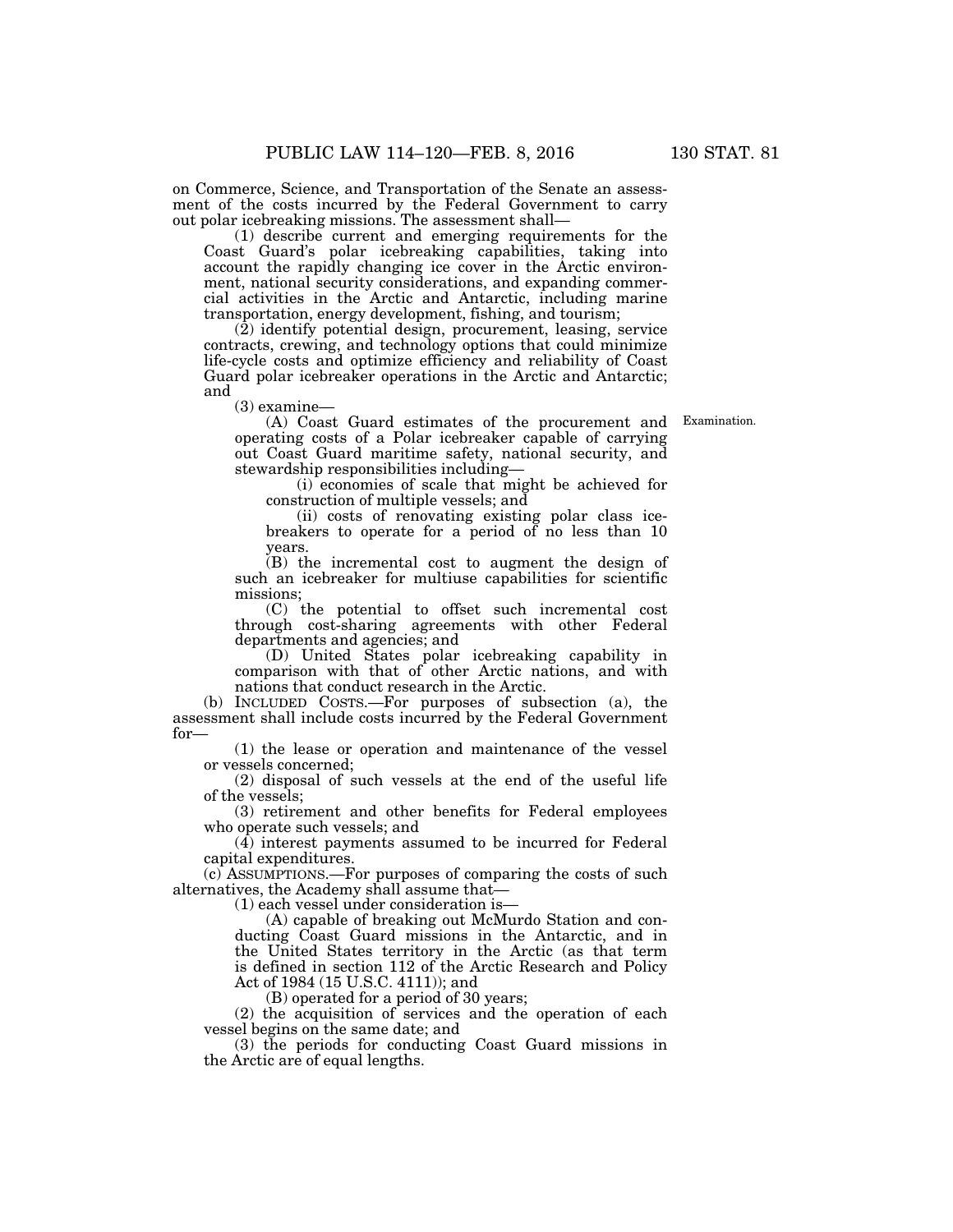(d) USE OF INFORMATION.—In formulating cost pursuant to subsection (a), the National Academy of Sciences may utilize information from other Coast Guard reports, assessments, or analyses regarding existing Coast Guard Polar class icebreakers or for the acquisition of a polar icebreaker for the Federal Government.

# **SEC. 605. COASTWISE ENDORSEMENTS.**

 $(a)$  "ELETTRA III".—

(1) IN GENERAL.—Notwithstanding sections 12112 and 12132, of title 46, United States Code, and subject to paragraphs (2) and (3), the Secretary of the department in which the Coast Guard is operating may issue a certificate of documentation with a coastwise endorsement for the vessel M/ V Elettra III (United States official number 694607).

(2) LIMITATION ON OPERATION.—Coastwise trade authorized under a certificate of documentation issued under paragraph (1) shall be limited to the carriage of passengers and equipment in association with the operation of the vessel in the Puget Sound region to support marine and maritime science education.

(3) TERMINATION OF EFFECTIVENESS OF CERTIFICATE.—A certificate of documentation issued under paragraph (1) shall expire on the earlier of—

(A) the date of the sale of the vessel or the entity that owns the vessel;

(B) the date any repairs or alterations are made to the vessel outside of the United States; or

(C) the date the vessel is no longer operated as a vessel in the Puget Sound region to support the marine and maritime science education.

(b) ''F/V RONDYS''.—Notwithstanding section 12132 of title 46, United States Code, the Secretary of the department in which the Coast Guard is operating may issue a certificate of documentation with a coastwise endorsement for the F/V Rondys (O.N. 291085)

# **SEC. 606. INTERNATIONAL ICE PATROL.**

(a) REQUIREMENT FOR REPORT.—Not later than 180 days after the date of the enactment of this Act, the Commandant of the Coast Guard shall submit to the Committee on Commerce, Science, and Transportation of the Senate and the Committee on Transportation and Infrastructure and the Committee on Science, Space, and Technology of the House of Representatives a report that describes the current operations to perform the International Ice Patrol mission and on alternatives for carrying out that mission, including satellite surveillance technology.

(b) ALTERNATIVES.—The report required by subsection (a) shall include whether an alternative—

(1) provides timely data on ice conditions with the highest possible resolution and accuracy;

(2) is able to operate in all weather conditions or any time of day; and

(3) is more cost effective than the cost of current operations.

# **SEC. 607. ASSESSMENT OF OIL SPILL RESPONSE AND CLEANUP ACTIVI-TIES IN THE GREAT LAKES.**

Consultation.

(a) ASSESSMENT.—The Commandant of the Coast Guard, in consultation with the Administrator of the National Oceanic and Atmospheric Administration and the head of any other agency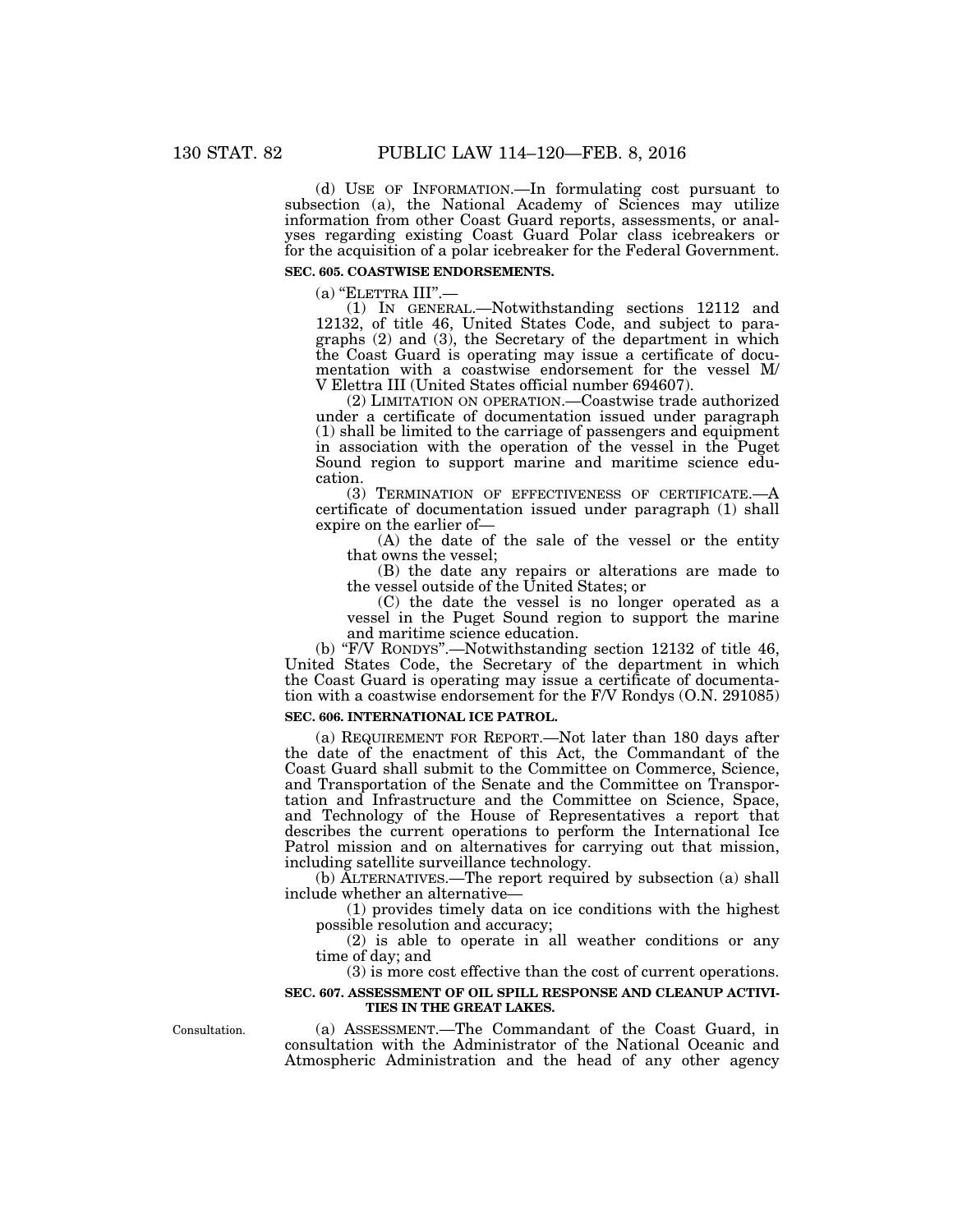the Commandant determines appropriate, shall conduct an assessment of the effectiveness of oil spill response activities specific to the Great Lakes. Such assessment shall include—

(1) an evaluation of new research into oil spill impacts in fresh water under a wide range of conditions; and

(2) an evaluation of oil spill prevention and clean up contingency plans, in order to improve understanding of oil spill impacts in the Great Lakes and foster innovative improvements to safety technologies and environmental protection systems.

(b) REPORT TO CONGRESS.—Not later than 2 years after the date of the enactment of this Act, the Commandant of the Coast Guard shall submit to the Congress a report on the results of the assessment required by subsection (a).

## **SEC. 608. REPORT ON STATUS OF TECHNOLOGY DETECTING PAS-SENGERS WHO HAVE FALLEN OVERBOARD.**

Not later than 18 months after the date of the enactment of this Act, the Commandant of the Coast Guard shall submit a report to the Committee on Commerce, Science, and Transportation of the Senate and the Committee on Transportation and Infrastructure of the House of Representatives that—

(1) describes the status of technology for immediately detecting passengers who have fallen overboard;

(2) includes a recommendation to cruise lines on the feasibility of implementing technology that immediately detects passengers who have fallen overboard, factoring in cost and the risk of false positives;

(3) includes data collected from cruise lines on the status of the integration of the technology described in paragraph (2) on cruise ships, including—

(A) the number of cruise ships that have the technology to capture images of passengers who have fallen overboard; and

(B) the number of cruise lines that have tested technology that can detect passengers who have fallen overboard; and

(4) includes information on any other available technologies that cruise ships could integrate to assist in facilitating the search and rescue of a passenger who has fallen overboard.

#### **SEC. 609. VENUE.**

Section 311(d) of the Magnuson-Stevens Fishery Conservation and Management Act (16 U.S.C. 1861(d)) is amended by striking the second sentence and inserting ''In the case of Hawaii or any possession of the United States in the Pacific Ocean, the appropriate court is the United States District Court for the District of Hawaii, except that in the case of Guam and Wake Island, the appropriate court is the United States District Court for the District of Guam, and in the case of the Northern Mariana Islands, the appropriate court is the United States District Court for the District of the Northern Mariana Islands.''.

## **SEC. 610. DISPOSITION OF INFRASTRUCTURE RELATED TO E-LORAN.**

(a) DISPOSITION OF INFRASTRUCTURE.—

(1) IN GENERAL.—Chapter 17 of title 14, United States Code, is amended by adding at the end the following:

Recommendation.

Evaluation.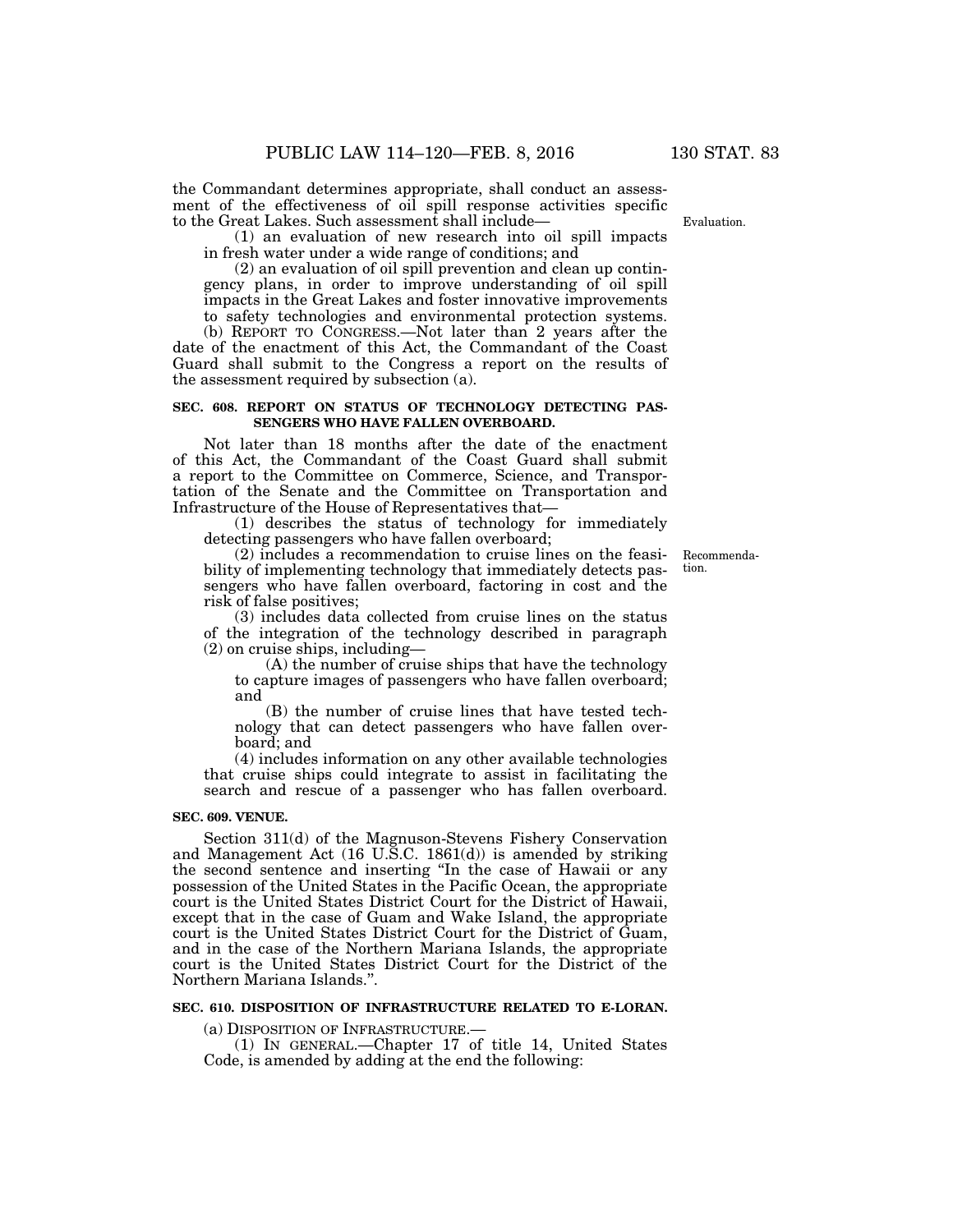Notification. Determination. 14 USC 681.

# **''§ 681. Disposition of infrastructure related to E–LORAN**

''(a) IN GENERAL.—The Secretary may not carry out activities related to the dismantling or disposal of infrastructure comprising the LORAN–C system until the date on which the Secretary provides to the Committee on Transportation and Infrastructure and the Committee on Appropriations of the House of Representatives and the Committee on Commerce, Science, and Transportation and the Committee on Appropriations of the Senate notice of a determination by the Secretary that such infrastructure is not required to provide a positioning, navigation, and timing system to provide redundant capability in the event the Global Positioning System signals are disrupted.

''(b) EXCEPTION.—Subsection (a) does not apply to activities necessary for the safety of human life.

''(c) DISPOSITION OF PROPERTY.—

"(1) IN GENERAL.—On any date after the notification is made under subsection (a), the Administrator of General Services, acting on behalf of the Secretary, may, notwithstanding any other provision of law, sell any real and personal property under the administrative control of the Coast Guard and used for the LORAN–C system, subject to such terms and conditions that the Secretary believes to be necessary to protect government interests and program requirements of the Coast Guard.

''(2) AVAILABILITY OF PROCEEDS.—

"(A) AVAILABILITY OF PROCEEDS.—The proceeds of such sales, less the costs of sale incurred by the General Services Administration, shall be deposited as offsetting collections into the Coast Guard 'Environmental Compliance and Restoration' account and, without further appropriation, shall be available until expended for—

''(i) environmental compliance and restoration purposes associated with the LORAN–C system;

"(ii) the costs of securing and maintaining equipment that may be used as a backup to the Global Positioning System or to meet any other Federal navigation requirement;

 $\tilde{f}$ (iii) the demolition of improvements on such real property; and

"(iv) the costs associated with the sale of such real and personal property, including due diligence requirements, necessary environmental remediation, and reimbursement of expenses incurred by the General Services Administration.

''(B) OTHER ENVIRONMENTAL COMPLIANCE AND RES-TORATION ACTIVITIES.—After the completion of activities described in subparagraph (A), the unexpended balances of such proceeds shall be available for any other environmental compliance and restoration activities of the Coast Guard.''

(2) CLERICAL AMENDMENT.—The analysis at the beginning of such chapter is amended by adding at the end the following:

14 USC 631 prec.

''681. Disposition of infrastructure related to E–LORAN.''.

(3) CONFORMING REPEALS.—

(A) Section 229 of the Howard Coble Coast Guard and Maritime Transportation Act of 2014 (Public Law 113–